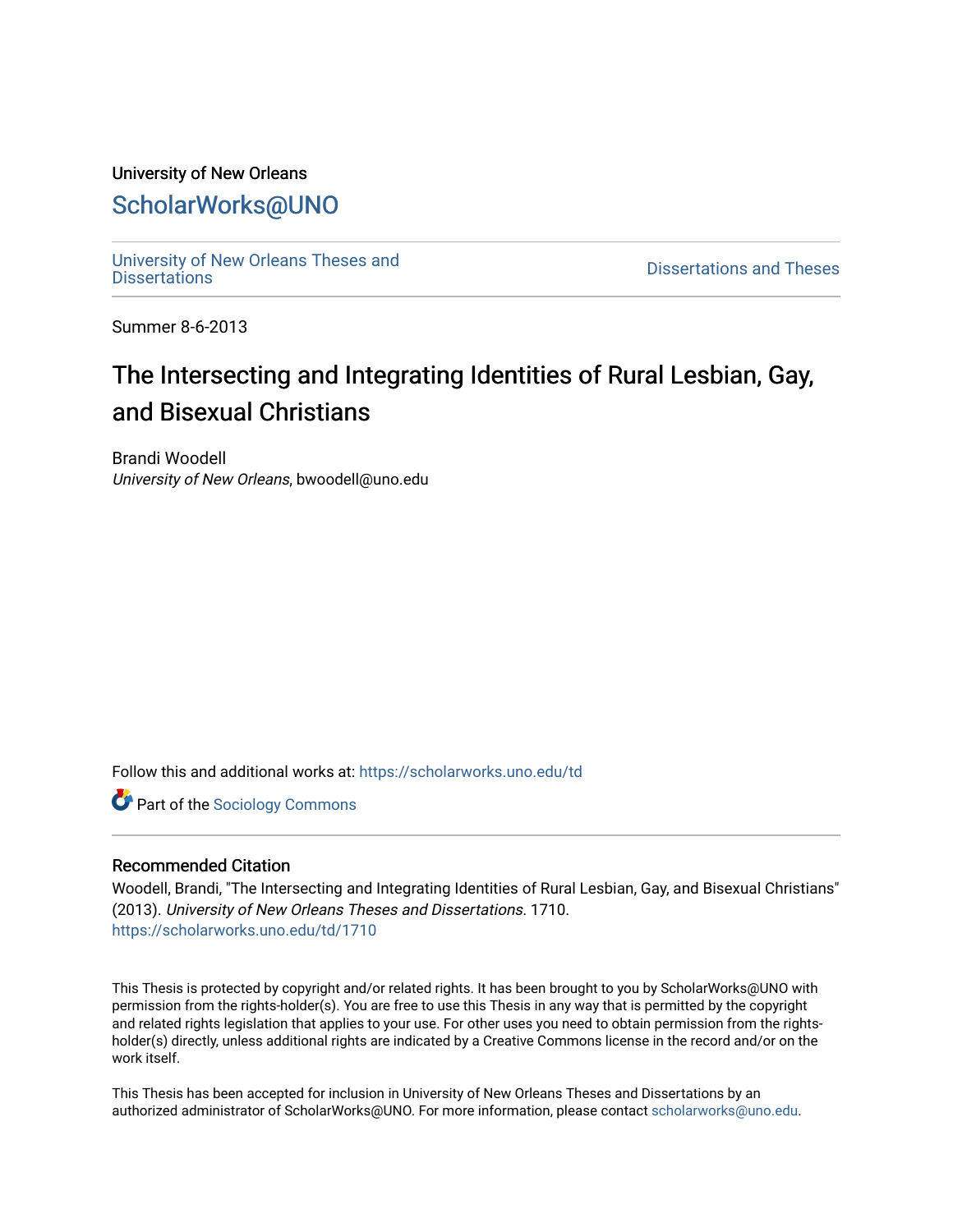The Intersecting and Integrating Identities of Rural Lesbian, Gay, and Bisexual Christians

A Thesis

Submitted to the Graduate Faculty of the University of New Orleans in partial fulfillment of the requirements for the degree of

> Master of Arts In Sociology

> > by

Brandi Woodell

B.A Centenary College, 2011

August 2013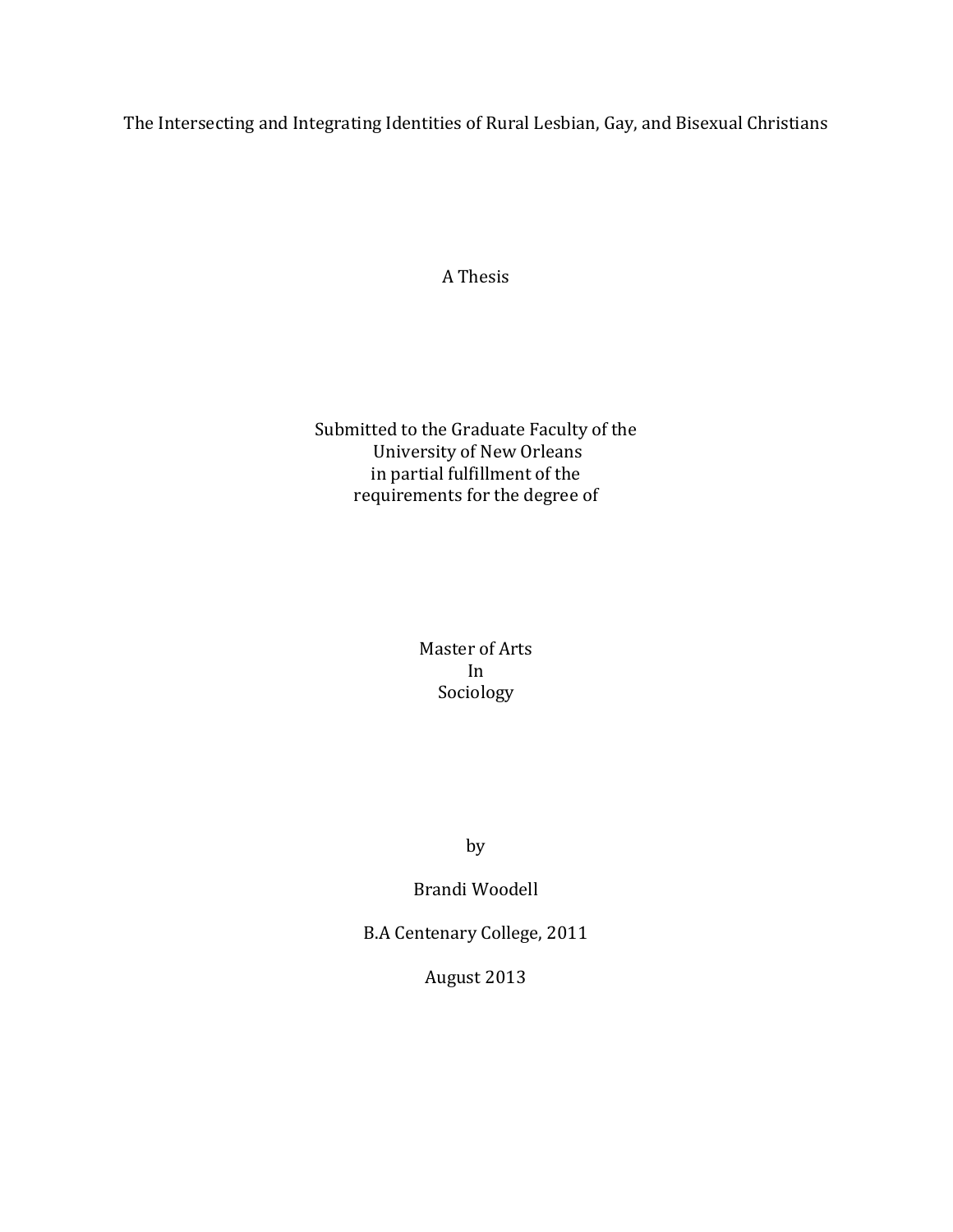## Table of Contents

| Gendered Differences: How Men and Women Experience the Country 23 |  |
|-------------------------------------------------------------------|--|
|                                                                   |  |
|                                                                   |  |
|                                                                   |  |
|                                                                   |  |
|                                                                   |  |
|                                                                   |  |
|                                                                   |  |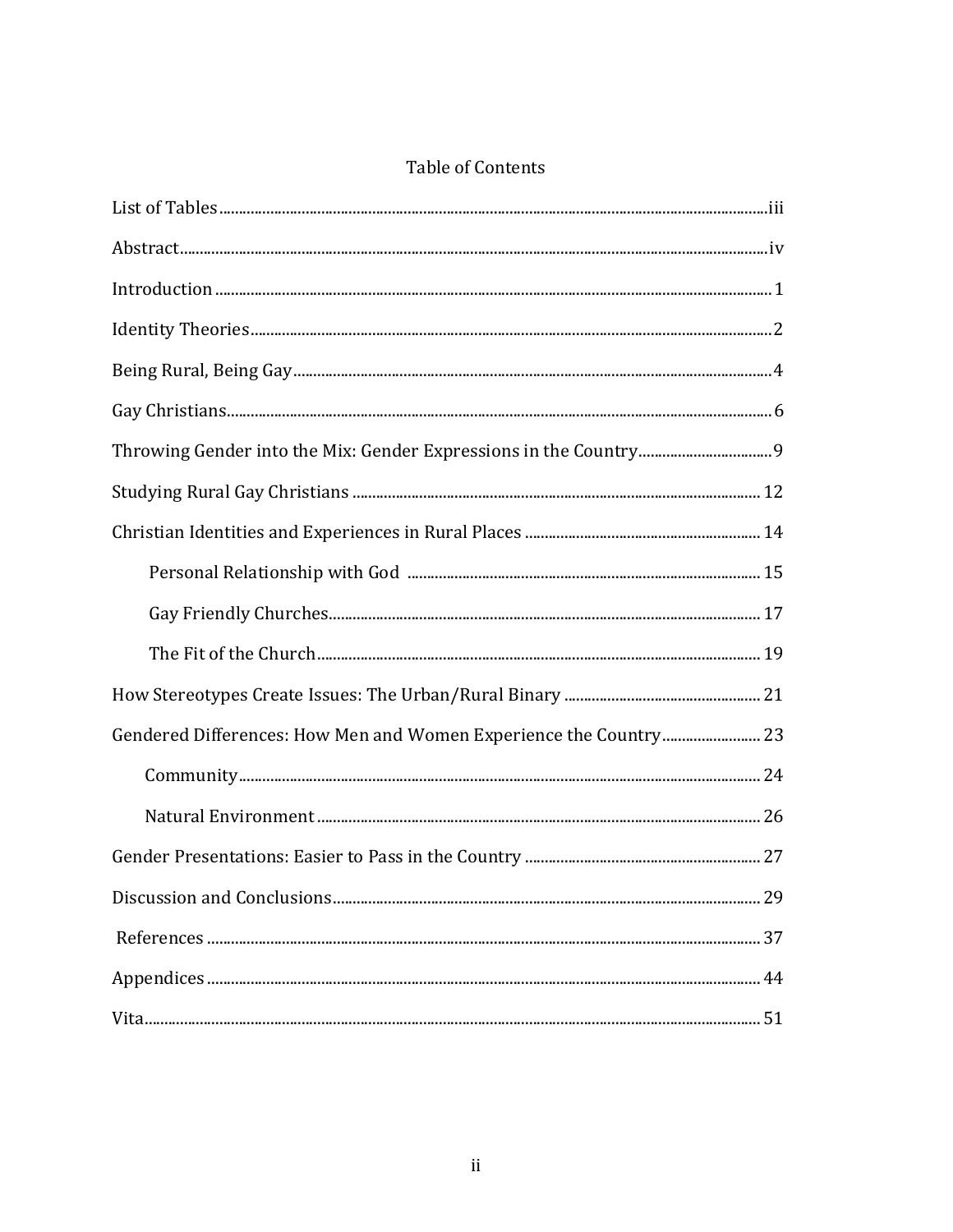## List of Tables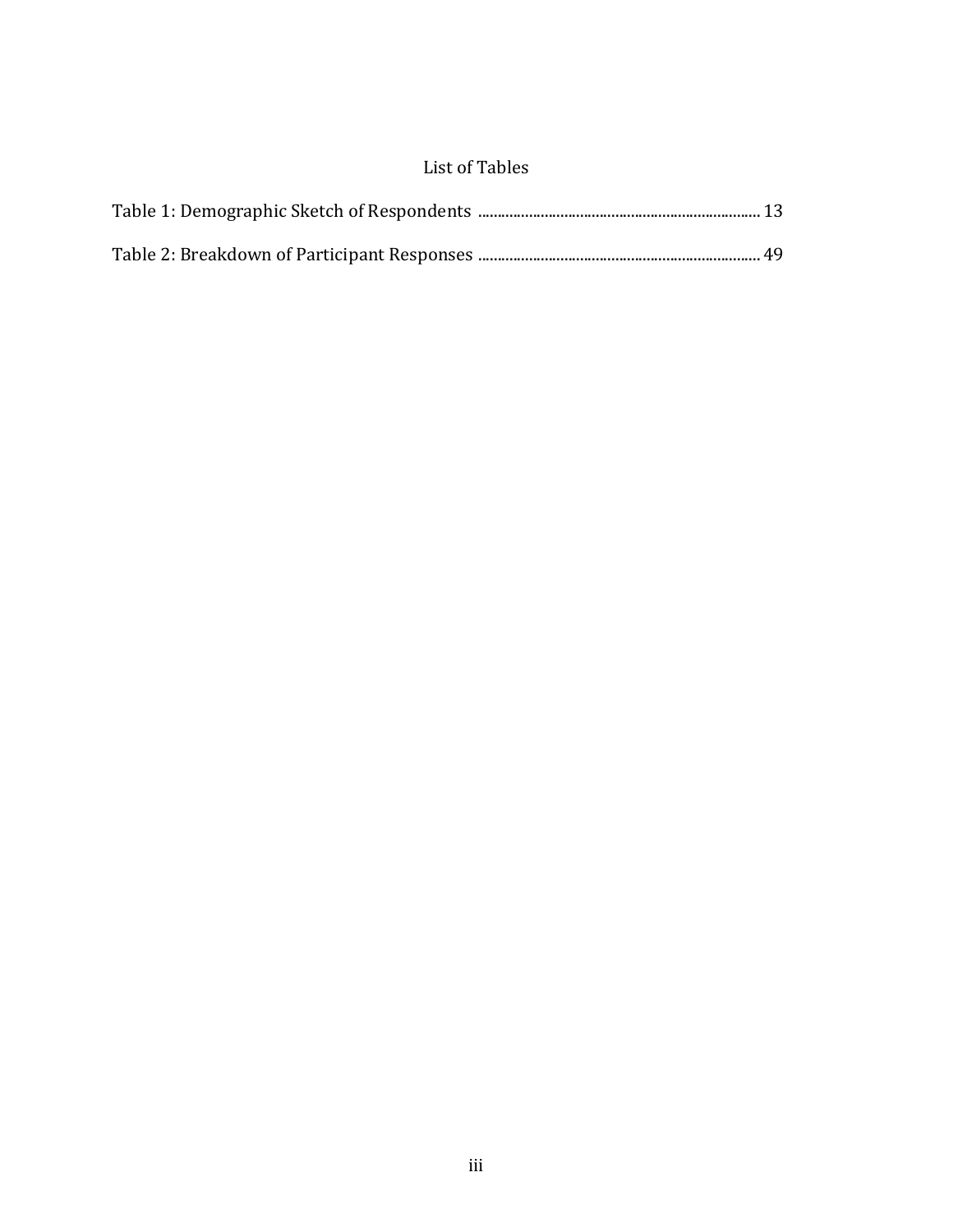#### Abstract

The majority of discussions of gay and lesbian experiences in the United States associate gay culture with urban areas. However, there is still a significant population of LGBT people living in the rural United States (Baumle et al 2009). Many of these individuals identify with rural spaces and seek to maintain "country" identities. As with rural spaces, there is an assumption that Christian identities directly conflict with those of nonheterosexual identities. This study examines the ways in which these individuals create and negotiate stereotypically conflicting identities regarding their sexuality, their rural identities and their religious identities. The goal of this project is to add to currently sparse literature on rural gay Christians and give an accurate portrayal of gay Christians in rural areas. I found that the sensationalized stereotypes of what it means to be a gay Christian in the country are often far cries from the actual experiences.

Sociology, Identities, LGBT, Queer, Rural, Country, Christian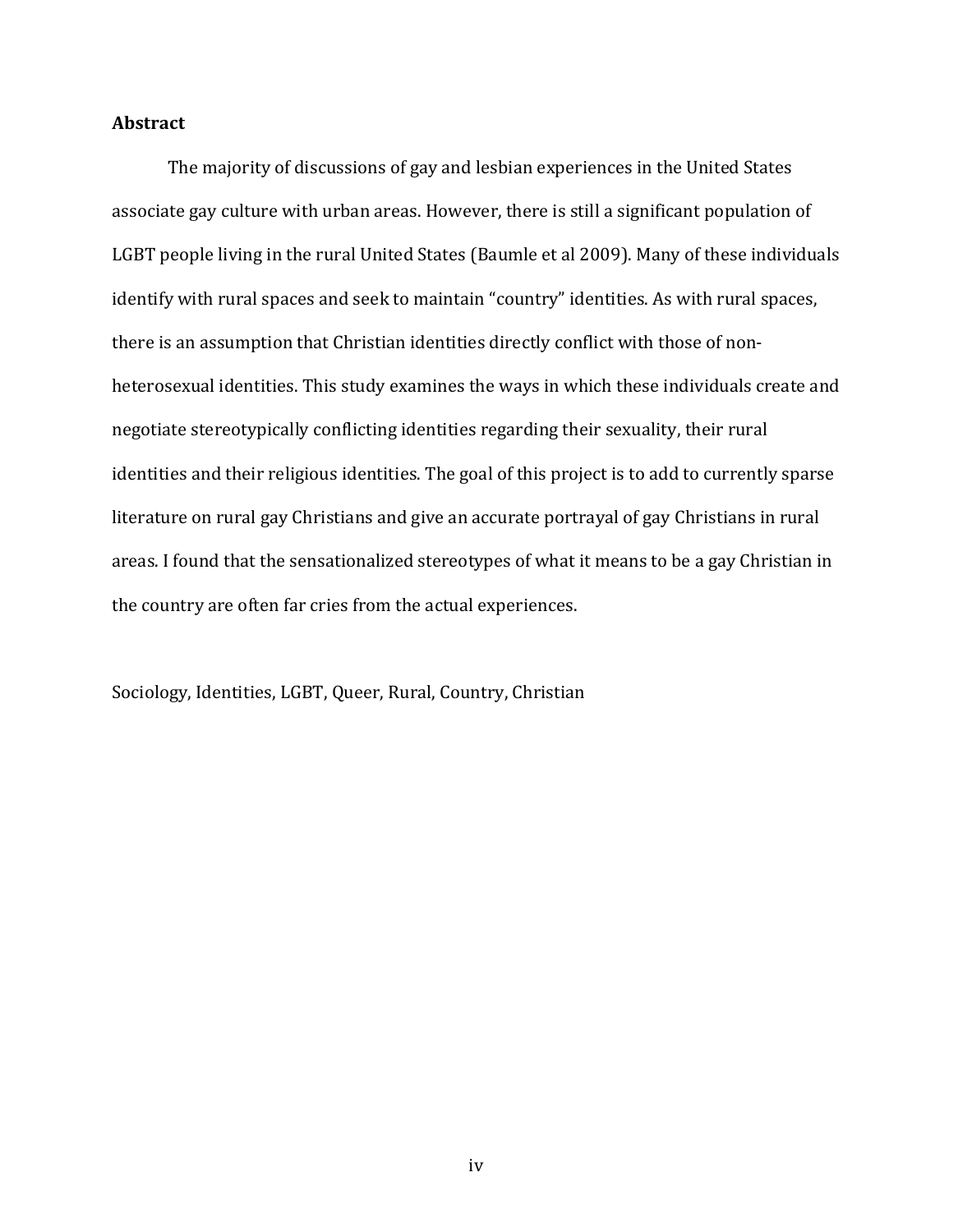#### Introduction

Our society has a common assumption that it is not possible for an individual to be a happy and healthy, socially integrated lesbian, gay, bisexual, or transgender (LGBT) Christian (Wilcox 2003). In other words, there is a direct conflict between Christianity and homosexuality, and one cannot fully be one and the other. This ideology states that "good" Christians cannot be gay and that self-respecting gay men and lesbians would never choose to stay with any group that denigrates their identity so fundamentally. The stereotypical and default assumption is that gay individuals are not Christian and that Christians are not accepting of gay individuals. However, gay Christians exist. In fact, entire churches are dedicated to being open and affirming toward gay Christians—at least one or two in every major city in the US. Many are able to reinterpret their Christian beliefs in ways that are not just tolerant of homosexuality, but that accept and promote it. They even intertwine the two (Wilcox 2003), where sexual identity and Christianity rely on each other so organically that any idea of them being mutually exclusive or divergent is unfathomable. This is not the notion portrayed by the dominant culture, which states that stereotypically, every person is essentially one identity or the other. They are either gay OR Christian, but they are never both.

The same can be said about notions of gay individuals in rural spaces. Most typically, gay men and women are associated with metropolitan areas and lifestyles (Weston 1995). City life is where gay men and lesbians can find others like themselves whereas in the country, they cannot. It is this idea of the "gay imaginary" that helps create a hierarchy, placing urban life as superior to rural life (Weston 1995). The stereotype that rural gay men and lesbians must leave the country lifestyle behind to be fully socially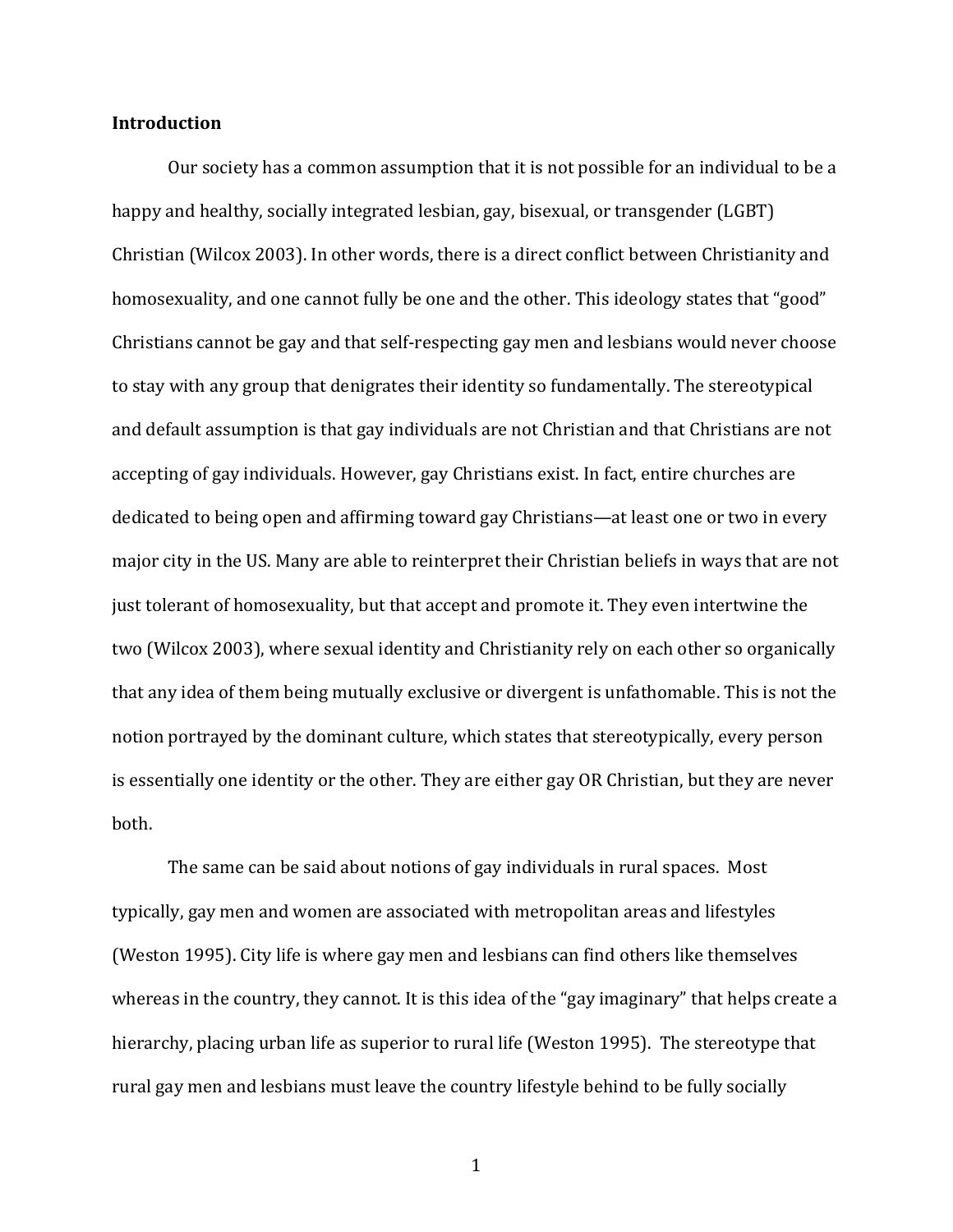integrated places one identity above another and creates a notion that you can only be one thing at a time; that these identities never intersect or intertwine. Despite such stereotypes, gay individuals who identify with rural life and spaces exist, gay men and lesbians who live in these rural places see little or no contradiction between their sexual orientation and their chosen place of residence.

The question I pose is how do rural gay Christians experience the intersections of their stereotypically socially conflicting identities? What factors affirm and contribute to maintaining these socially conflicting identities? Lastly, how integrated are these identities and when does one of them become more or less salient?

I studied the lived experiences of rural-identified, openly gay, Christian men and women in both rural and urban places. This study sheds light on the "myths of isolation and invisibility" often associated with gay men and women in certain spaces (Chauncey 1994). It also challenges stereotypes about what it means to be gay in the country.

#### Identity Theories

Symbolic interactionism lays out a theoretical framework in which behaviors can be explained in the context of any given situation. Within this framework, individuals are social beings that create social and cultural meanings through their interactions and the interpretations of these interactions by others (Burke 2006). Individuals act towards each other based on their perception of the meanings attributed to those interactions and their situations. These meanings can be understood on many different levels ranging from general societal agreed upon meanings to particularistic meanings where each group or subculture assigns a unique meaning to the situation. A major component of symbolic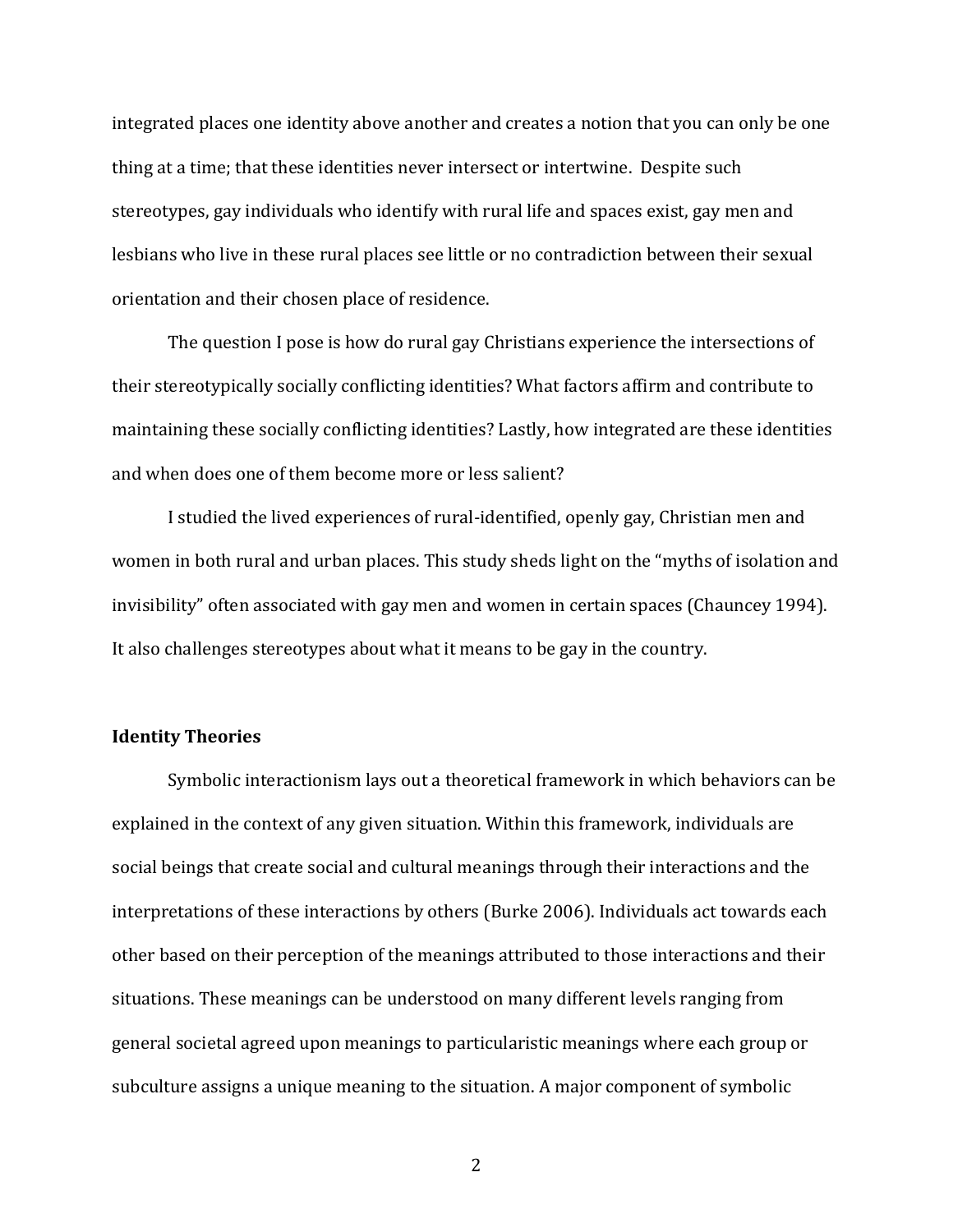interactionism is the idea of self. The self is defined through the many identities contained within it. A self is created through cultural narratives and understandings. Individuals create and maintain their identities by interacting with others to learn the appropriate patterns of speech and behavior that are associated with the identity the individual is trying to invoke. It is through our understandings of others that we understand and explain ourselves. Since our identities are products of social interaction, we create, change, and maintain identities within every situation. The self we present depends on our understandings of the meanings assigned within the social situations. It is because of these meanings that identities have real social consequences (Howard 2000).

An identity is a set of meanings that are used to define who a person is within a situation (Burke 2009). Furthermore, one can have as many selves as we have groups that we interact with or desire to interact with. This means that a person can have multiple identities that are used to interact every day. For example, someone may identify as a parent, a student, and a dog person all at the same time. But what happens when identities conflict---when the standards of one identity are socially incompatible with the expectations held within another identity? This study focuses on the rural, gay, Christian population as an example of negotiating socially conflicting identities.

In particular, this study focuses on gay Christians in rural environments. The purpose is to extend the literature and to examine and understand the experiences of gay, Christians in rural environments. This study seeks to understand how rural, gay, Christians experience these stereotypically socially conflicting identities. This is an exploratory study designed to locate this population and to document their experiences as they relate to identity development, negotiating identities and creating queer spaces in areas not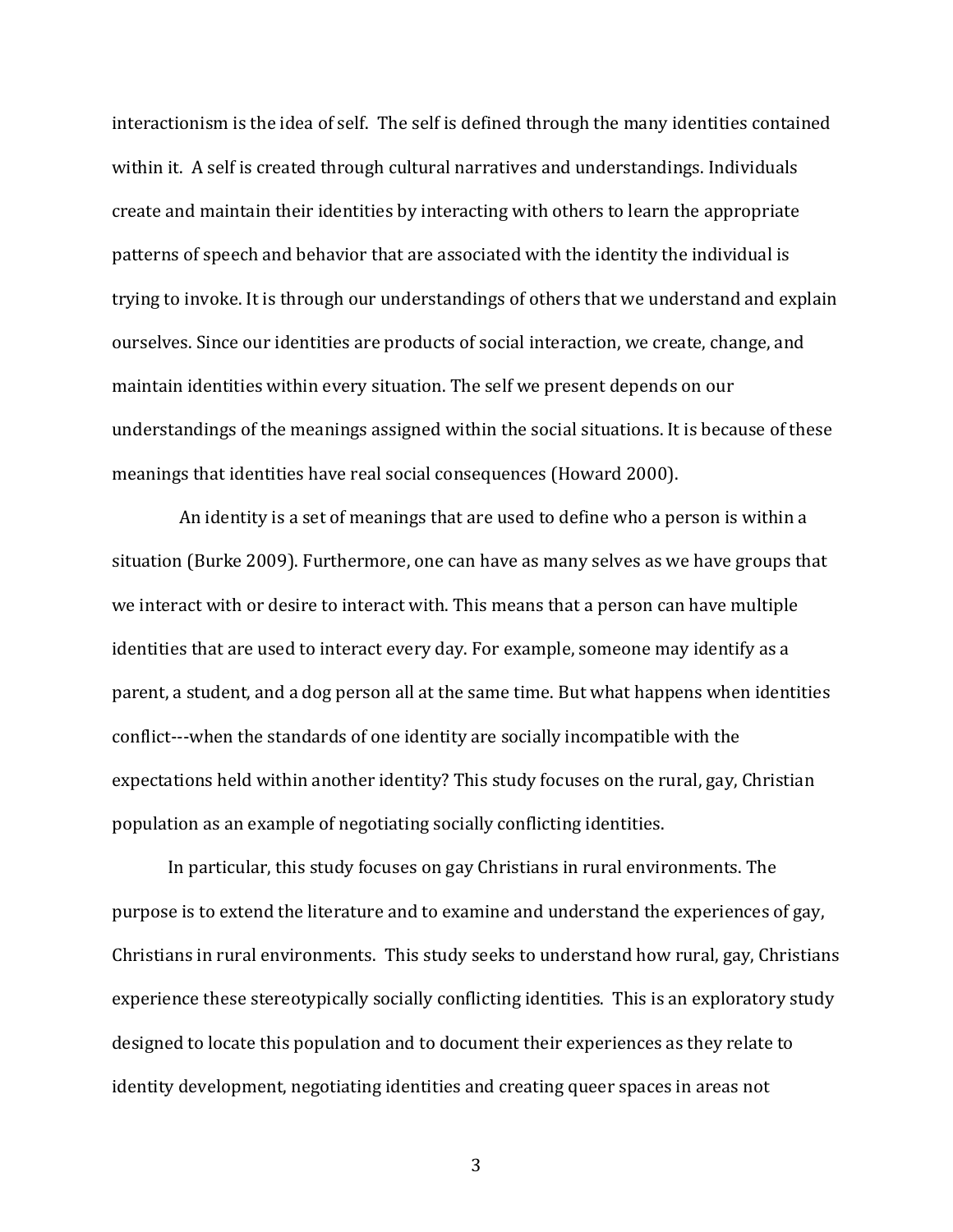typically thought of as accepting of queer experiences. I use symbolic interactionism to provide an analysis of the patterns of behavior and interpretations used by individuals who must negotiate conflicting identities- in this case, forming a sub-culture within the larger society.

#### Being Rural, Being Gay

Many studies have claimed that "rural" and "gay" are incompatible (Halberstam 2005, Rubin 1984, Terry 1999). Others discuss the need for understanding the identities in a hierarchy with "rural" ranking as more important to the individual than "gay" in the sense that they are willing to live in rural areas where they cannot be visibly gay or "out" in public. Research of this nature portrays rural life as a space where gay individuals cannot construct their sexual identity, at least not to the extent that urban spaces allow sexual identities to be constructed (Fellows 2001, Howard 1999).

Characterizing rural in this way, as constricting to the development of sexual identity, is common. However, a few scholars have started relatively recently to explore new ways of understanding rural life. John Howard (1999) discussed the importance of understanding what he calls "queer agency" (meaning the ability for people to create queer lives for themselves) when relating to ideas of rural space. He discussed how viewing rural spaces as limiting, i.e. as lonely and isolated, impedes the ability of these people to construct their own style of queer rural life. Focusing only on the constricting nature of rural spaces ignores the people who live there willingly, who want to be there and who have made a content life there. In only looking at the constricting nature of rural spaces,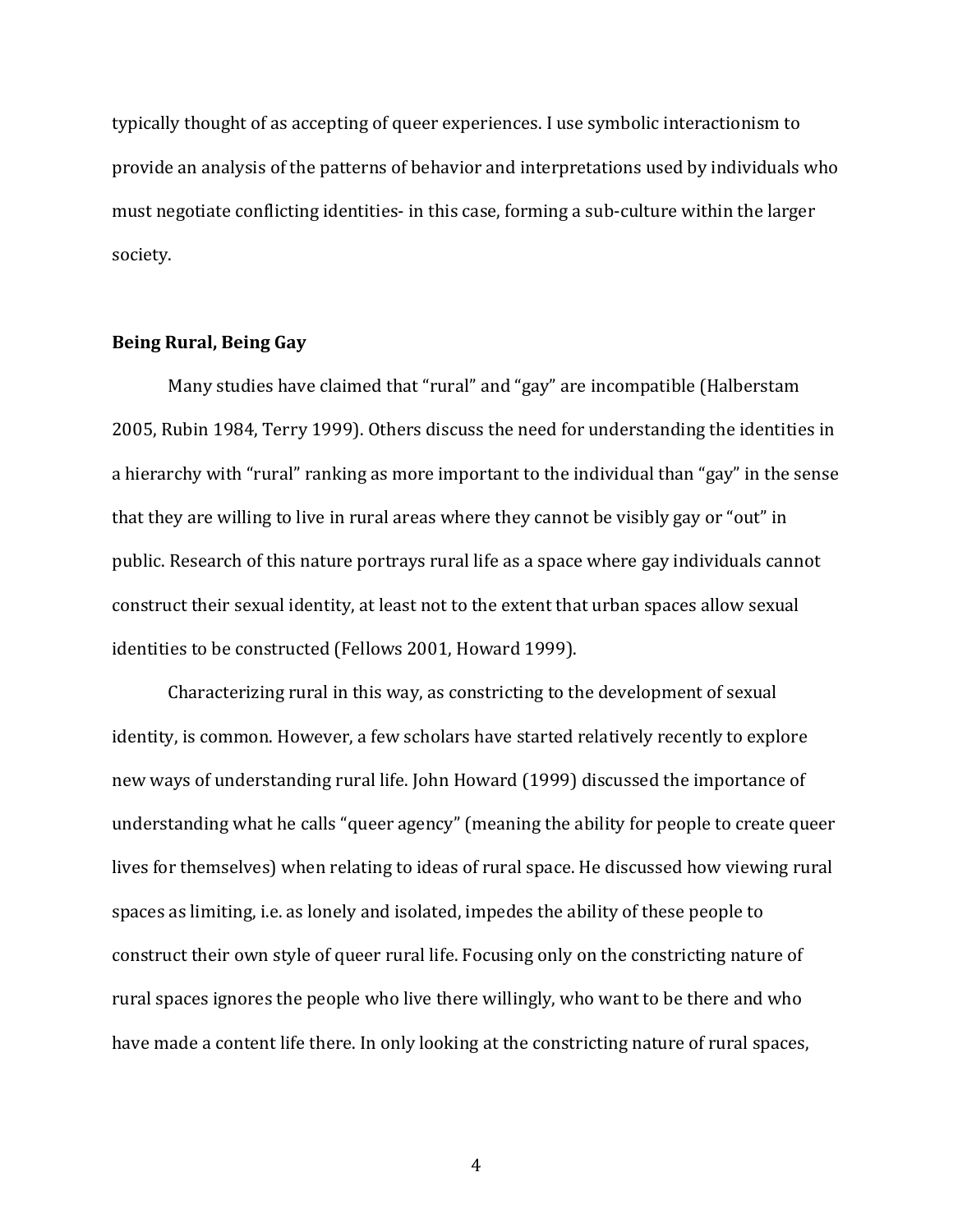whether actual or perceived, one is ignoring the experiences of people who choose to live there.

In line with the perceived ideas of rural environments being confining, there is also this notion that rural spaces in the United States operate as "America's closet" resulting in a binary notion of queer spaces that entails hidden hierarchies.

Examining the assumptions that tether LGBT identities to cities and closets to rural communities opens the door to critique the privileging of some queer identities over others that the politics of gay visibility can produce (Gray 2009, 4).

A hierarchy is automatically assumed when urban/rural spaces are understood as binary. One space is believed to be superior to the other. In this case, urban environments are considered the place of sexual tolerance and enlightenment where identities, especially queer identities, flourish, while rural spaces are devalued and viewed as inhibiting the fulfillment of a socially integrated life (Halberstam 2005).

Emily Kazyak (2011) discusses the importance of cultural narratives in researching rural identities. She found that in rural spaces, gay and lesbian individuals construct for themselves what it means to be gay in such spaces instead of relying on the constructed narrative of urban sexual identities. This interpretation of queer rurality focuses on the integration of other identities into their sexual identity, and usually involves a total rejection of the extreme urban gay lifestyle, which is considered to be those who go to pride parades and are not "just old married people" (Kazyak 2011). This extreme urban gay lifestyle is thought to be sinful in nature as well as decadent and immoral by others, especially in the minds of rural individuals. It is through this modified cultural understanding that I will seek to understand rural gay Christians. In understanding how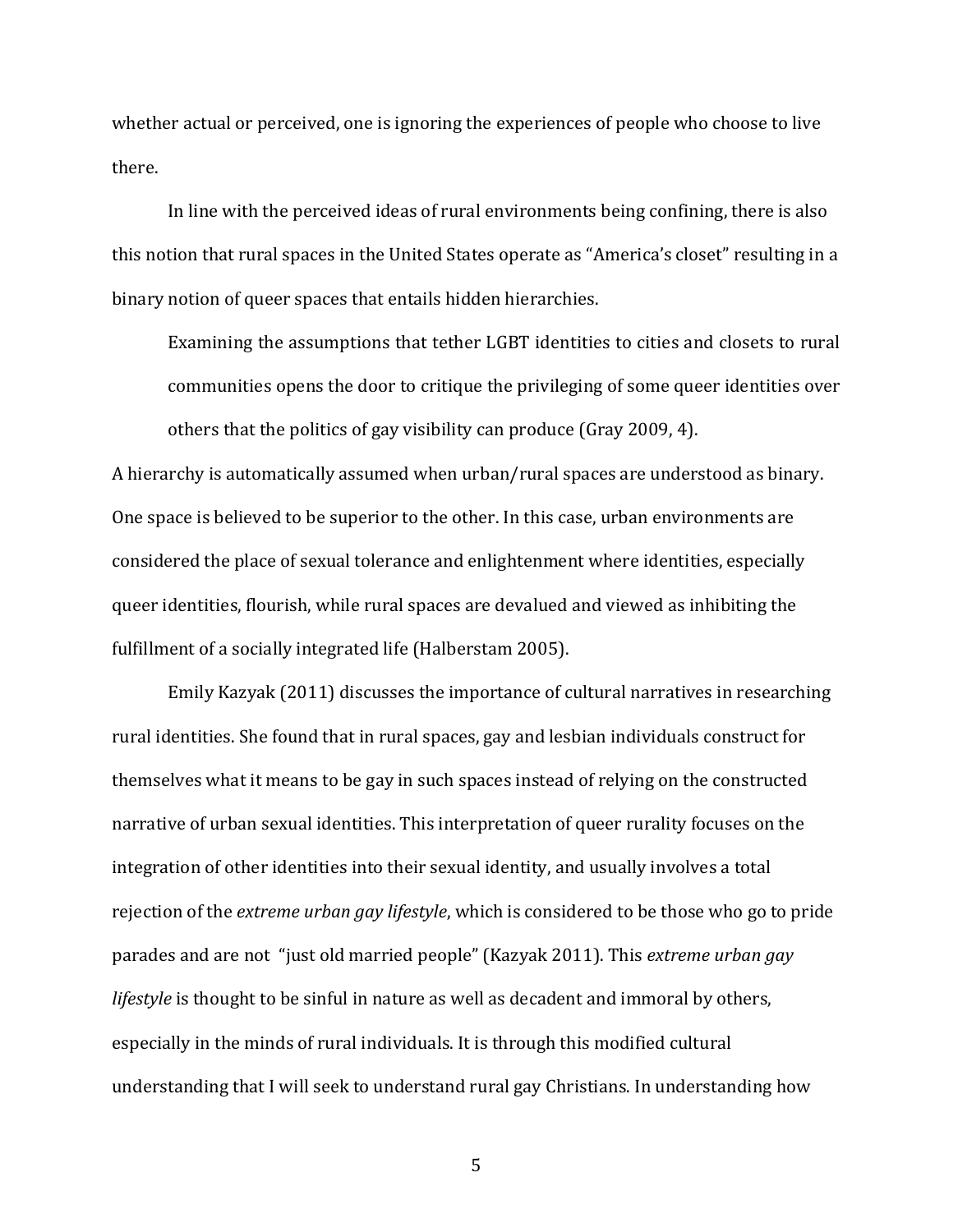people construct their identities, we can learn what that identity means to them, how they can hold multiple identities and how those identities may not be conflicting to them even though they are perceived as conflicting by others.

#### Gay Christians

 The subject of gay Christians is one that has been extensively explored in previous literature (Mahaffy 1996, Rodriques 2000, Thumma 1991, Wilcox 2003, Wolkomir 2006). Most studies involved years spent researching, observing and interviewing gay Christians. The theories behind these studies have been almost exclusively theories related to identity and identity dilemmas.

An ideological identity dilemma, such as that presented in current gay Christian studies, is found to occur when two or more identities are fundamentally incompatible (Wolkomir 2006). This would occur when holding one identity is a direct violation of a sanction held within another identity. This dilemma usually demands a change of behavior or perception on the part of the individual or it leads to prolonged stress and anxiety.

 Research within the last twenty years has consistently shown that gay Christians do experience varying levels of cognitive dissonance related to holding these two identities (Mahaffy 1996). This can either be internal cognitive dissonance, meaning a contradiction within one's own held beliefs or external cognitive dissonance, meaning contradictions between one's own held beliefs and the beliefs of others, or both. Three avenues have been proposed to resolve this cognitive dissonance. An individual can reject the church and its beliefs and embrace their gay identity. An individual may feel they cannot leave their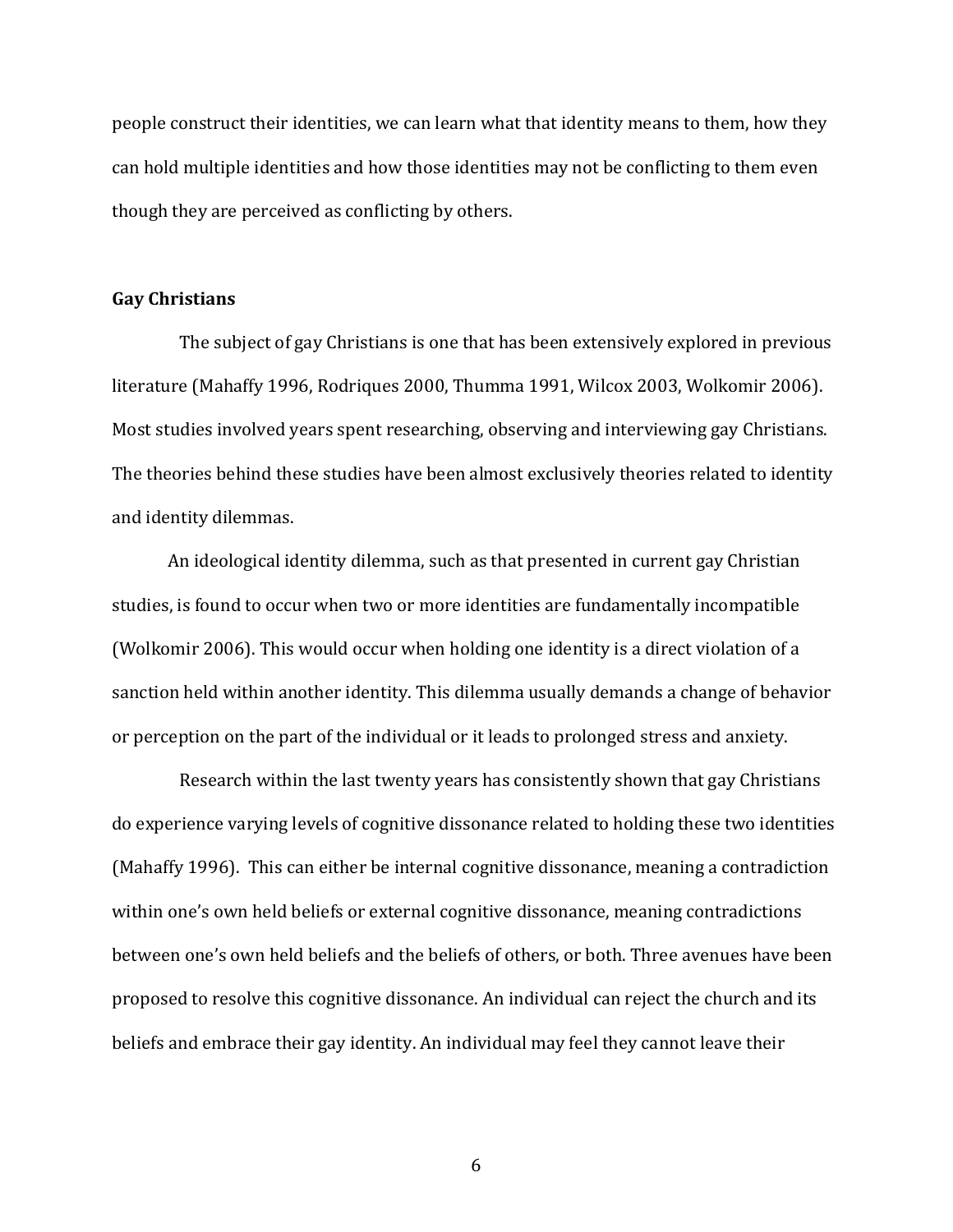church and attempt to reject their gay identity in an effort to stay in the church. Or the individual must find a way to integrate these two socially conflicting identities.

 For some individuals, leaving their church may be the best option for them. This can either mean they reject religion all together or they start attending open and affirming churches. The most widely known open and affirming (also termed gay friendly) church in the United States is the Metropolitan Community Church (MCC). Most current research on gay Christians comes from information gathered at MCCs. MCC is a Christian denomination founded to give members of the gay community a place to worship without fear of judgment based on their sexual orientation (Wilcox 2003). These churches, while having the best intentions, are not able to reach everyone who is both gay and Christian. Moreover, these churches are exclusively found in urban areas. They not only separate urban gay Christians from rural gay Christians, but also gay Christians from other Christians.

Because of deeply held religious beliefs, some individuals may feel that they simply cannot be both gay and Christian and therefore seek to reject their gay identity. The now former organization, Exodus International, along with many other Christian groups, caters to this population. These ex-gay ministries tell gay Christians that they can overcome their homosexual tendencies through God. This "reparative therapy" as it is termed, seeks to help gay individuals repress their homosexual behaviors (Wolkomir 2006). These groups focus on learning the correct gender roles for a person's biological sex under the assumption that through God all things are possible. When applying the idea of this allpowerful God to ex-gay ministries, individuals are learning that with enough prayer and trust in Him, God can change their sexual orientation. Ex-gay ministries re-socialize their participants to understand that homosexuality is just a sin like any other sin. The idea is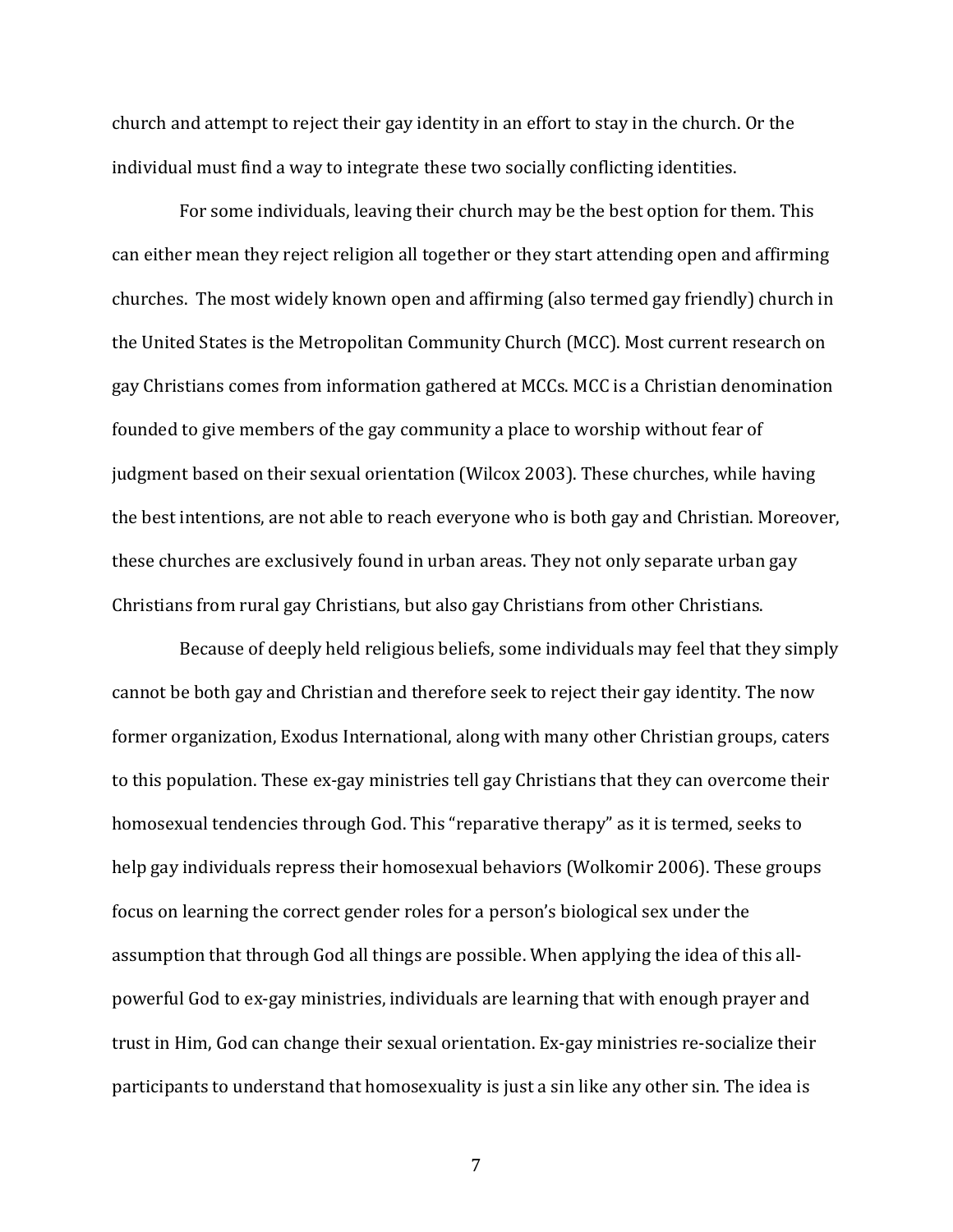that once you start to think of homosexuality on the same level as say cheating, stealing, or lying, you can ask God for forgiveness, be cured and go about leading the morally pure life that paves the way to heaven (Wolkomir 2006).

 Still, other individuals either do not experience any conflict in holding these two identities or have resolved the discrepancies through the process of identity integration. Some scholars have suggested a three-step process of integrating identities. First, gay individuals must understand that their religious beliefs can be changed. Second, they must then change their beliefs into a gay positive theology. This step is usually done through the reinterpretation of scripture. The last step requires that they apply this new theology to their lives (Wolkomir 2006). The result would involve truly believing that God loves you no matter what, that God created you the way you are, and that you can be both gay and Christian in the eyes of God.

 For those Christians that revised their theology, they identify the idea of faith to be the first and most important factor in their lives. This idea of rebuilding your faith into one that does not conflict with your gay identity is one of the most important steps in integrating identities (Thumma 1991, Yip 1997). Changing how you read scripture and how it is affecting your life, as well as understanding the importance of a personal relationship with God are all key elements to rebuilding a gay positive faith and theology (Thumma 1991). Having a community is extremely important to both a Christian and to a gay identity (Wilcox 2003). Having a group with whom you can talk and share important life moments is central to identity development.

It is important to remember that not all gay Christians experience much, if any, cognitive dissonance related to holding these two identities (Mahaffy 1996). While these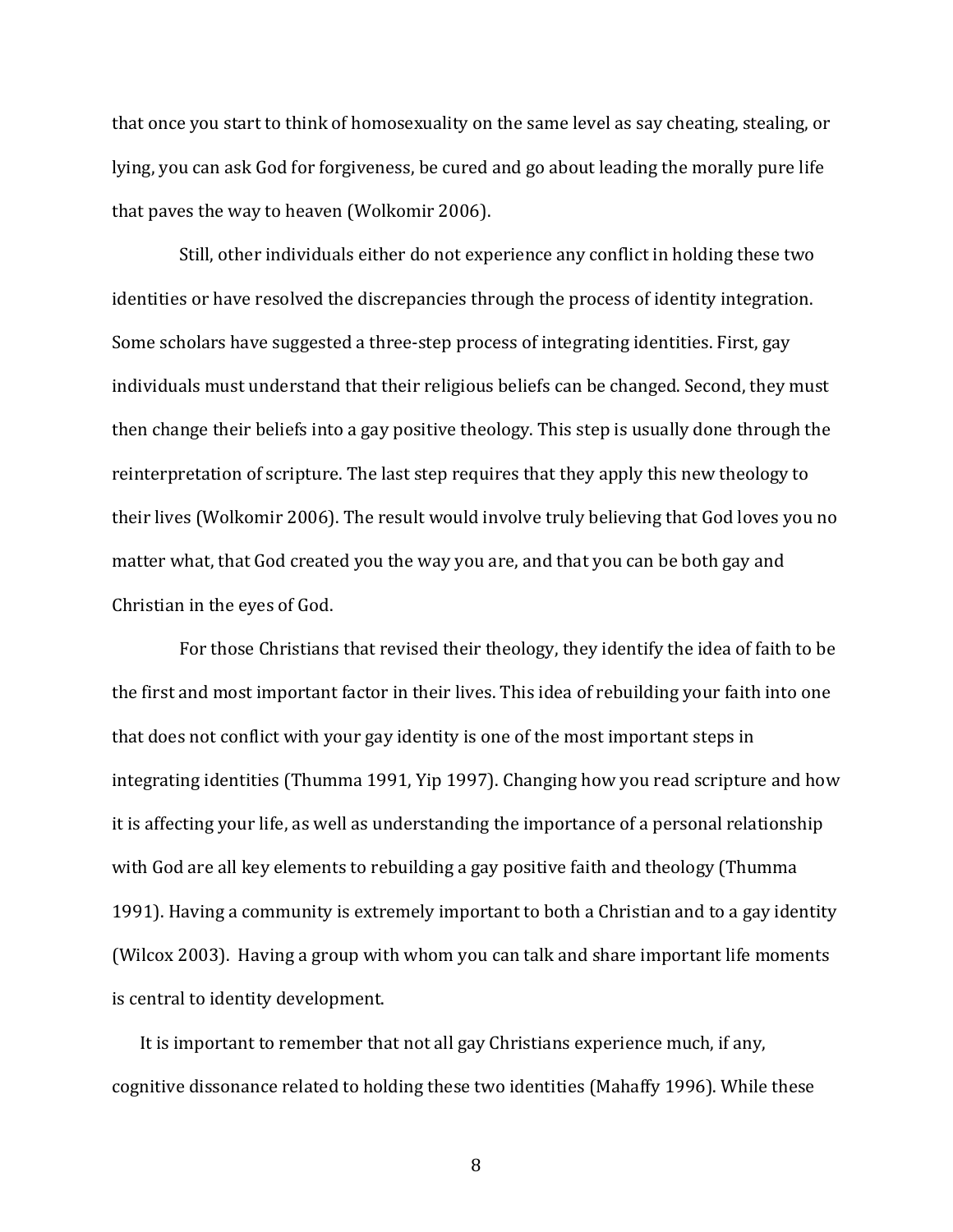individuals are important to remember, I believe my research can be most useful in studying how those who do experience cognitive dissonance resolve this through integration, intersection, or some combination of both. Nevertheless, I look both at those who do not experience any conflict and those that are actively trying to negotiate their perceived conflicting identities to understand the process and to understand how the backgrounds people can come from may play a role in this process.

 Some studies have suggested that a new religious belief is needed to integrate gay and Christian identities (Thumma 1991). Within the current literature, two factors lead to the self-verification of gay and Christian identities. The first is the reinterpretation of scripture within a group. It is important to revise religious beliefs as discussed earlier, but it is also important for others to understand the sacred texts of their religion in similar ways. A reinterpretation of scripture is usually done by studying the seven verses<sup>1</sup> of the Bible that are traditionally understood as being anti-gay within some workshop or group study and looking at the historical context and their earlier translations in an attempt to understand what the Bible *meant* in the original Hebrew. This usually involves trying to figure out what the Bible story was supposed to warn against instead of forbidding homosexuality. The second factor that is important in leading to self-verification is having a personal relationship with God. A personal relationship with God is seen as the only way to resolve any internal cognitive dissonance that comes as a result of trying to hold both gay and Christian identities. It is through these means that gay Christians reconcile their identities even in the face of unaccepting churches and communities (Thumma 1991, Yip 1997).

 $\overline{a}$ 

 $1$  See Appendix B for a complete list of these Biblical verses.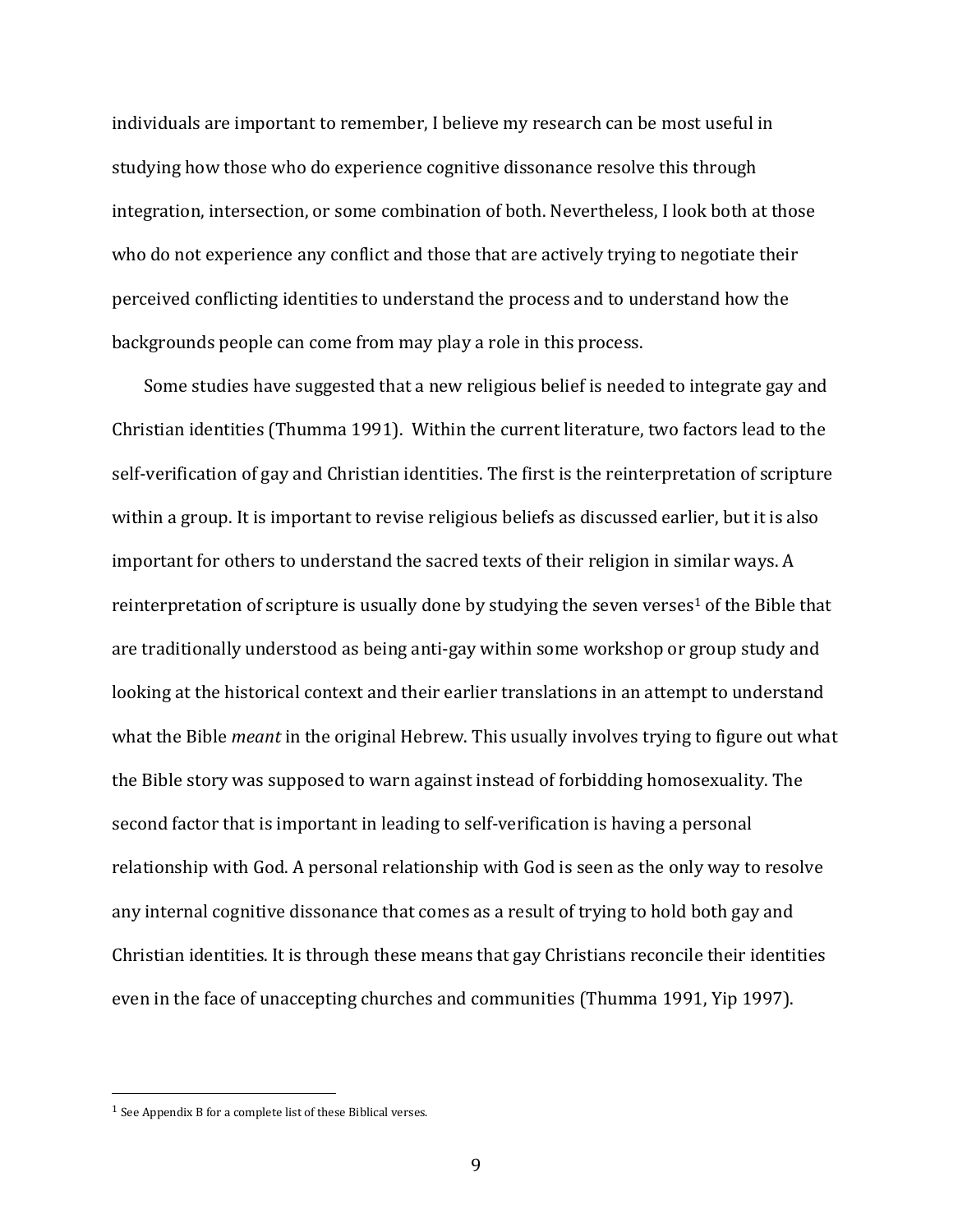#### Throwing Gender into the Mix: Gender Expressions in the Country

There has been little work that addresses gender comparisons in regard to where gay men and lesbians live and why. Only recently has there been an increase in discussions of geo-spatial distributions related to the gay and lesbian community. This increase is credited to the relatively new research that draws on the same-sex unmarried partner Census data (Baumle et al. 2009). This research indicates that there is not an even distribution of gay men and lesbians across the country or even within states and cities.

In work that speaks specifically to the diversity of gay and lesbian enclaves, Compton and Baumle (2012) found that lesbians and gay men choose to live in many different places but that there are certain things that appeal differently to gay men and lesbians that make them choose a certain area. Several key factors for moving to an enclave (defined as a subset of a neighborhood where certain types of people live) were natural environment, political climate, sense of community, and existence of gay institutions. This study showed there is a higher prevalence for gay men to live in urban enclaves while lesbians tended to live in rural or suburban areas. For example, in Sonoma county, a more rural enclave with the highest overall lesbian prevalence rate of the areas studied, all respondents listed the natural or physical environment as being important in choosing a place to live. Another study also found that gay male couples are more likely to live in urban areas than are lesbian couples (Gates and Ost 2004). This suggests a gendered aspect to the physical spaces inhabited by sexual minorities.

Compton and Baumle discuss the need for "a broad understanding of what serves as attractive community elements" (Compton Baumle 2012). People choose where to live based on a number of factors, such as presence of other LGBT people or the political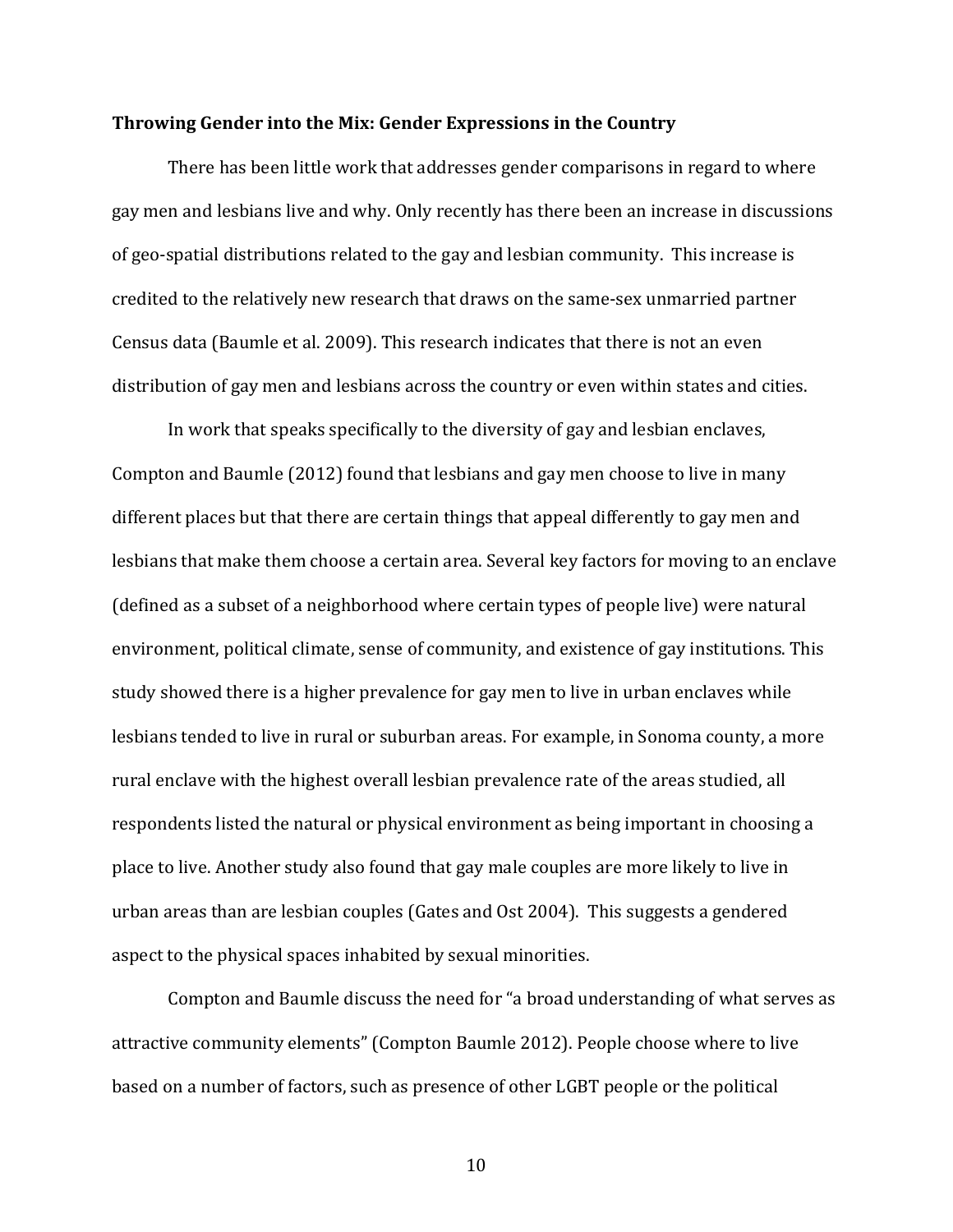climate, along with what they can afford and having others like themselves in more ways than just sexual orientation (Compton and Baumle 2012). Low cost of living is potentially one of the most important factors for lesbian women and lesbian couples deciding to live in rural areas. In the job market today, women make on average 82% of what their male counterparts make (USA Today 2012). This leaves female same-sex households earning less than male same-sex households on average. With less funds to begin with, lesbian women and couples have to budget accordingly. The attractiveness of a lower cost of living outside of a big city has the potential to draw these lower wage earners out of the cities to get more for their money.

Taking an intersectional understanding of gender, sexuality, and geography emphasizes how "acceptance for rural sexual minorities are gendered" (Kazyak 2012). This approach shows how gender presentations and perceptions shape sexual constructions in rural places. For example, this framework leads to the understanding that women living in rural places can portray more masculine traits and not be perceived as lesbian.

There has been some research on gender presentations across spaces recently which found that gender expression can be understood differently in different spaces. Kazyak (2012) found that "the meanings of gender presentations are geographically specific." Through studying rural gay men and lesbians and how they perform their gender identity, she found that masculinity is highly valued in rural life whether represented in a male body or a female one. Physical labor like farming is often thought of as masculine, but to be successful more than just men are needed to do the work. Women doing farm work is normative in these settings. More "butch" gender presentations are not necessarily tied to homosexuality because it is a trait of rural women more generally. Kazyak also found that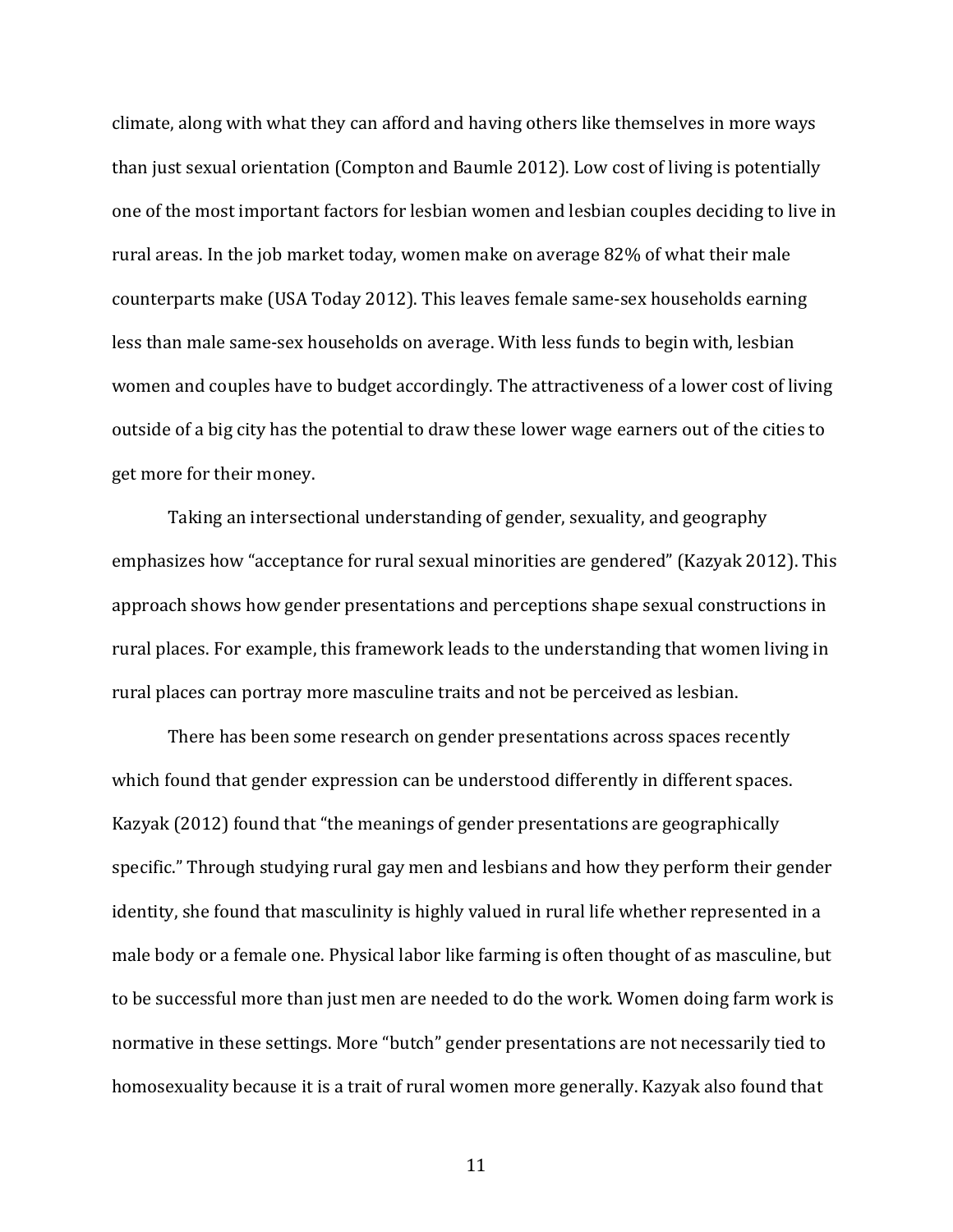the only expressions of female masculinity that are approved of are those that reinforce what being country means to that area. "Masculinity underpins both the categories rural and lesbian, which may afford some lesbians the ability to stay in a rural place. How these categories are co-constructed sheds light on the gendered nature of acceptance for sexual minorities in rural areas: Both lesbian women and gay men gain acceptance by doing masculinity" (Kazyak 2012, p826). Being an insider in what it means to be country and how country people behave were also linked to greater acceptance. One could not show up in what would be considered urban "butch" attire and be treated the same way as a rural woman presenting as masculine. In short, not all gender performances are treated equally. Rural masculinity is framed in a different way from urban masculinity. As Kazyak found, being a "hick" or from the country and presenting a masculine identity is accepted and often encouraged while any traits associated with being urban-identified are not. In short, it is important to acknowledge how context matters for how gender and sexuality are performed, viewed, and understood.

#### Studying Rural Gay Christians

Drawing on in-depth interviews, this study specifically examines the experiences of self-identified, rural, openly gay, Christian men and women. Twenty-four interviews (15 men and 9 women) have been conducted to highlight the intersections of these four statuses and the unique perspectives held by gay, Christian men and women in rural environments. Interviews lasted one hour on average, and ranged between 16 minutes and two and a half hours. I also conducted a follow up interview with two respondents to gather more information about involvement in local church and gay communities.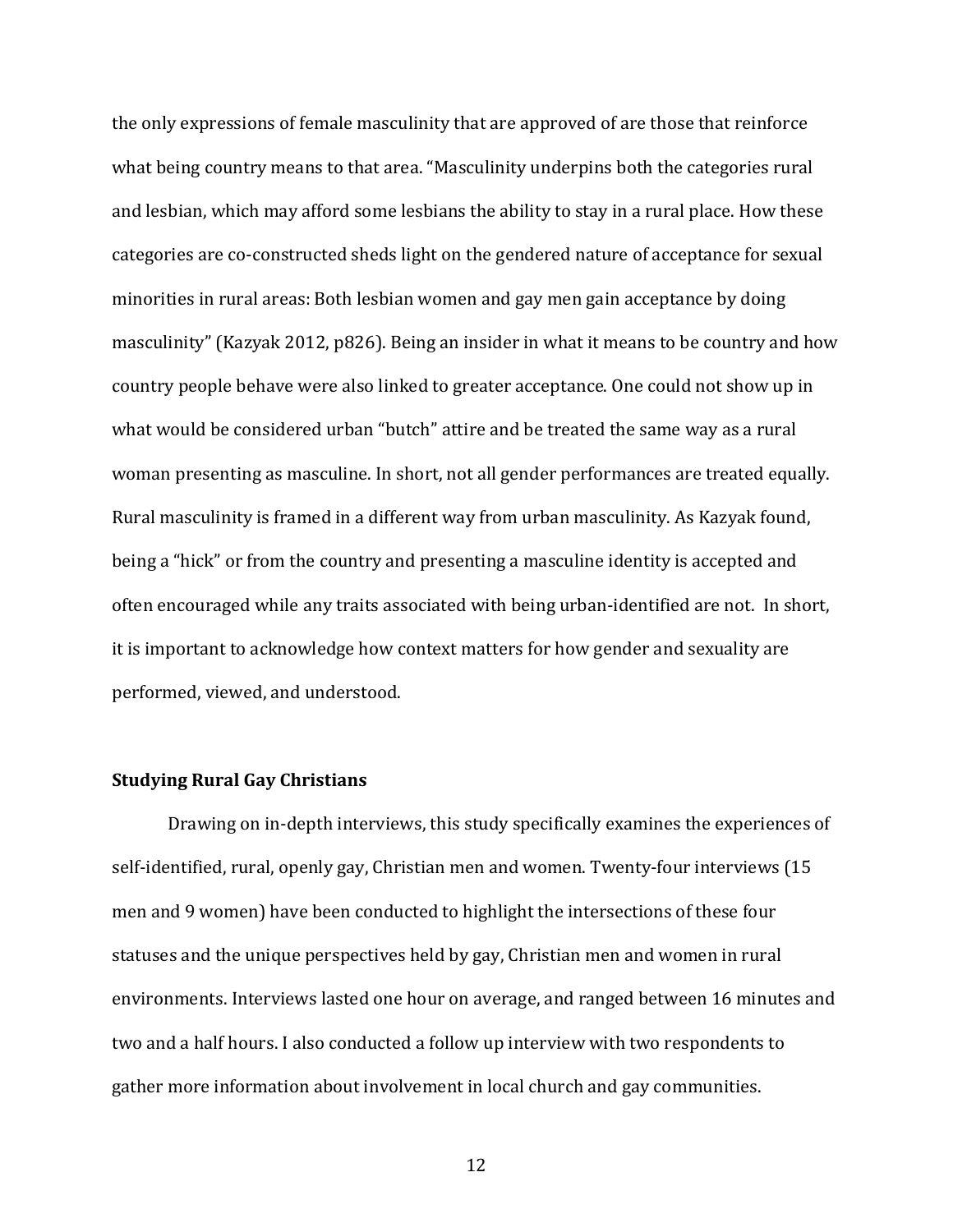| Mean | Race          | Gender      | Sexual      | Partnered     | Religious    | Occupation |
|------|---------------|-------------|-------------|---------------|--------------|------------|
| Age  | Percentages   | Identity    | Identity    | <b>Status</b> | Affiliation  |            |
|      |               | Percentages | Percentages |               |              |            |
| 27   | White:        | Male:       | Gay: 62.5%  | Single:       | Protestant:  | Student:   |
|      | 79.2%         | 62.5%       |             | 66.7%         | 46%          | 54.2%      |
|      | Black: 8.3%   | Female:     | Lesbian:    | Partnered:    | Mainline     | Service    |
|      |               | 37.5:       | 29.2%       | 33.3%         | Protestant:  | Industry:  |
|      |               |             |             |               | 25%          | 12.5%      |
|      | <b>Native</b> |             | Bisexual:   |               | Evangelical: | Retail:    |
|      | American:     |             | 8.3%        |               | 21%          | 12.5%      |
|      | $4.2\%$       |             |             |               |              |            |
|      | Other: 8.3%   |             |             |               | Other: 8%    | IT: 8.3%   |
|      |               |             |             |               |              |            |
|      |               |             |             |               |              | Health     |
|      |               |             |             |               |              | Care: 8.3% |
|      |               |             |             |               |              | Other:     |
|      |               |             |             |               |              | 4.2%       |

| Table 1: Demographic Sketch of Respondents |  |  |
|--------------------------------------------|--|--|
|                                            |  |  |

Respondents were recruited via snowball sampling, beginning with insiders from four rural places, and followed by calls for participation on social media sites including Facebook, Facebook groups, and Twitter. This initial "snowball" had an effect on the range of people I could reach. Most were from similar towns, in similar age brackets, and of the same race and educational background however, due to the difficulties of finding this subset of an already hidden minority population, snowball sampling and recruitment calls on social media sites were the most effective ways of gaining access to my population of interest. It was through insiders and call respondents that I have largely been granted my access. Via interviews and resulting respondent narratives, I examine the ways in which individuals may or may not resolve socially conflicting identities. While I did not mirror any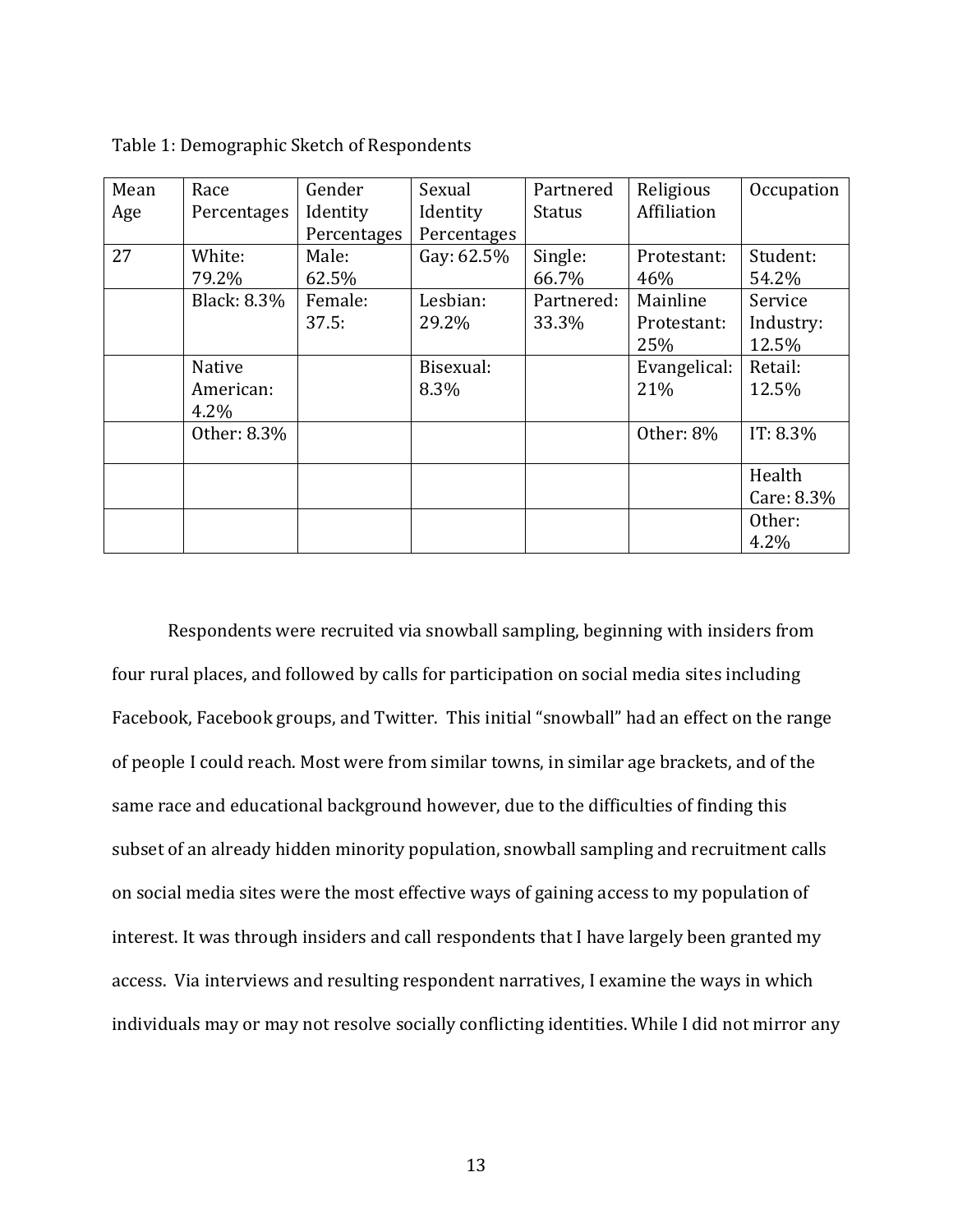particular study, these sampling methodologies are in line with the majority of other sociological qualitative studies on the gay and lesbian population to date.

My sample consists of fifteen gay men, seven lesbian women, and two bisexual women from seven states (Oklahoma, Louisiana, Texas, Missouri, Mississippi, North Carolina, West Virginia and Texas). Of the total interviews, four people are currently living in an urban environment. Interviewees range in age from 18 to 51. I recognize the limitations of this sample. The respondents are almost exclusively young and I expected this to be the case due to the social networks of my initial snowball sampling and a methodology that involves online responses. The majority of my sample is white. However, one person identifies as Native American, one identifies as Black, one identifies as Black and Latino and one identifies as Hispanic. All of my participants are Christian, but they range in their levels of religiosity, with some participants attending churches regularly and others rarely attending church services. These respondents also reflect a range of religious dominations. I was not able to speak to the differences based on sexual orientation. For example, nothing came up regarding rural Christian identities that largely differentiated the lesbian identified women from the bisexual identified women.

While the homogeneity of my sample may initially seem like a weakness, I believe it can be seen as a strength. That is, the homogeneity can contribute to generating a more focused narrative regarding the intersections of a rural, queer, Christian experience and potential identity creation and negotiations.

#### Christian Identities and Experiences in Rural Places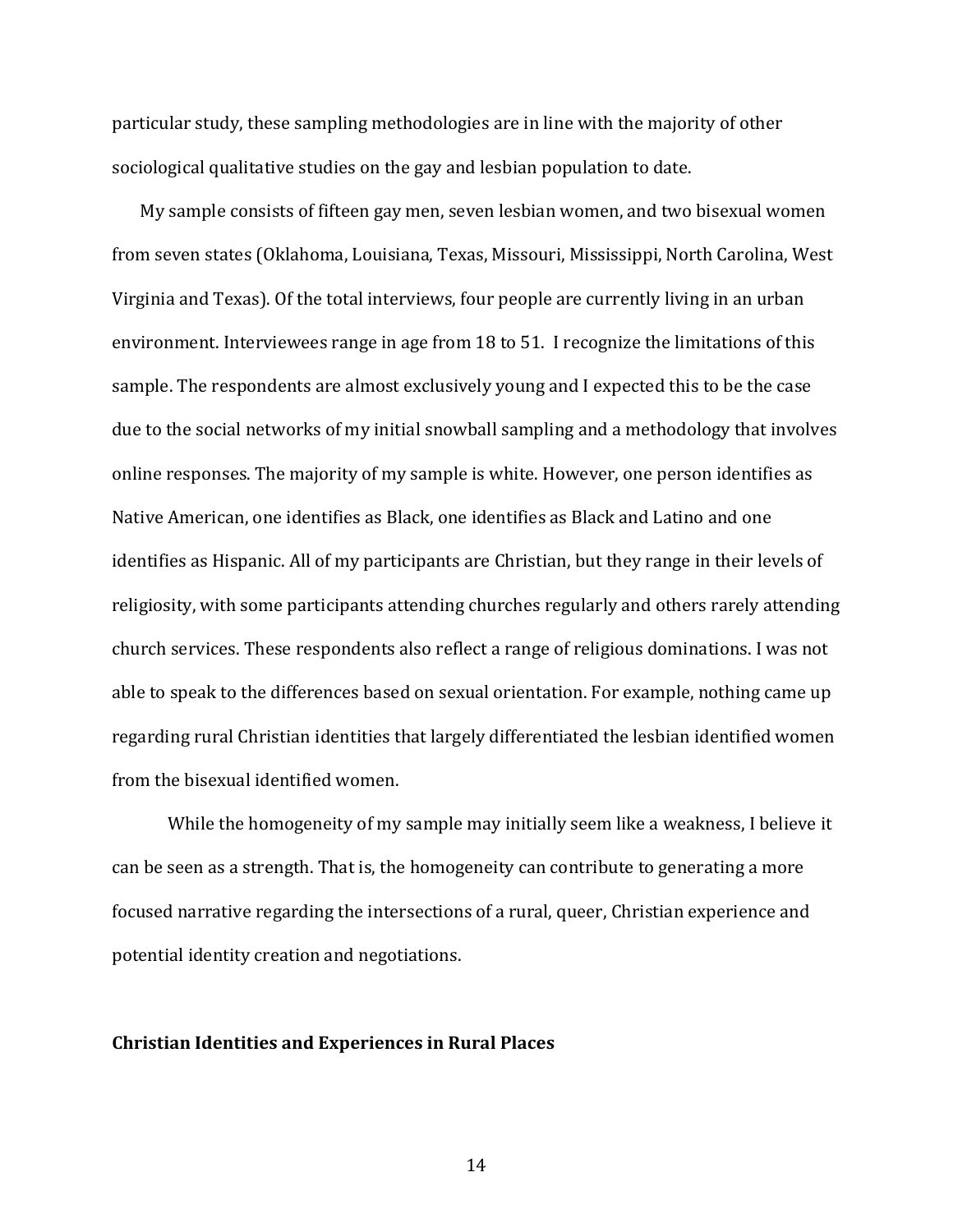All respondents framed their Christian identities in one of three very specific ways: solely as a personal relationship with God; gay friendliness of the church; and the fit of the church with their personal values. Below I examine each of these responses in turn:

#### Personal Relationship with God

While all respondents did speak to a personal relationship with God as the source of their faith, five spoke solely about this issue. For these respondents, a personal relationship with God rather than having a church community was the main tie to religion had by these interviewees.

Every one of the respondents discussed their faith in relation to a personal and private God instead of a community of people. Many respondents discussed their personal relationship with God instead of physically going to a church when asked about their religion. Some talked about going outside to pray and "doing Christianity how I want to" (Sarah). For some, having other Christians around was not necessary, and in two cases, specifically not wanted. As Deborah puts it, "I didn't like the gay church I went to. It seemed like they were promoting a gay agenda more than church. That's really not for me." These people put a higher value on having a relationship with God than they did with having a church community. For these respondents the main premise of Christianity was still being met. They are trying to lead a Christian life, live the way their God wants them to live and do not see any formal institutions as a better way to do that. The women interviewed value independence and privacy, a trait that is also associated with rural life. Even though these women, like the men, discussed having a personal relationship with God the factors they highlighted were very different. The men tended to talk more about having a spiritual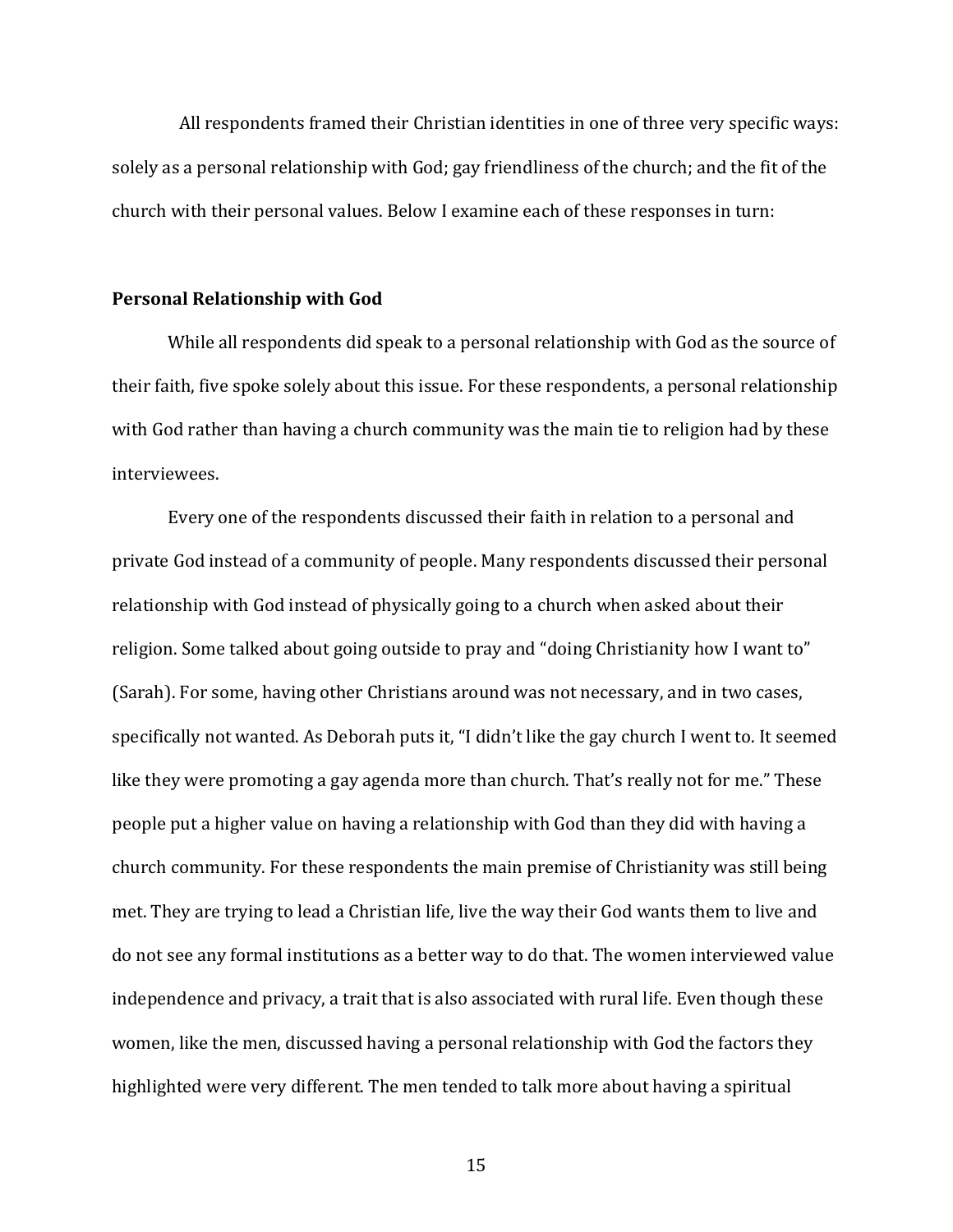relationship with God that approved their being gay instead of relationships with people that could deny them. In contrast, the women talked at great length of being independent and valuing their privacy to worship however they wanted.

Many of these men cited having a personal relationship with God that was accepting of their sexual orientation as the reason they did not necessarily need a specifically gay friendly church or a church family at all. It was these men's faith in a Christian God that loved them no matter what, that would be there for them, and that would accept them given that He had created them. This interpretation made it possible for them to be Christian and gay. David explained it to me like this:

"I can remember just thinking that honestly, I would be pissed the fuck off if God told me you know, it's okay, you could have been gay and then I had to think, I thought to myself you know if I feel this strong about it could I stand before God and say yes I know this is wrong but it is who I am. Could I justify it to the face of God? Could I say yes sir I take my punishment, I know what I did was wrong, it is who I am, it is who you made me to be, I know you love me anyway, and I know I have to take this punishment? And I found that yea, I could do that."

David felt that God created him and it was through his personal relationship with God that he is able to be gay, to live in the rural areas that he prefers and still be the Christian that he feels God is calling him to be. Jude said that no matter what, "God loved me anyway." For him, he was able to combine what it means for him to be gay into his own religion that he calls his "God that is with me always." Jude added, "God is bigger than our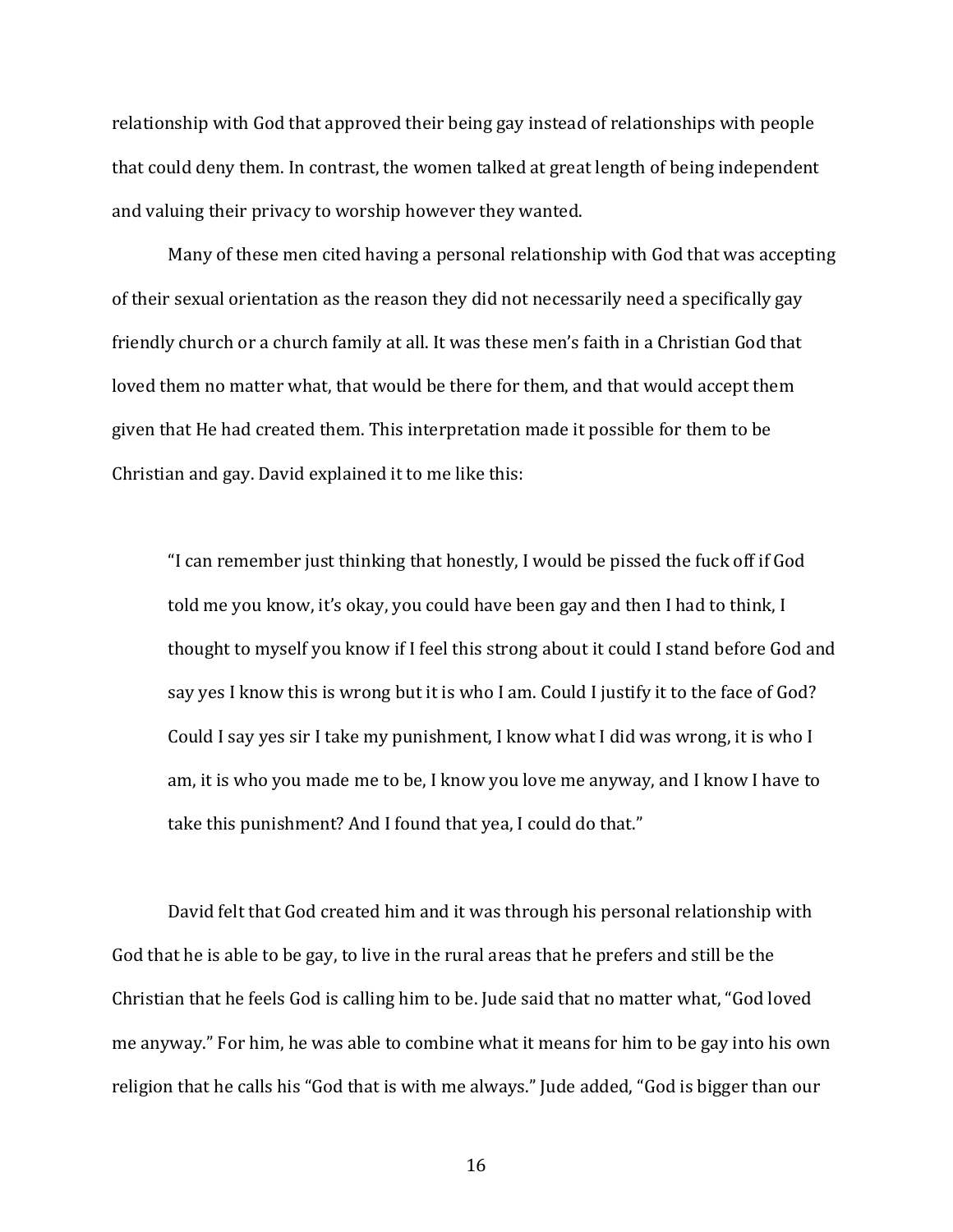understanding." This phrase is what Jude said he often repeats to himself and others. He believes this idea is important to having a personal and intimate relationship with God. One must remember always, "…that God is bigger than our understanding." He describes this phrase as the foundation for his beliefs. Issac described his personal relationship with God that "gives me the freedom to explore churches other than specifically gay friendly churches…because I know God loves me." All of the men interviewed talked extensively about how God should be the first and most important aspect of a Christian's life, including gay Christians. To them, God created them gay just like He created some people straight and it is up to all of God's people to live a life worthy of Him. These men did not see being gay as a hindrance in this mission. They were able to be both gay and Christian through their understanding of a loving and accepting God.

This theme shows how these men and women will identify as gay and as Christian with or without having a church home or church family. The most important aspect of Christianity, is still being met. These Christians have a personal relationship with their Creator, with the only entity whose judgment matters, and with whom they will have to answer to when they die. This is how those interviewed thought about God in relation to themselves. For those cited above, their faith is not dependent on their social interactions, having a community, or the institutional structure of the church. These interviews suggest that community and structure do not necessarily contribute to holding certain identities. These men and women saw themselves as Christian, as devoted Christians, and claimed personal relationships with God as the source of their faith and devotion.

#### Gay Friendly Churches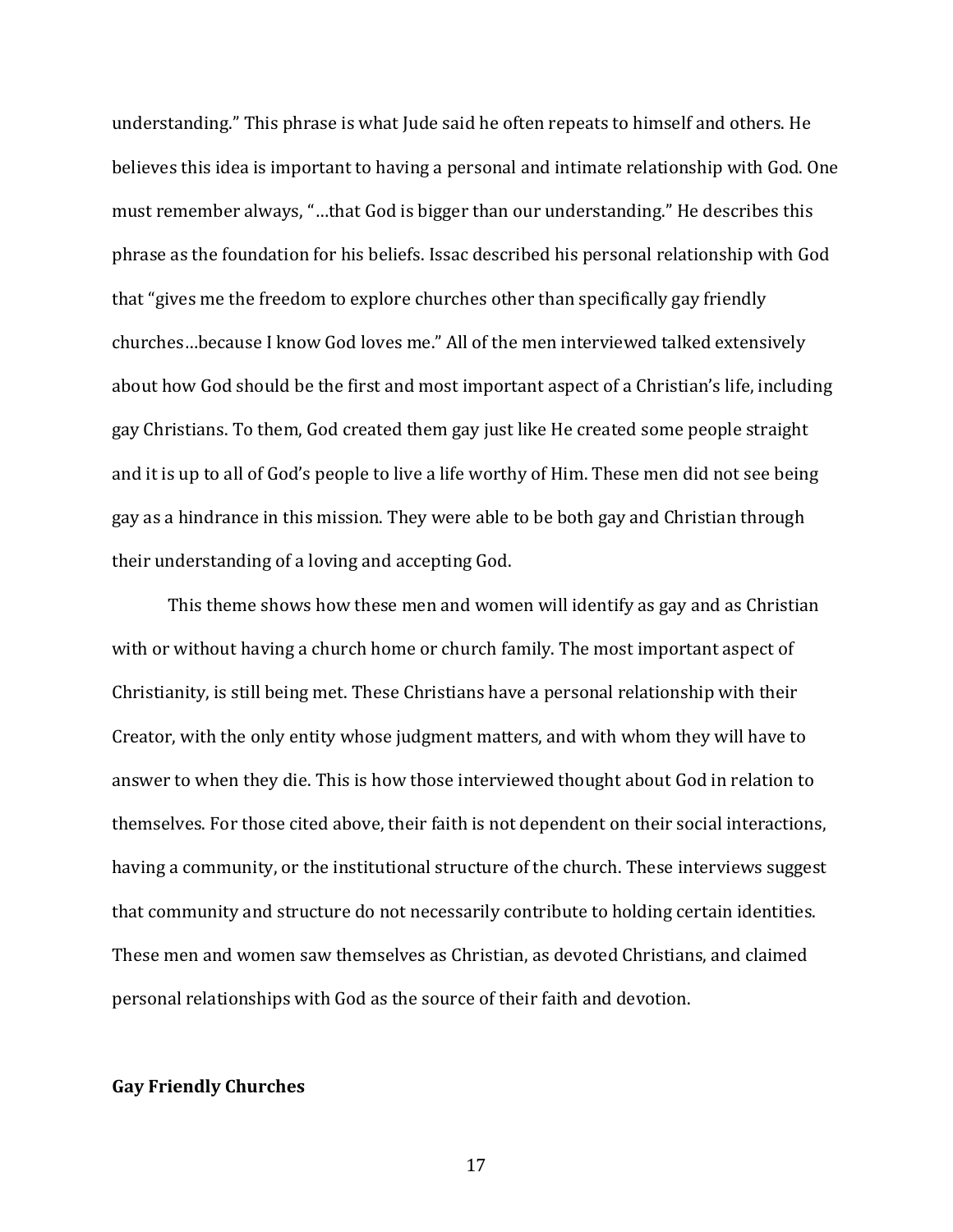The majority of my participants live in rural areas of the South, which is stereotypically unaccepting of gay individuals and potentially even unsafe for the lives of these individuals. All those interviewed discussed strongly, and in much detail, their religious lives. Each one identified themselves as a Christian and then explained what that meant to them. For Simon it meant "the foundation for my moral and ethical beliefs." For Paul it meant "feel[ing] like you're part of something greater." Two men talked about wanting to find a specifically gay friendly church, one that they knew would be accepting without having to hide their sexual orientation and mentioned MCC by name. When discussing joining a MCC, Elijah said, "I have thought about joining. I like it, I really do. I think it is really cool because it shows the way the Christian community is moving to show that you don't have to shut me out and that I can be accepted." For Elijah it was important for him to have somewhere he could be openly gay and Christian. He needed a church where he knew he would be accepted. For him, driving to a larger city near his small town was worth it to have both an accepting Christian and gay community. For Jonah, it was important for him to attend an MCC to link his sexual orientation and his Christianity. Jonah saw this church as a way to enhance his community involvement. For him MCC is "not just a gay church, but is a group for all people and that's what I like about it."

For the four men discussed above, rural does not necessarily mean isolated. These men live in rural areas of the United States but have mobility. One drives two hours oneway to attend his church. Others live a little closer to "town" (bigger city with an MCC or similar church) but still go out of their way to attend an open and affirming church. These men enjoy their rural life communities and their gay communities, just in different locales. They choose to live in rural areas that do not have gay friendly churches and they choose to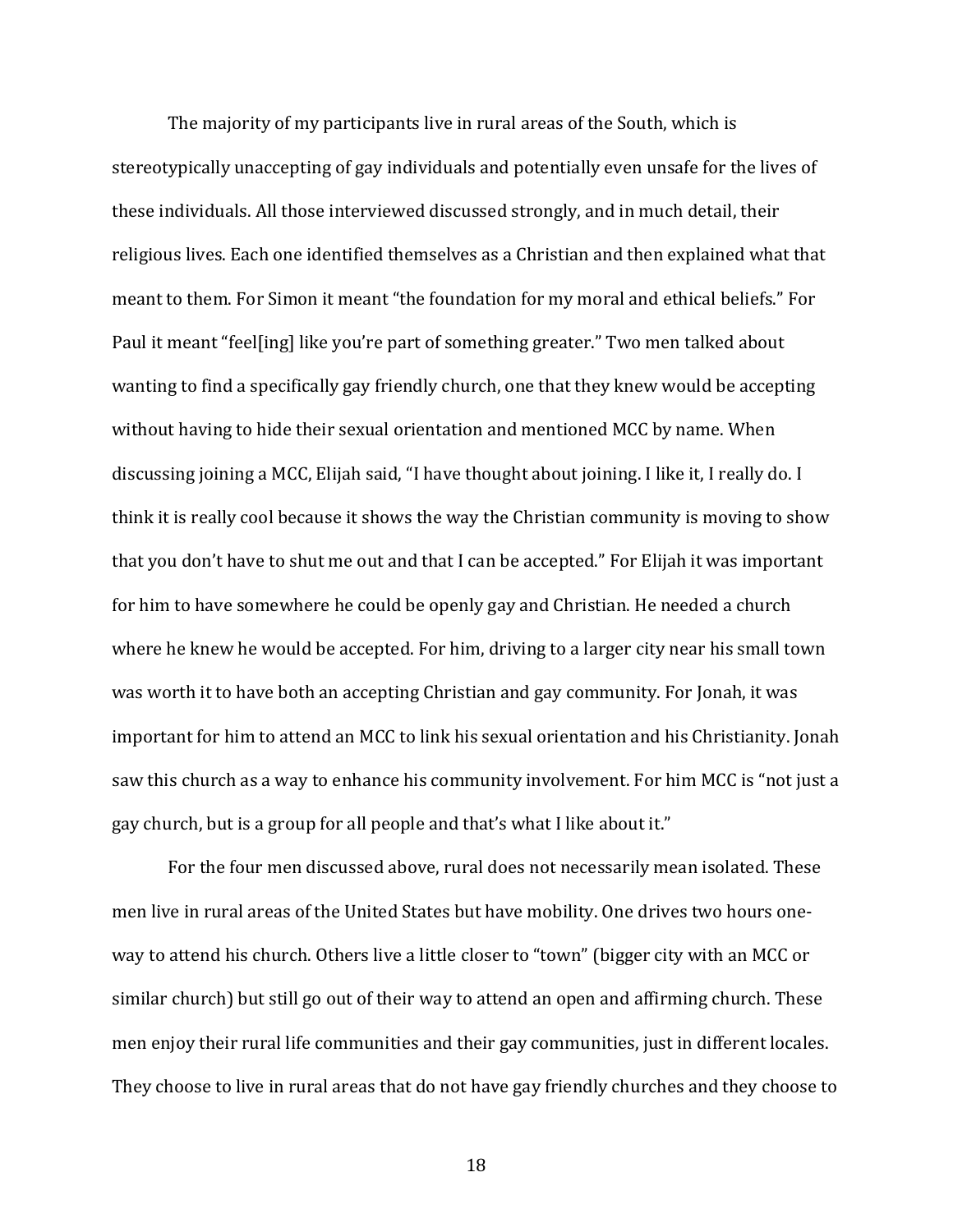drive to a nearby city to meet other gay men and women in a more formal setting. These individuals are not isolated or stuck in their small towns. Just because they choose to live in certain areas does not mean they have to give up expressing their sexual identity.

For one interviewee (Rachel), there is not an open and affirming church in or near her small town. Due to her young age and lack of mobility (she is still in high school), she is not able to drive to the nearest gay friendly church. Rachel plans to move to a large city soon. She plans to attend the MCC of the city she will move to. Rachel made it clear that being around other LGBT people is the most important factor when deciding where to be "It is super important for me to be around other gay people" is something she repeated throughout the interview. Rachel is the only woman I interviewed that was seeking out a gay friendly church.

#### The Fit of the Church

The majority of the people that I interviewed did not mention anything about looking for a specifically gay friendly church; instead they discussed finding a church where they would fit in. To them, this meant people who shared most of the same beliefs they did, for example that drugs are bad and abortion should be illegal. These men and women also wanted a church that would not openly preach against gay issues. For example, Joshua discussed the need to attend a church that was accepting, although he did not specifically look for a MCC. Rather, he was able to find acceptance in his local Methodist congregation. "[Pastor] has never preached on homosexuality and my Sunday school hasn't either…it is all inclusive. There is no separate thing for LGBT which I'm okay with." He looked for a church that held the same beliefs he did on building "community and having loving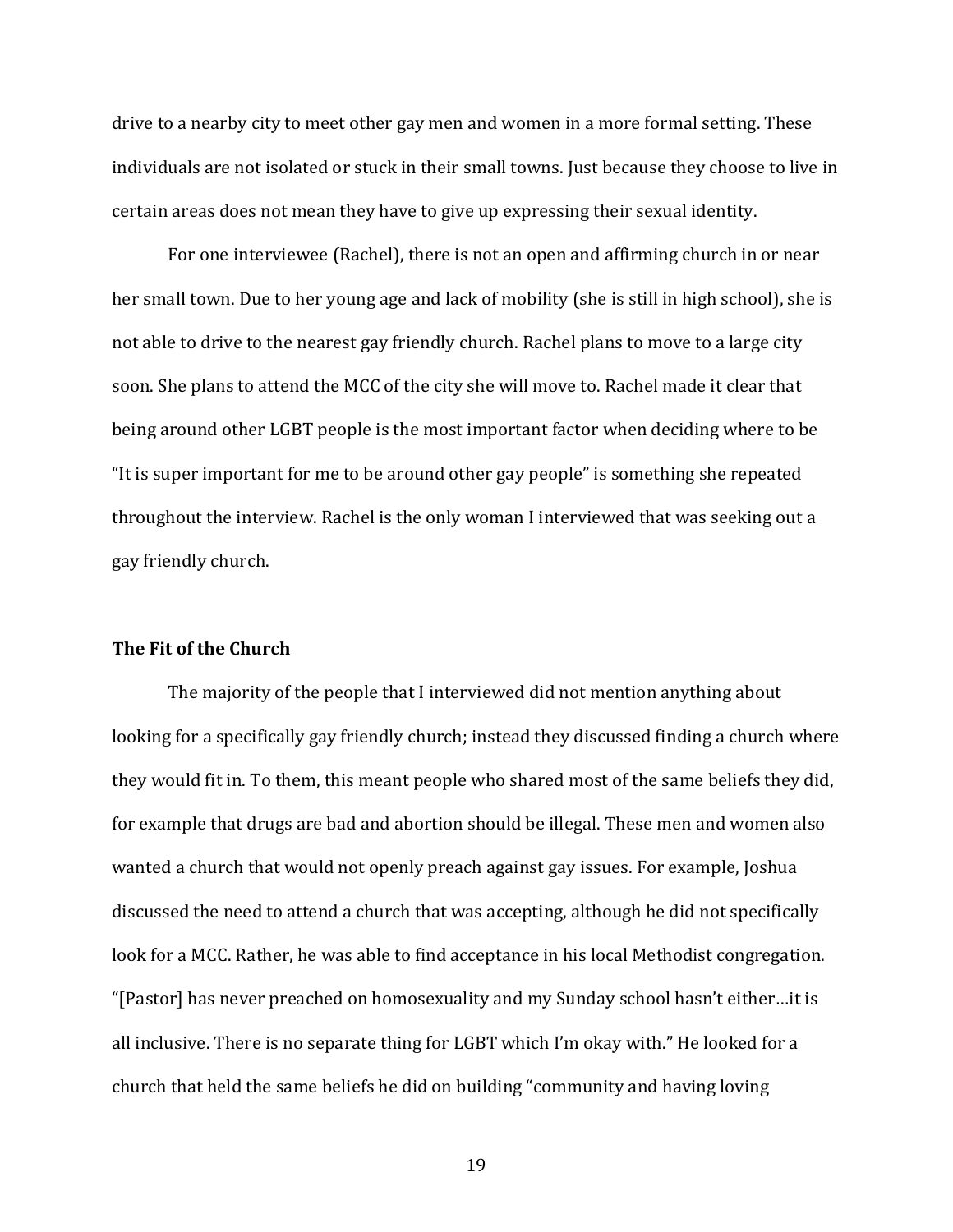relationships" and he found that with this church. Simon wanted "fellowship with other believers" and cared more about having people that shared his views "on the importance of what Christianity means." Another man, Matthew, discussed the people within his church saying that although "the whole doctrine…of the Christian church condemns homosexuality…the positive thing about it (his church) is that the people are kind and accepting." Matthew said "you can find this at different places"; you just have to look for a church that fits you. One interviewee, David, described how he would automatically know how well he would fit in with a church. He said, "You will always know where God wants you to be because you will walk in the door and you will feel at home." For David, he knew he would feel at home, like he belonged, as soon as he walked into the door of the church where God wanted him to be, so having one that is specifically for the LGBT population was not important to him. It is not he who picks his church, God leads him to the right church.

For most of the women I interviewed, going to a gay friendly church was not as important. A few went to churches that do not openly preach against homosexuality but none regularly attended gay friendly churches like MCC. The women mentioned more how they fit into the church within their small town community than they did what type of church it was. When asked why she does not attend the MCC that is close to her, Esther said "I go to church for religious reasons not to feel affirmation for my gayness and it seems that church (the closest MCC to her) tends to preach that. They try to relate everything back to being gay and that's not why I'm at church."

The interviews suggest that these individuals in small towns negotiate being both gay and Christian. For some, it is all about where God wants you to be, where you feel at home and comfortable. For others, it is about the people at the church making you feel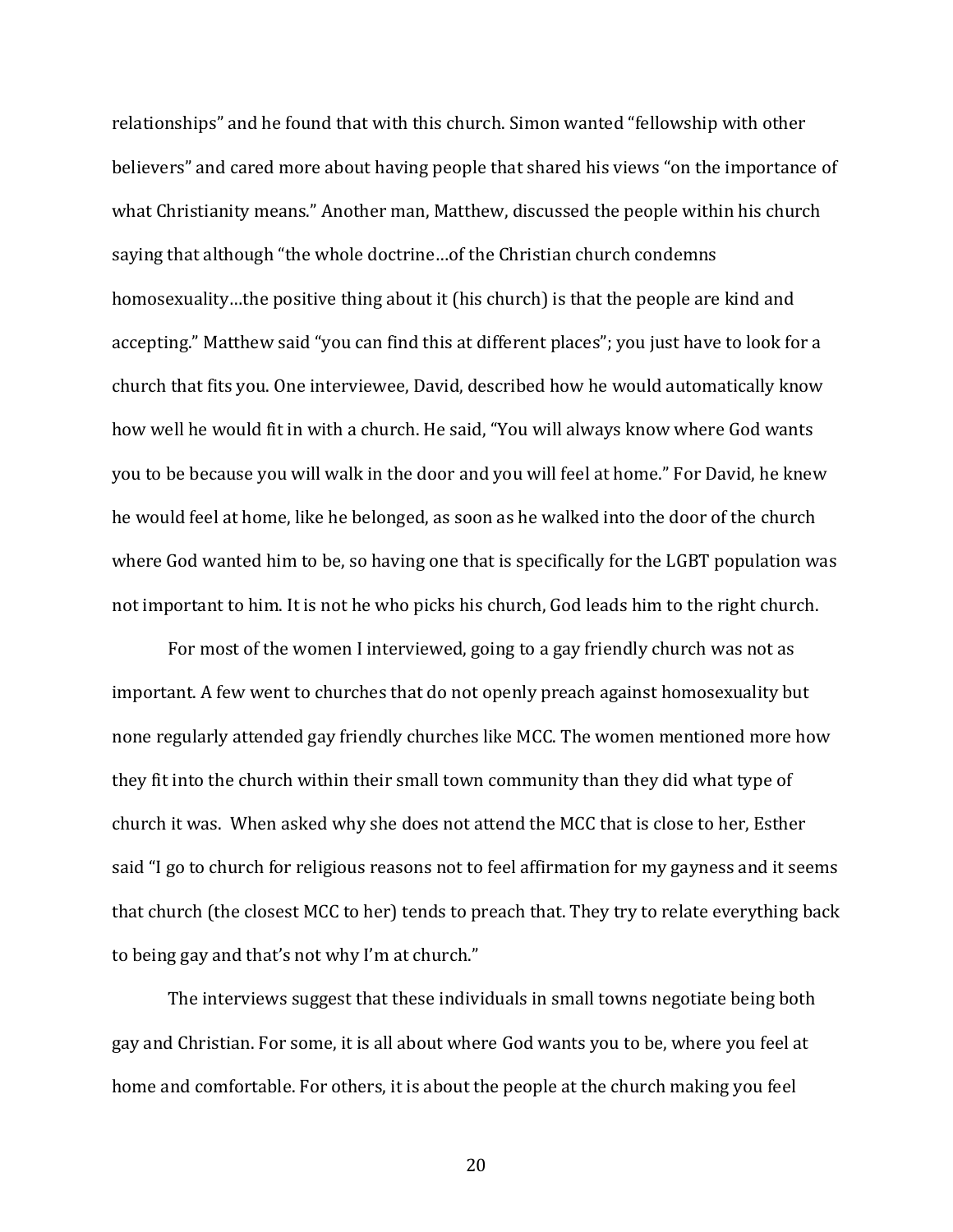welcome. A lot of the experiences these men and women relayed to me were about how they were out (openly gay) to the town as well as out to the church community, and they still felt safe and welcomed in these churches that officially condemn or ignore homosexuality at the denominational level. This shows the important role these individual congregations played in the atmosphere of acceptance of these gay individuals and the sense of community and comfort they felt in those churches.

#### How Stereotypes Create Issues: The Urban/Rural Binary

The last major theme revealed in my interviews that had overlap with both men and women was a very hierarchical notion of rural and urban gay men, but not in the way most of us think. One of these men criticized urban gay men and thought better of rural gay men like himself. Several of those interviews expressed interest in living in a small town where they could know everyone, as well as going to a small church for the rest of their lives. David lives in an urban environment currently. He went to this big city for his work. He attends church at a local gay friendly church similar to MCC, but not affiliated. He has very strong opinions of gay men that live in urban environments. To him, an urban gay man is one that does drugs and goes out drinking every night. These men, in his mind, do not attend church and are not "quality people" (quoted directly from interview with David). But when asked about the gay men he encountered back home he had very different things to say. David recalls a more tight-knit community in his small town; one that was always there for each other, one that always showed support for that person, would "call each other out on things we shouldn't be doing," and a group that you could share your faith with as well as your sexual orientation. For David, living in a rural place meant close friends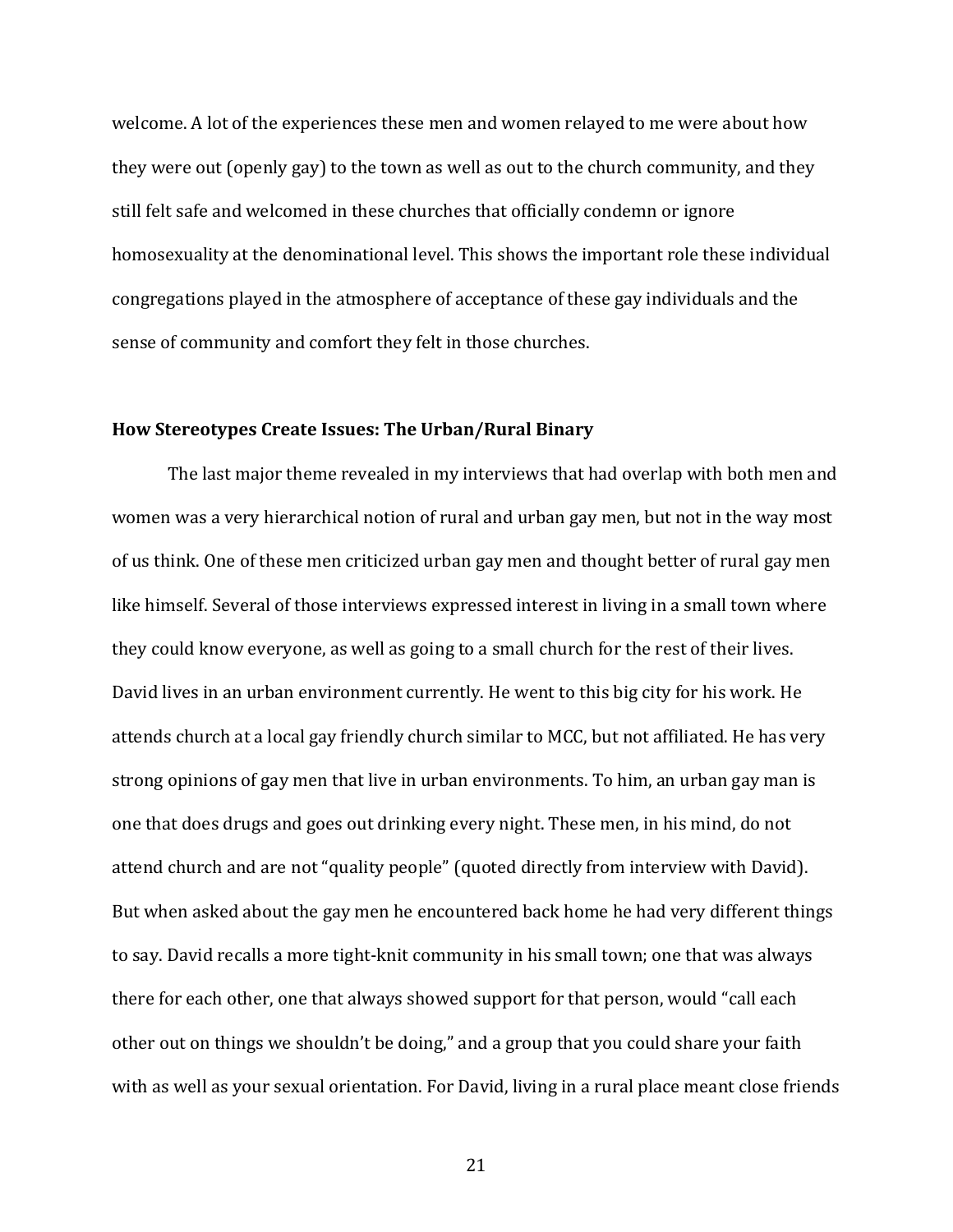that were accepting and that had the similar values. Finding such close friends has not been David's experience after moving to a large city. Several of the other men I interviewed, who still live in a rural area, had similar things to say. Many thought that in their small town (whether or not it was the one they grew up in) there was a community that was accepting of them. They felt comfort in knowing everyone in town and being able to talk to them about church, school and family life. Some felt they had to move out of their hometown to find acceptance, but still stayed in a rural area instead of moving to a larger city.

When I asked Esther specifically about stereotypes of rural people she recounted her experience of moving to and coming out in her small town. She found that "once you break through people's barriers I think it is okay. They think we (gay people in general) go out and party all the time or something like that. I mean I have three kids, I can't even remember the last time I had a beer. They think we just go out and party and have "debaucherous" sex everywhere and things and they have that stereotype in their head but we (her and her partner) are pretty much as family centered as you can get and once they realize that it breaks down the barriers a little bit." Esther found that the stereotypes her town had about gay people fit in with similar religious and cultural stereotypes about the "gay lifestyle" which is almost exclusively in reference to urban gay life (Stossel and Binkley 2006, Lipp 2013).

It is worth considering if the interviewee, David, who disapproved of urban gay males that lived what he viewed as a more decadent lifestyle, may reflect not only stereotypes, but real divisions in the gay community captured by Lisa Duggan's term "homonormativity". Both Duggan (2004) and Judith/Jack Halberstam (2005) use the concept of "homonormativity" to refer to assimilationist gay and lesbian politics organized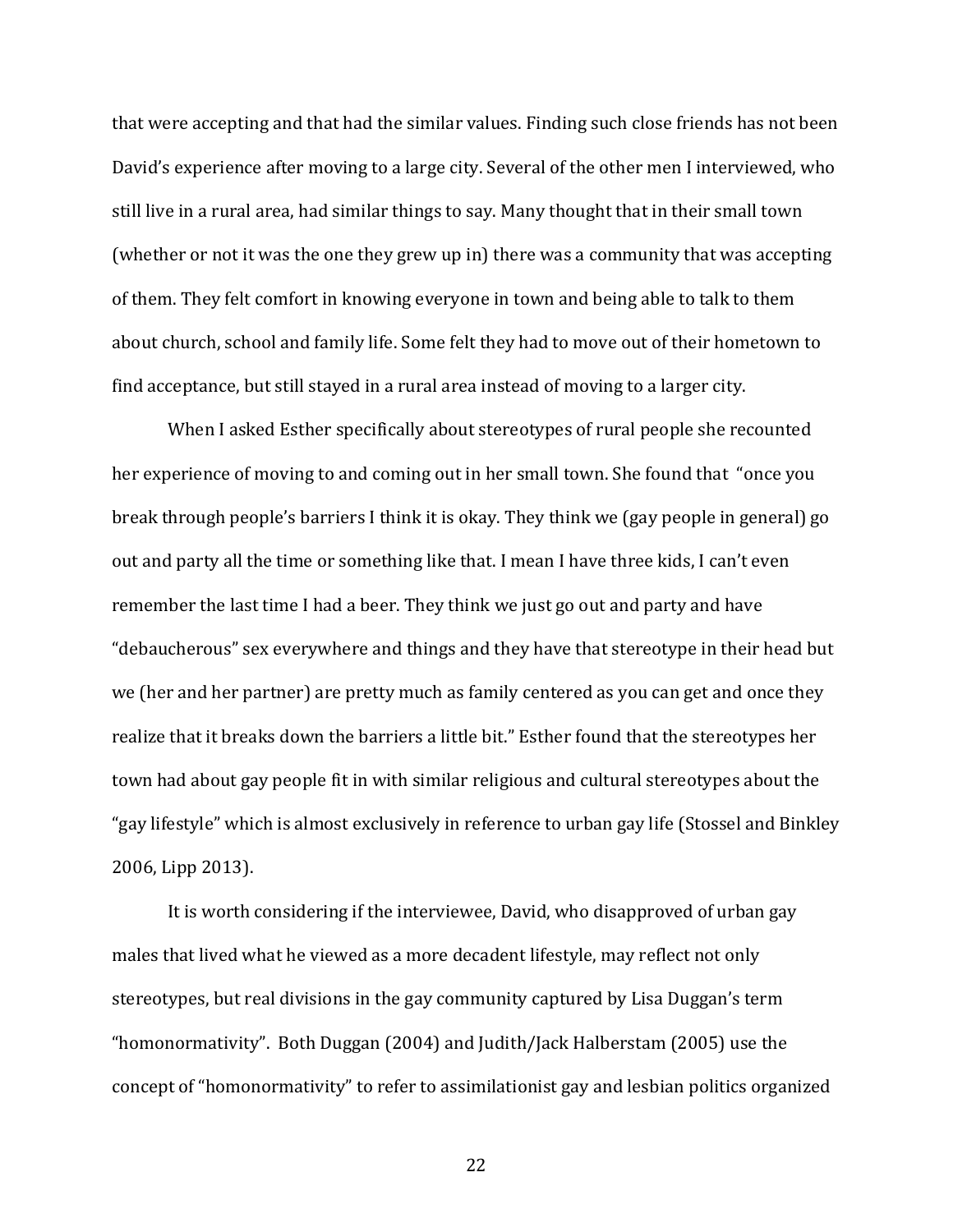around the pursuit of rights granted to white, middle-class heterosexuals, such as the right to privacy, the right to marry, the right to join the military, and the right to have and to keep their children. Both of these authors define "queer" as a "way of life" that resists both heteronormativity and homonormativity. Indeed, Halberstam argues that "queer" is not defined by homosexual sex, but by the experience of living on the margins of domestic safety and sexual respectability in what he calls "queer time" and "queer spaces" (Halberstam 2005, 10).

Given the findings of this study, it might be interesting to explore whether such assimilationist gay politics or ideologies are more likely to be found in rural settings and small towns, rather than in large metropolitan areas. In turn, it is even more likely that Christian beliefs foster such normative views of how people should live their lives. Thus, perhaps, some of the reasons why the gay Christians in this study feel more at home in rural areas and why they feel out of place among urban gay individuals is because of their more deeply ingrained homonormative values.

#### Gendered Differences: How Men and Women Experience the Country

Overall, my most surprising finding was the lack of overlap in experiences between men and women. They overwhelming differed in how they talked about why they live in a rural place. For women, it was unanimously about the freedom, independence, and privacy they felt they were offered in rural places. Men barely addressed this issue, they simply framed it as " I do" or "I just wanted to" when talking about why they live in rural places. The men discussed feeling freer in bigger cities by saying they would hold hands with a partner in the city but "we wouldn't do that here…not in this town" (interview with Amos).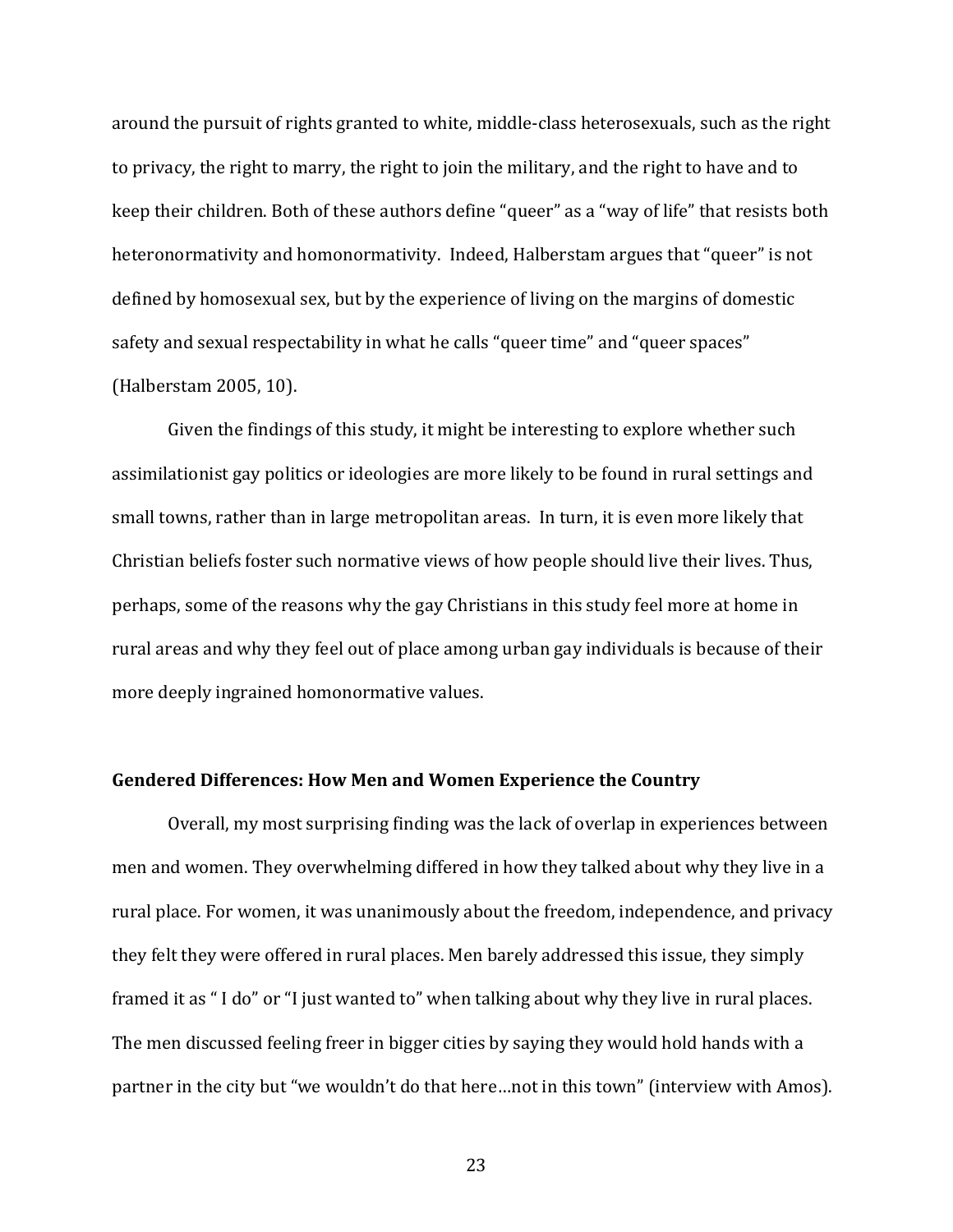However they still preferred to live in a more rural place. It was initially surprising to find that while women overwhelmingly feel less restricted in these rural places, men feel more constricted.

There was little to no overlap in how men and women talked about the necessity of community. Most of the men interviewed described a need of some type of community support while the women either did not mention it or specifically mentioned not needing or wanting a community whether it be a gay or Christian. Similarly, the men did not mention the physical environment of rural places as a necessarily attractive or enticing quality while all of the women went into great detail about how important space, privacy, and nature were to their decision to live in a rural place. Lastly, several women discussed how they believed it was easier for lesbian women to pass or to get along well in rural places. Their understandings of female masculinity and of the perceived necessity of masculine traits to do well in the country supports a recent study (Kazyak 2012) related to the meanings of gender presentations within certain geo-spatial settings.

#### Community

In contrast to the women of this study, a major theme that emerged out of my interviews with the men is the importance of having a community. Communities offer benefits to the individual that then reflect back to benefit the group. It is this sense of cohesiveness that both Christian communities and gay communities strive to create and maintain. An important aspect of Christianity is the opportunity of fellowship with other Christians. All of the men interviewed mentioned the need to have a group that understood them, where they would fit in, and that would be there for them. Many cited their church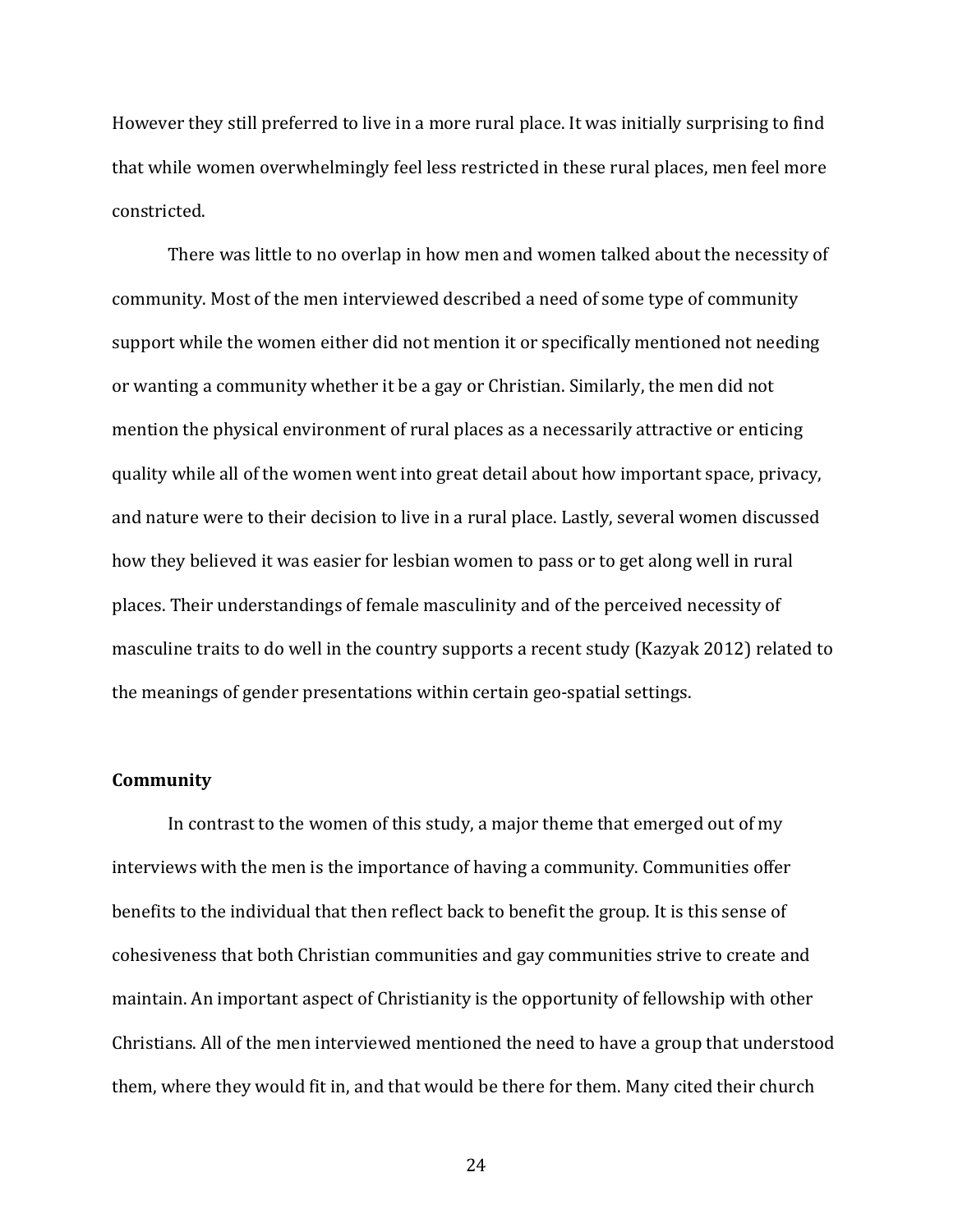communities (Samuel referred to them as "Church family") as being as important to them. For some men, it was even more important than their gay community. Through the course of the interviews, it was clear how they developed and maintained their Christian community; going to church together and/or meeting with one another outside of church to discuss their faith. David told me about his community in his rural town that he recently left.

There was a group of us, a group of gays that were all Christian. We all went to different churches but we were all Christian…We talked to each other, we visited with each other, we would sit and have lunch every now and then and share our faith, share our lives. We would call each other out of things that we shouldn't be doing. It was a nice kind of accountability group.

What remained a question for me was how do they maintain a gay community within rural communities that are unlikely to have specifically gay places? When asked to elaborate on their gay community, many cited just going out together, saying that everyone in town already knew pretty much that they were gay so they would just meet up at someone's house or at a bar or share a meal. Adam stated that someone "can find a gay community anywhere" and cited that as another reason why he chooses to remain in a rural environment given his sexual orientation. When I asked Noah about what he looks for in a community, he said, "I am looking for accepting people." For Noah, it did not matter whether someone lived in a city or in the country, one can find accepting people in both types of environments and cited his move from his non-accepting small hometown to a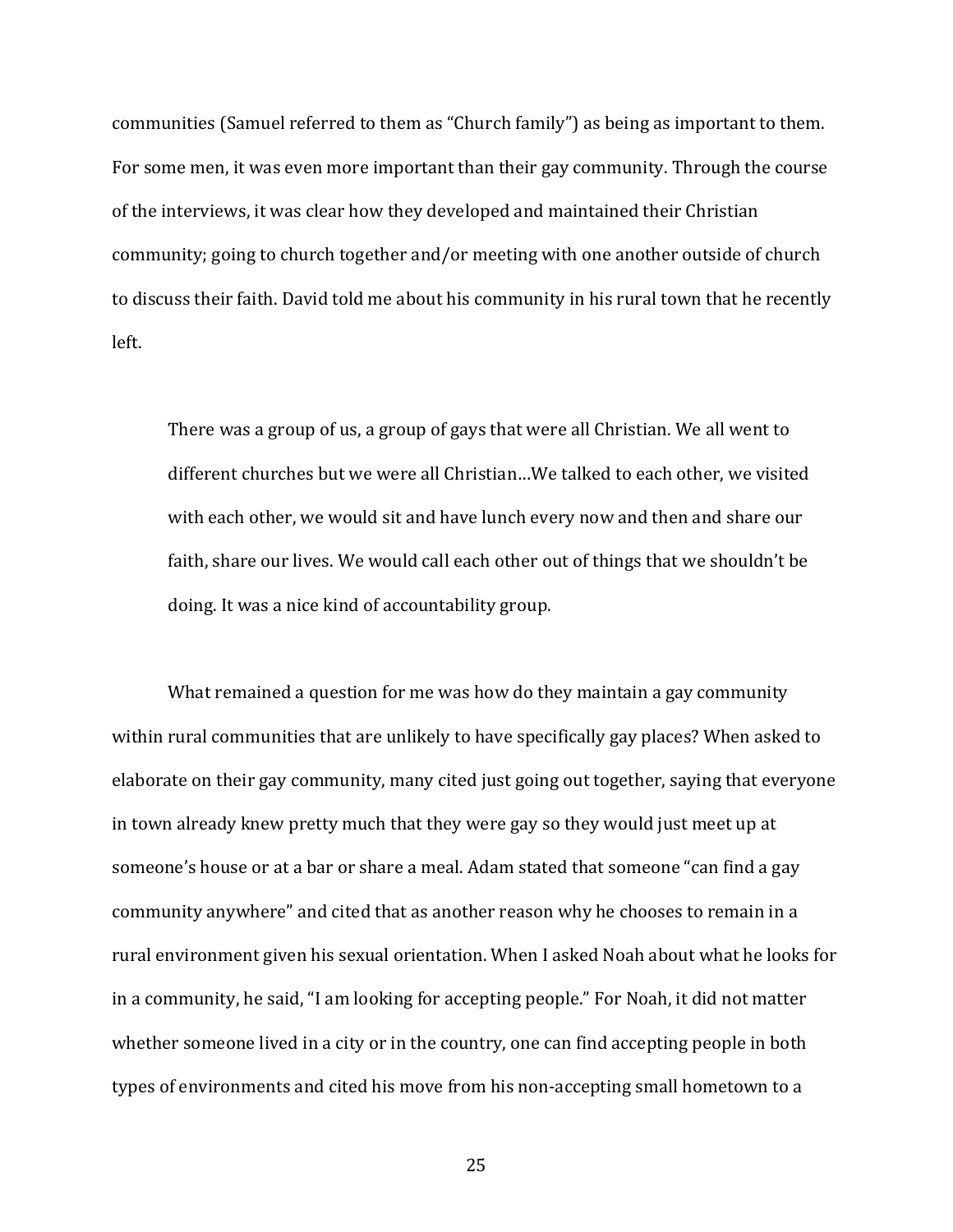different small town that is a lot more accepting. Matthew cited having a loving and supportive environment that enabled him to create his gay community. Daniel cited driving to the next big town to go to the one gay bar in that town. Jacob mentioned the Internet and social media playing a huge part in how he met his partner while both were living in rural locations at opposite ends of the state of Louisiana. This suggests an important evolution in the creation of gay communities.

Language plays an important role in the creation of a community. Understanding certain words in specific ways helps to establish a dialogue between individuals in interactions. Throughout my interviews, specifically interviews with a few gay men that have lived exclusively in rural areas, a pattern of language use has become apparent. These men use words like "homosexual lifestyle" and "admitted homosexuality" to talk about their sexual orientation. These phrases are generally thought to be offensive and derogatory towards the gay community in urban environments. This could be an important distinction between rural and urban gay people that should be further studied to understand the stereotypes each group has toward the other and their differences.

#### Natural Environment

Out of the nine interviews with lesbian and bisexual women in this study, five talked at great length about the natural environment of living in a rural place. These women all wanted to live somewhere "without seeing concrete" (interview with Ruth), which is associated with cities and urban life. They wanted to see "something green when I go outside" (interview with Lydia). "I am really outdoorsy. I grew up on a farm. I love fishing. I had pet cows. I love the opportunity to be outdoors…I like that aspect" (interview with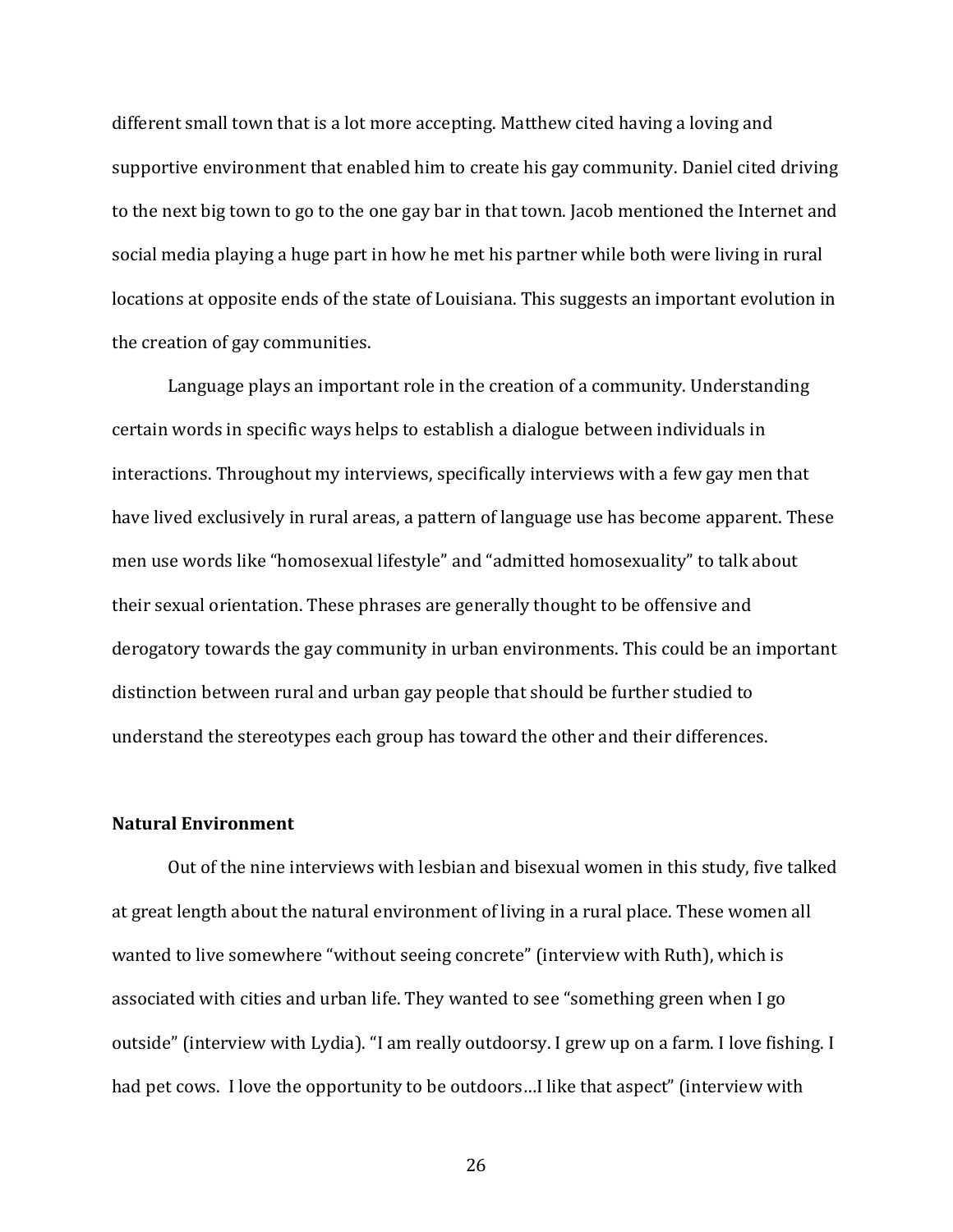Deborah). Another interviewee put it this way "I really enjoy privacy. I want to live in a place where I can stand somewhere butt naked and not see anybody else's house" (interview with Sarah). "I like the laid back side of it [living in the country]. I like to have my space. I don't want to live ass-to-ass to somebody. I am a country girl…I like to go out and hear the frogs and crickets….I like to be able to have my space and freedom" (interview with Leah). These women talked extensively about wanting to be in areas with hardly any people. They talked about hating concrete, needing more space between them and the next house, and some discussed wanting a farm. This finding is exclusive to the women interviewed. Among the women I interviewed, almost all cited physical space, nature, privacy, and freedom as the most important factors in deciding where to live. Privacy was a recurring theme that spanned every one of the nine interviews with women that I had. Of the 15 gay men I interviewed none mentioned the need for nature and space in the same way that these women did. These interviews lined up with the data from the gay enclave study mentioned earlier (Compton and Baumle 2012). The women in that rural county of California mentioned 100% of the time that the natural environment played a factor in where they chose to live.

#### Gender Presentations: Easier to Pass in the Country

Several of the women interviewed discussed how it might be easier for lesbian and bisexual women living in the country. This goes back to what Kazyak (2012) found about gender presentation in rural spaces. Sarah found that it is easier for her to fit in in her small town than it is when she goes into a city. "I wear men's clothes occasionally but since I'm in a rural place, I mean people dress like that so it is easier to pass." She believes that since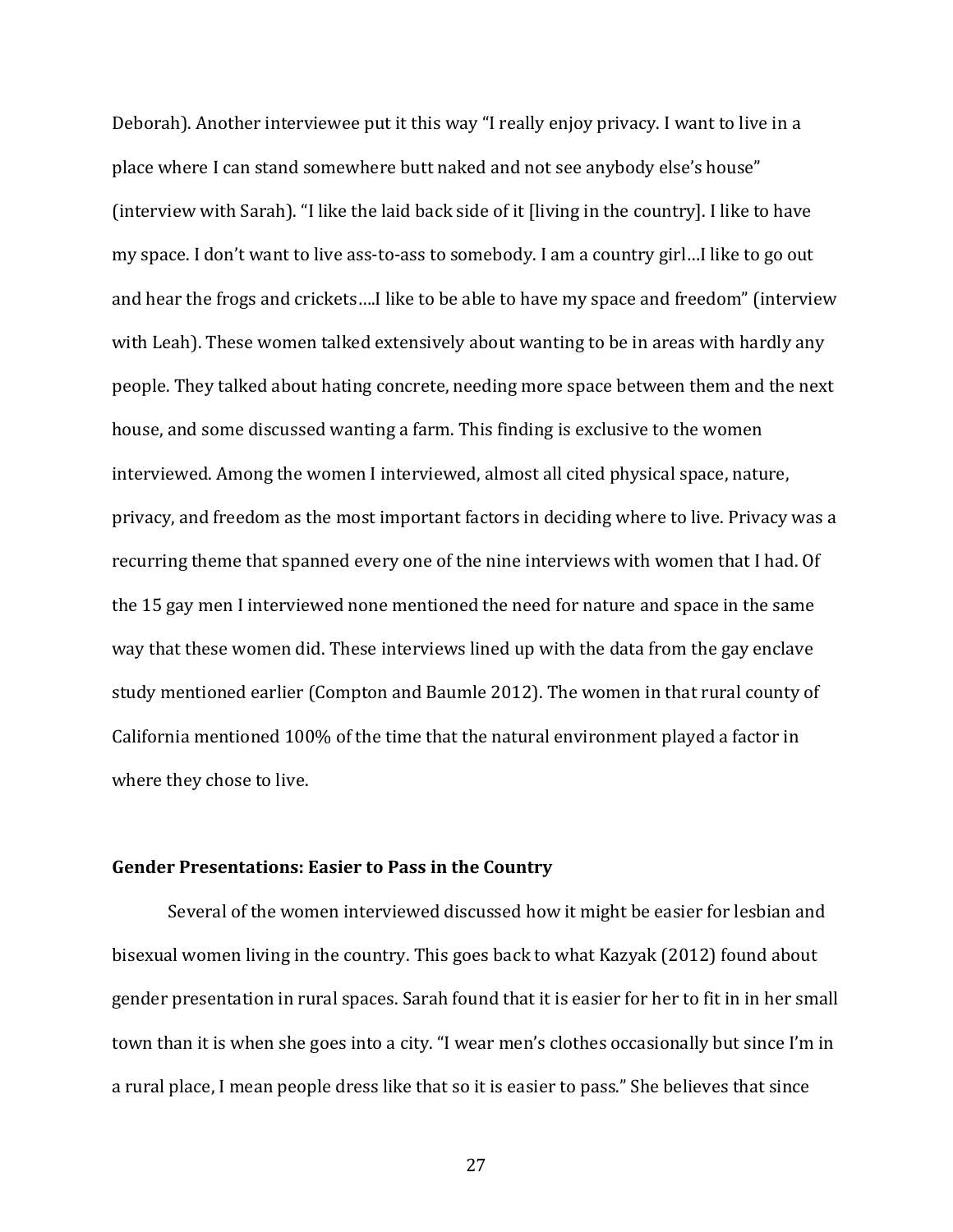most women in the country present as more masculine it is easier for her, and other lesbians, to pass and feel comfortable in these spaces. On the other hand, Leah rarely passes in her small town. "I don't necessarily look the typical country girl because I'm kinda like a more west coast or hipster style. People look at me and I have a nose ring and tattoos. Around here people don't think I'm from around these parts but if I opened my mouth they would know (referring to her accent)." When I asked if she would prefer to live somewhere where she would visually fit it better she said "I don't want somebody's opinion to keep me from living where I want to live."

Stereotypically, lesbian is almost always associated with masculinity. It is the image of the flannel wearing, independent "dyke", and the woman who works the construction jobs with the men. To understand how this person, this female body portraying masculinity, may fit in and potentially even go unnoticed or noted as unexceptional or common one must understand rural life. As one interviewee explains it, masculine traits are valued on the farm. It is the independent "prairie woman" who farms better than her husband and is "self-sufficient." As Deborah describes it, "in that culture tomboys are okay. That's why it is easier for gay women." This is the idea that every woman in the country needs to be strong, independent, and a hard worker. These traits are usually associated with men and masculinity in more urban settings. It is the image of this "prairie woman" that makes it is easier for gay women living in the country to fit in. Since masculinity is a highly valued trait in these settings, both men and women portraying this certain style of masculinity potentially makes it easier for them to fit it with the general population of the town because they share common cultural understandings, or as one interviewee termed it "country morals and values" (Interview with Esther).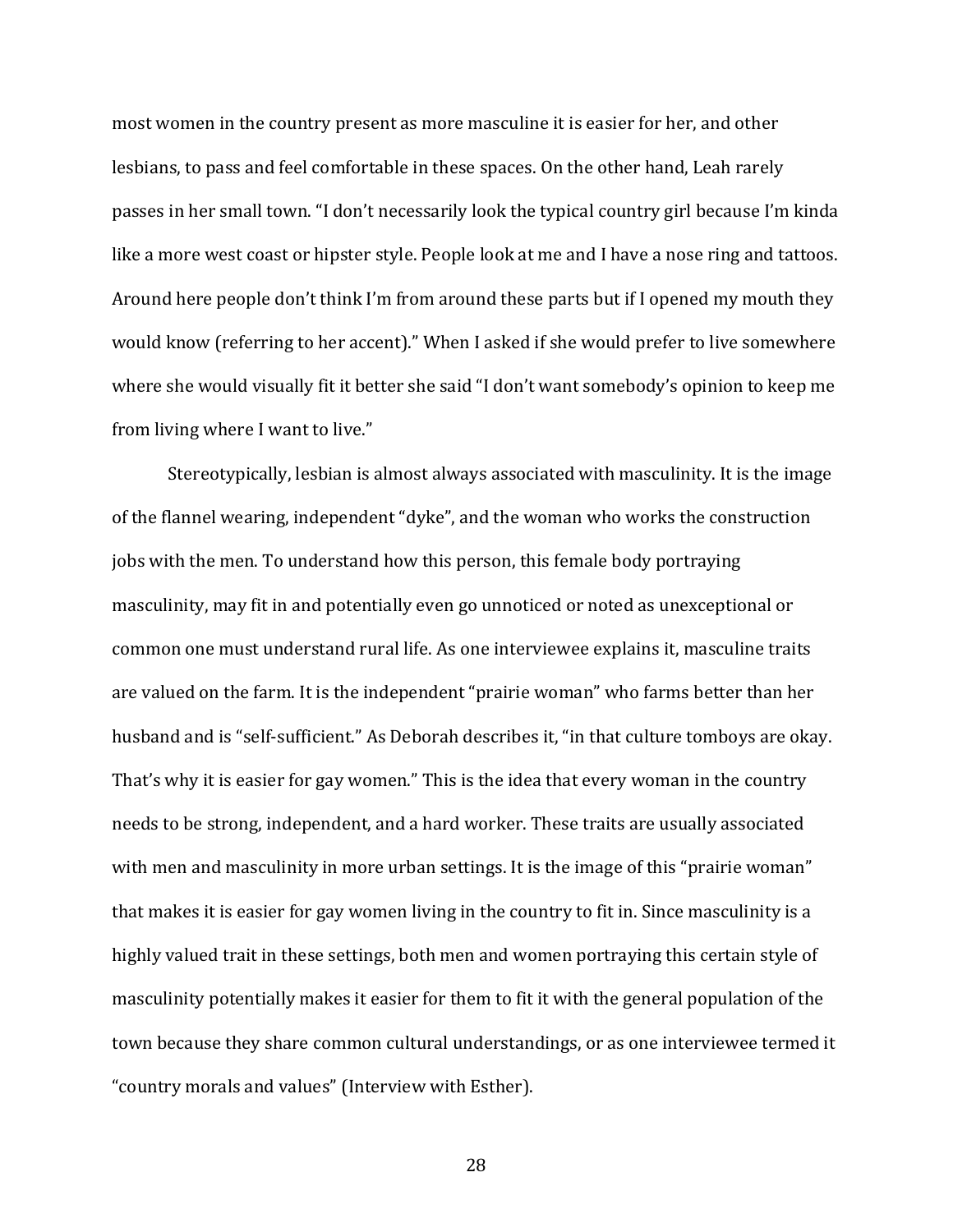#### Discussion and Conclusions

For the respondents that framed their religious identity around their personal relationship with God, they were placing their Christian identity as most important in their lives. Their Christian identity is what they used to make decisions related to how and where they worshiped. For the men, little importance was given to the actual physical space of where they worshipped. They cited their personal relationship with God that was accepting of their sexual orientation as the reason why they did not necessarily need a specifically gay friendly church. For the women, when they claimed a personal relationship with God as the sole source of their religious identity they has a clear preference in mind as to where to worship. The women preferred to be outdoors. It is in this way they discussed the freedom to worship how they wanted and feeling closer to God often out in nature.

 Out of the twenty-four individuals I interviewed, five indicated they would seek or have sought out churches that are accepting of their gay identities. These individuals, all men, put their gay identity first when searching for a church. They wanted a church that first and foremost would be accepting of their sexual identity. In this way they would have less to worry about in regards to being accepted. They could have the gay community many of them wanted as well as have support for their Christian beliefs. For these men, their identities were able to intersect within a space that allowed them to be both gay and Christian.

 The last way these respondents discussed their fulfillment of their religious identity was in how well a church fits in with their own ideals. These individuals wanted a church that agreed about what Christianity means and how a Christian is supposed to live. They were less concerned about looking specifically for a gay friendly church. What these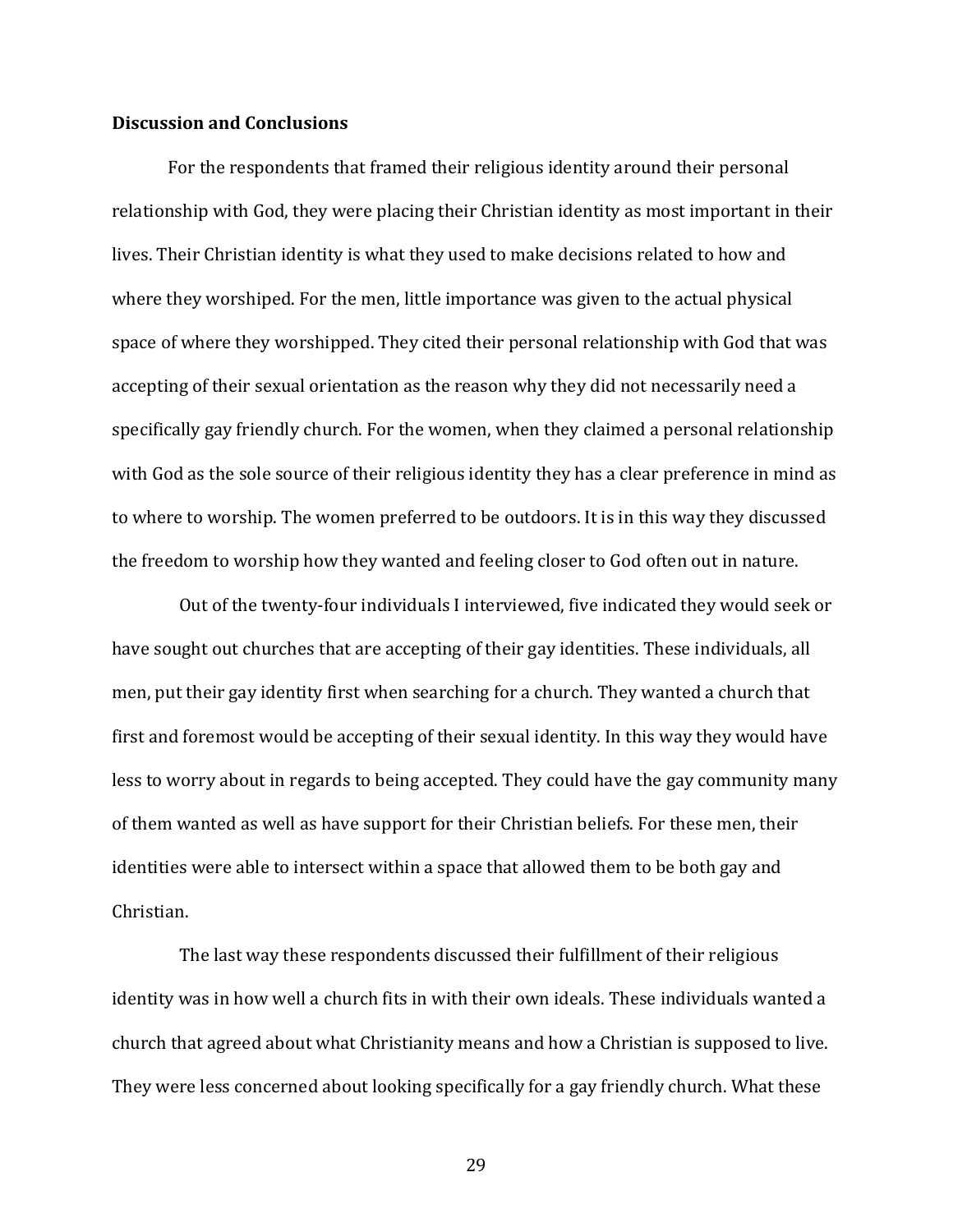individuals wanted was a community of other Christians irrespective of sexual orientation that had the same sets of morals and values related to how one lives a Christian life. This was the most important factor for five of the men and women in this study.

 The urban vs rural binary came up several times in talking to the respondents. Stereotypes about what urban and rural LGBT people are like were very similar for most of the respondents that spoke about this issue. These notions seem to follow closely the dominant religious cultural stereotype related to LGBT lifestyles. These rural identified people thought themselves to be more Christian in their way of life, more family centered, more of the right quality of people compared to their more decadent urban counterparts. They saw urban LGBT people as too extreme and sought to frame themselves as something other than that when interviewed. Several mentioned instances in their small rural town that led me to believe they might all (irrespective of sexual orientation) be creating and attempting to maintain a rural narrative in opposition to the stereotypes of urban life. Not only do the gay and lesbian people I met with frame themselves by way of Christian values, morals, being "family centered", and "just old married people" but they discuss the need to tell and show others in their small town that they are more like them than they are the ideas of gay people that they might have in their head. By aligning themselves with this rural narrative they are fitting in to their town even though gay stereotypes might have us believe otherwise.

 Overall, my most surprising finding was the lack of overlap in experiences between men and women in their framing of why they live where they live. I could not distinguish any gendered differences in the respondent's descriptions of how they maintain their Christian identity. However, when the women discussed being in a rural place it was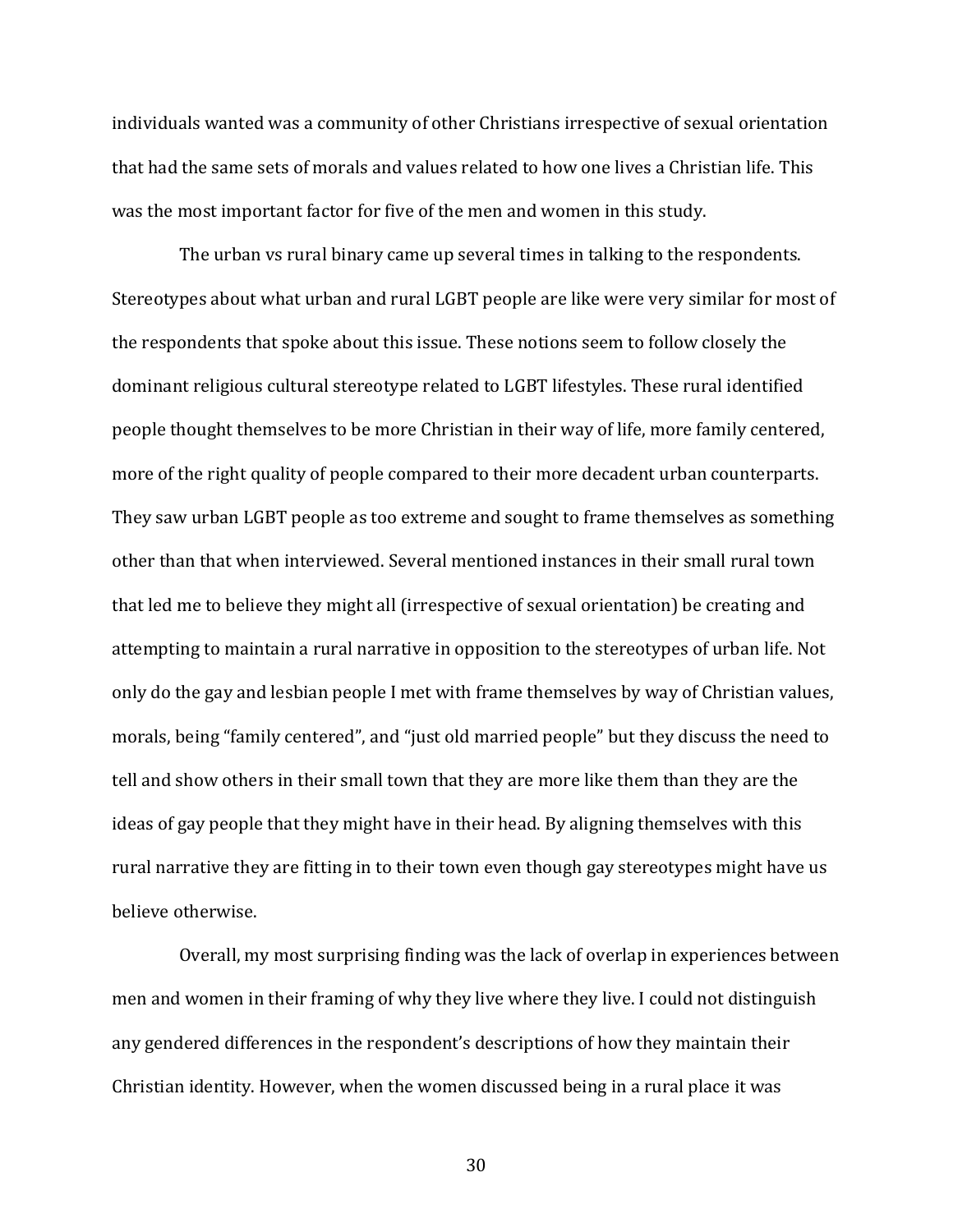always in relation to their perceived freedom, independence, and privacy. The men on the other hand barely address this issue rather they framed living in a rural place as "I just wanted to" or "I just do" and discussed feeling freer to be more affectionate with their partners in cities instead of smaller towns. It was surprising to find that while the women felt less restricted in these rural settings the men felt more restricted. Perhaps this is why more lesbian women and lesbian couples live in rural spaces than do gay men and gay couples.

 Most of the men interviewed in this study described a need of some type of community support. For some it was a church community while for others is was a gay community. These men wanted a group that understood them, where they would fit in, and that would be there for them. This is how they described the function of a community. These men cited the need for community that is accepting of them in whatever way they are looking for, whether it be a gay friendly community, church community, or others. These men felt they could find a community anywhere so they did not feel that they needed to move to a big city to still feel supported, especially now with more wide-spread access to online social media sites. Two men cited the Internet was how they met their partner or how they still feel connected to their gay community whether or not they live geographically close. None of the women interviewed cited the need for a community of any sort which goes against stereotypes that women need more social interaction or are integrated into communities more than men.

 The men of this study did not mention the natural environment of rural places as a necessarily attractive or enticing quality while most of the women went into great detail about how important space, privacy, and nature were to their decision to live in a rural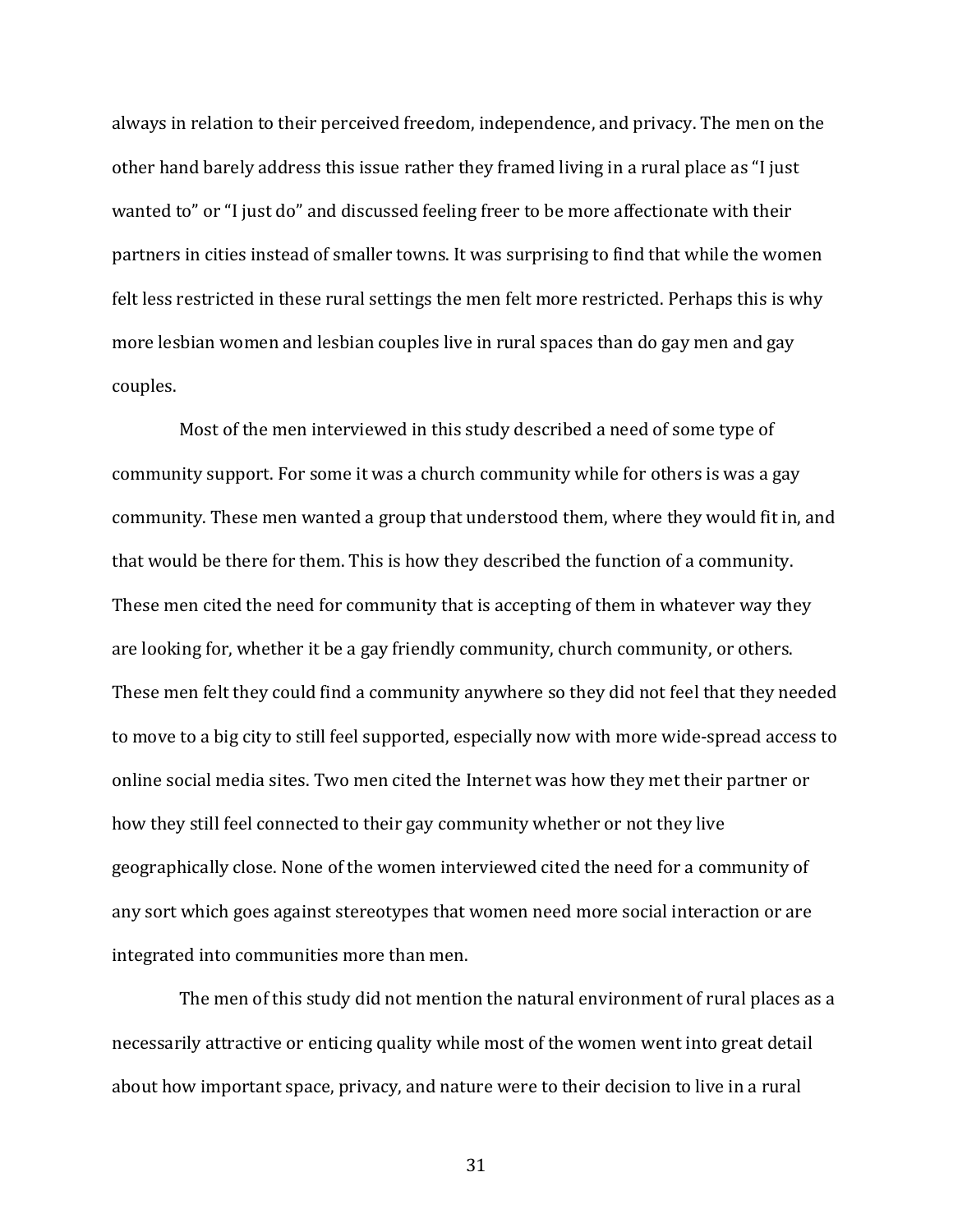place. These women talked extensively about wanting to be in areas with hardly any people, without concrete, and with a lot of space. While five talked at great lengths about wanting to see "something green when I go outside" (Ruth), and living somewhere "without seeing concrete", all nine talked about privacy and how that is afforded to them in these rural places. For these women, not seeing other people around all the time, not having neighbors close by, and being able to have trees and other natural elements around made them feel like they had more privacy to do whatever they wanted. This ties into their other ideas about freedom and independence. Without others around to tell them what to do or how to do something these women feel a sense of freedom to make their own choices, to wear what they want, to behave however they want, and to do what they want in their own way. Without the perceived eyes of others on them they feel less restricted in these areas. It is important to note that while many associate rural environments with danger and harm (Compton and DeVun 2009), none of the women interviewed for this study brought up that notion on their own. When asked specifically whether or not they felt safe, especially those with partners, these women stated they had not experience any physical or verbal violence of any kind.

 An interesting topic came to light in my interviews with several women. They discussed how it might be easier for lesbian and bisexual women living in the country than it would be for the men or for these women living in an urban setting. For one respondent, Sarah, felt that since most women in the country present as more masculine it is easier for her, and other lesbians, to pass and feel comfortable in these spaces. Because Sarah wears men's clothes she feels that she would be labeled as very masculine or labeled as lesbian outside of these rural spaces. It is in these rural spaces where she has more freedom to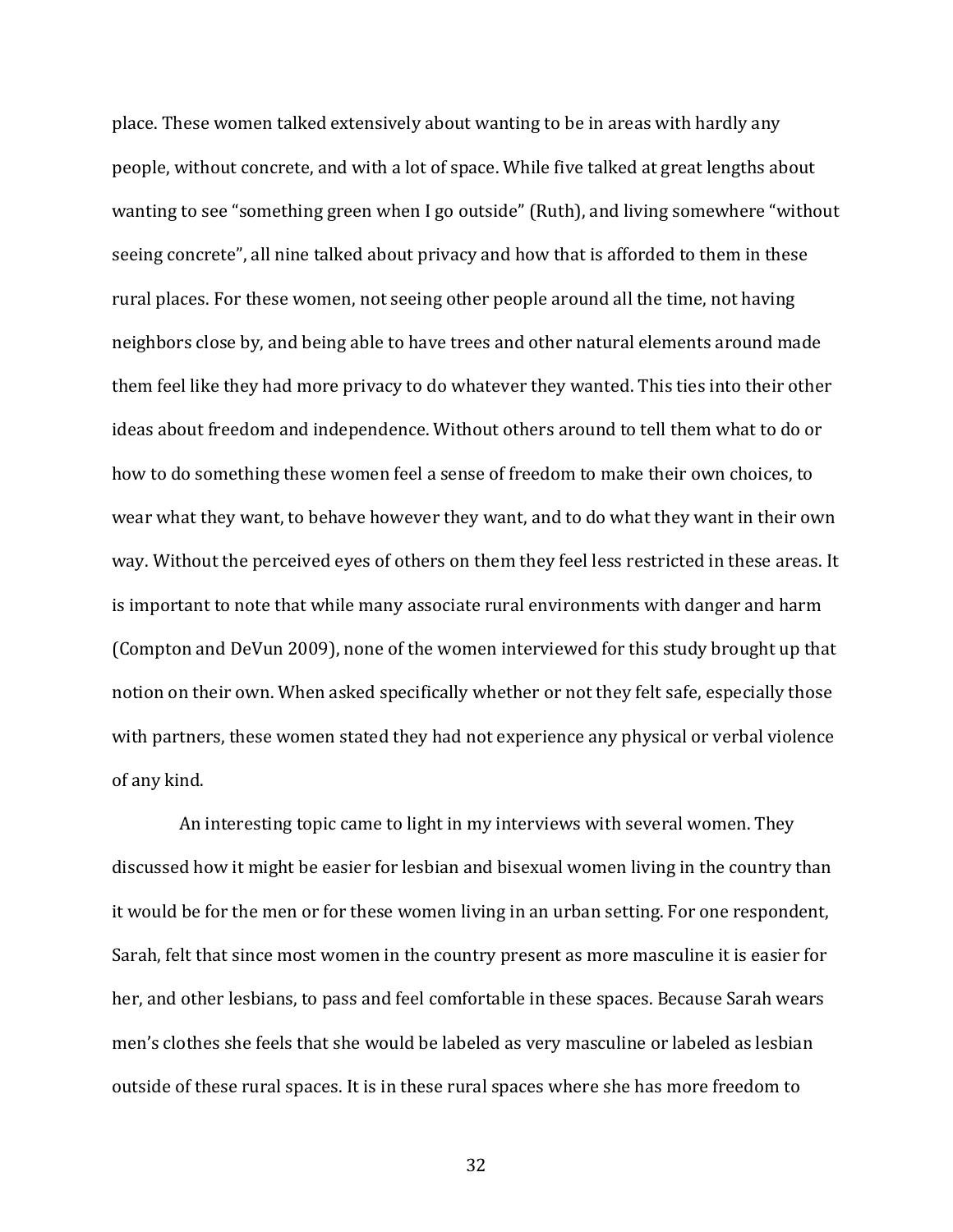dress how she wants because her style matches that of other rural women, regardless of sexual orientation. For Leah on the other hand, it was not as easy. Leah rarely passes in her small town. She described her style as different than the other rural women in her town. She looks more "west coast or hipster" in her style of dress. She is often picked out as not belonging with others thinking she must be from somewhere else. However, this is not necessarily related to sexual orientation. These two examples support the idea of gender presentation being geo-spatially contingent. What is accepted in one area may not be accepted in another. Sarah portrayed the correct style for her area while Leah did not although both would typically be seen as more masculine in appearance.

 To understand how a female body portraying masculinity may fit in, go unnoticed, or noted as common one must understand rural life. Some of the women I interviewed made reference to the fact that masculinity is a valued trait in society, and especially in rural places. Deborah related it to farm work. Farm related work is considered to be very masculine no matter who is doing the work. A person who is independent, strong, a hard worker, and is self-sufficient is a very valuable asset in these settings no matter what gendered body they are in. Since masculinity is a highly values trait in these settings both men and women portraying this certain style of masculinity potentially has an easier time fitting in more generally.

 These interviews illustrate that rural, lesbian, gay, bisexual, and Christian identities are not always as conflicting as they are stereotypically thought to be. For the men interviewed, having a supportive community as well as the privilege and resources to slip in and out of urban gay life provided points of intersection for their identities. Related to the men, it really seemed to be about points of intersection instead of full integration.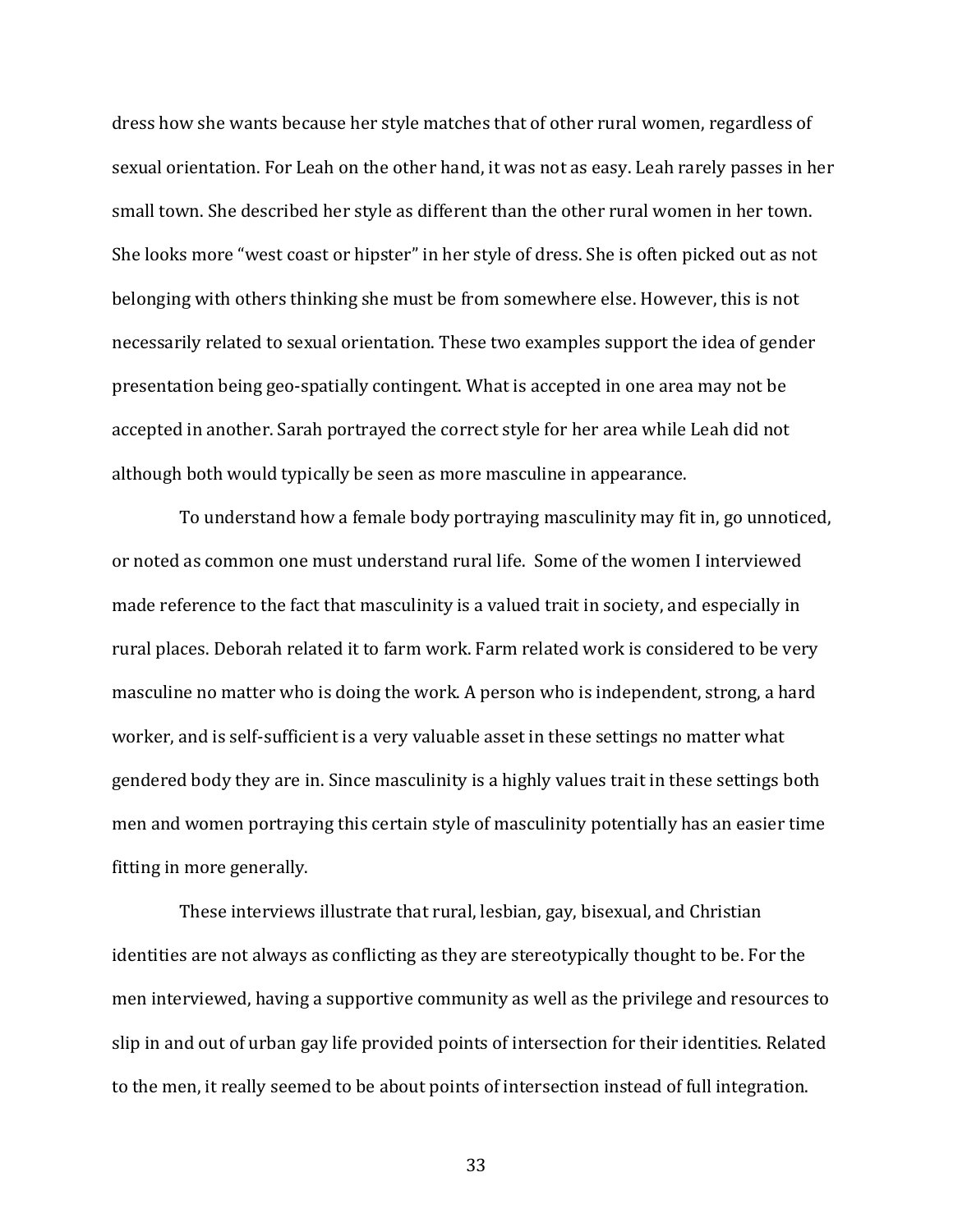These men had their dating life and gay community either in the city or online while they lived in these small towns where they would work, socialize, and sometimes go to church. While all of the men I talked to were "out", meaning openly gay, they still seemed to keep some parts of that identity separate from their other identities. For example, one man wanted to raise his family in his small town, had a church there, went to the grocery store there, and was generally involved in the rural community but when it came to being affectionate with his partner would only do so in public when they were in a bigger city and not their town. As for the women, having the freedoms they associate with rural spaces provided them a way to be rural, gay, and Christian without giving up any of those identities. These women seemed to be more integrated with respect to holding these identities than the men. They saw being rural as a way to be a better Christian and as a way to be open about their sexual identity. Because of the freedoms they felt they had in the country, they were open about their sexual orientation. All of the women I interviewed were "out" and many expressed how being in this area that had more space between people, a more natural setting, and all the things they associated with rural life made it better for them in terms of fitting in. Many felt they already fit into the general population of the town by their Christian beliefs and an appreciation for rural life, which they did not feel they could get in the city. This is how many of these women are socially integrated into the town's culture even though they are gay.

In line with current literature this study found that different qualities attract different people to certain areas. This study found that men preferred to live closer to bigger cities to be able to enjoy some aspects of urban life while still reaping the benefits they wanted from rural life while the women cared more about the natural environment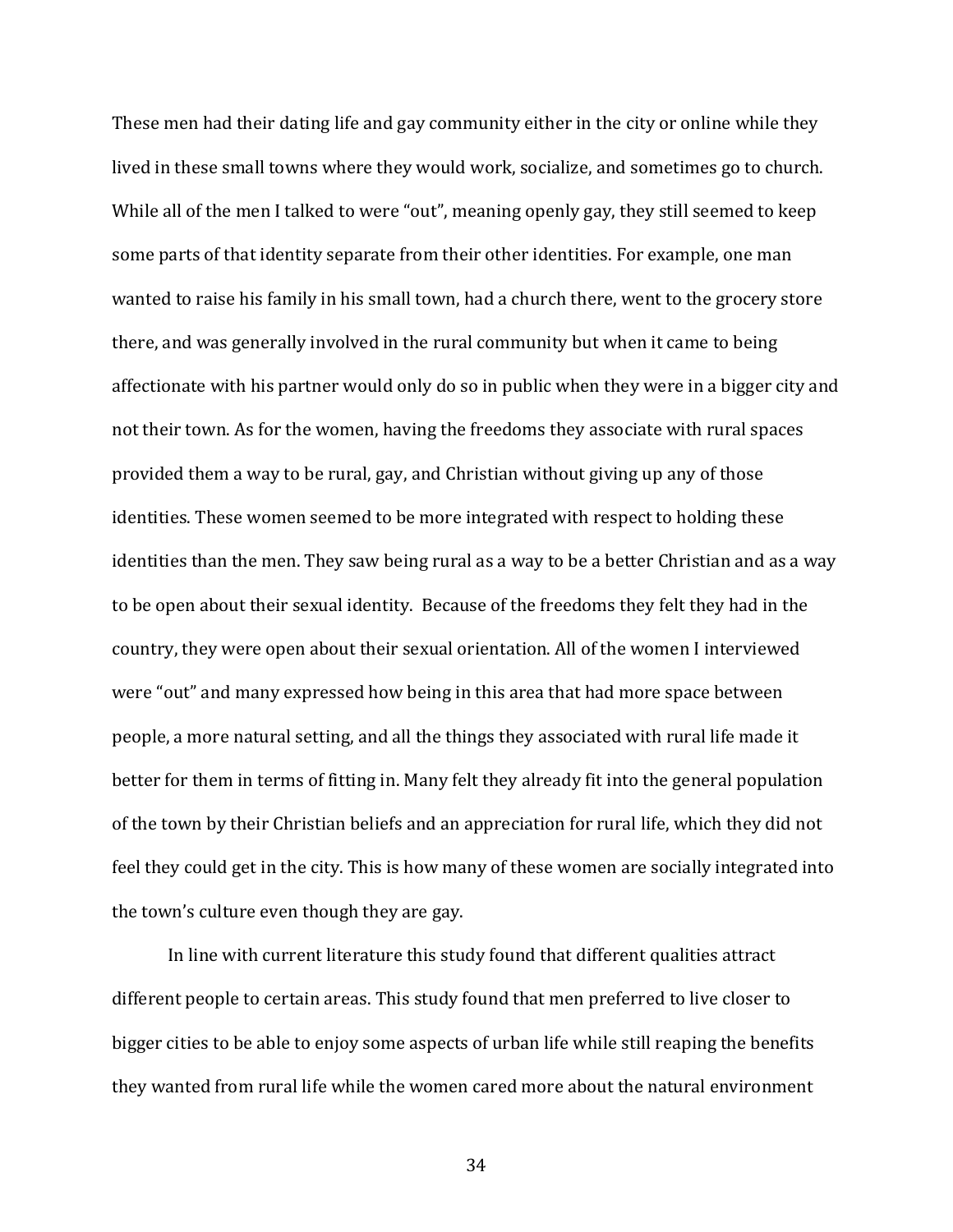when choosing where to live. It also found that people negotiated being both gay and Christian in one of three ways. This was how they resolved any cognitive dissonance received, at least in part, from a society that teaches that these two identities are incompatible. This study also found that gender presentations might have some geo-spatial contingences that allow for certain portrayals to be accepted despite stereotypes to the contrary, specifically related to female masculinity and rural social tolerance. What is potentially new about my contributions to the literature is related to the ideas of homonormativity, language use, and knowledge of gay culture. This study also suggests that some of these rural people may not be associated or assimilated into gay culture. They might not know the ways in which to talk about themselves or others, which could lead to the appearance of homonormativity.

 Regarding the limitations of this study I realized after completing the interviews that I should have asked more questions related to demographic information. To really know the background information of my respondents would have provided a much deeper comparative analysis than what I am able to make at this time. My study is lacking in depth information about my respondents' political values and affiliations, levels of religiosity meaning much more than just denomination, their socioeconomic status, and how integrated they are into LGBT culture. This last one is especially important for me to be able to understand how these rural gay, lesbian, and bisexual people are framing their cultural narrative. I want to know how they learned to talk about themselves as gay and of others. In creating their own narrative it could appear at times to be social distancing from their sexual orientation that could also be framed as homophobic. These are important questions that need to be asked.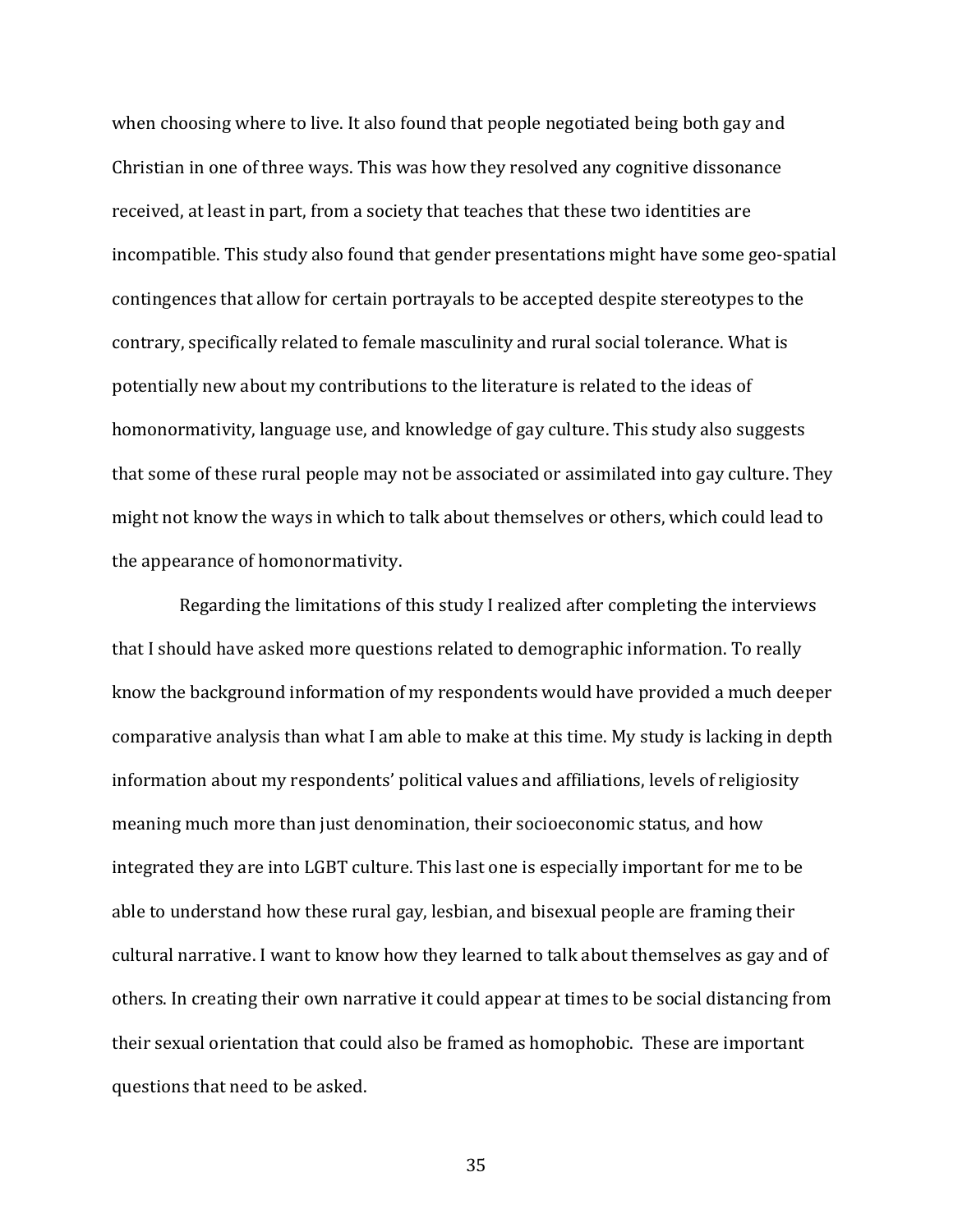After completing the interviews and the data analysis I came to realize that I have more questions related to this study that I plan to address in future work. I want to know more about this notion of intersecting vs integrating identities and are they truly as different across genders as they seem with my small sample. I want to know more about the social tolerance of rural communities especially related to the gay marriage debates that are so visible in our society right now. I want to be able to speak to this urban/rural binary, homonormativity, their assimilation when referring to the LGBT community, and their assimilation into the LGBT community. I would also like to address the potential overlap or intersection of female masculinity and rural masculinity. Ideally I would like to see if it really is "easier" for rural identified lesbian women in the country due to their gender performance. I am hopeful with all this information that in the future I will be able to do a comparative study involving Urban LGBT Christians vs Rual LGBT Christians and Rural LGBT Non-Christians vs Rural LGBT Christians.

Despite the number of further questions this study instigated, overall I have found that gays and lesbians live in the country. They are not all confined to live in cities to be content. They are able to negotiate identities. They are satisfied and proud to hold their country identities. I found that there might be less of a negotiation than one would expect. There may in fact be more support for intersecting identities than previously discussed in lay culture. The respondents discussed here were able to be a part of a rural way of life they preferred while still holding on to their gay identities. For them, whether they framed rural life as more or less restricting they were still able to be socially integrated, openly gay, and Christian and live in these spaces.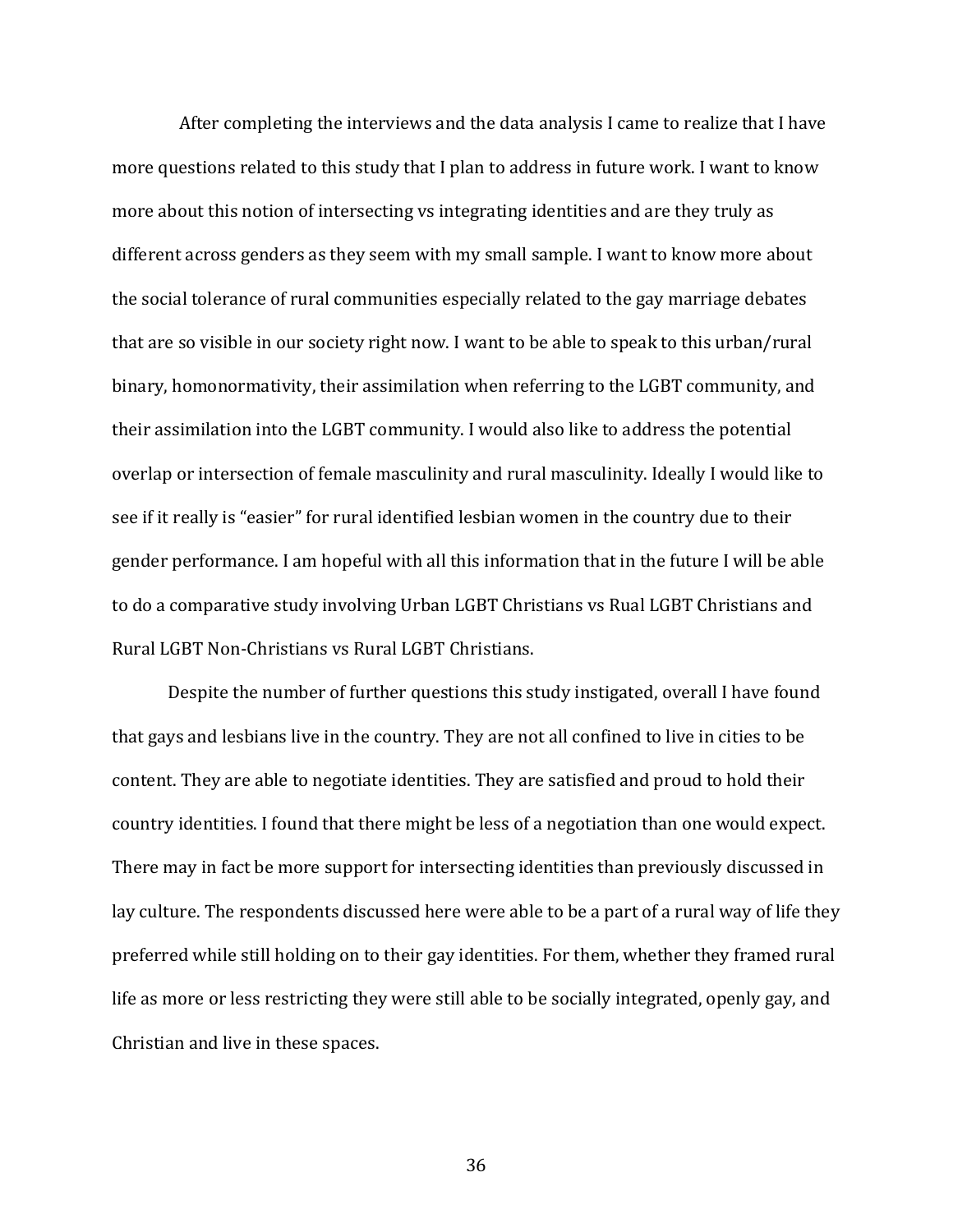#### References

Baumle et al. 2009. The Demography of Sexual Orientation. Albany, NY: SUNY Press.

Bell, D and G. Valentine. 1995. Mapping Desire. New York: Routledge.

- Bell, D. 2000. "Eroticizing the Rural." In De-Centering Sexualities: Politics and Representations Beyond the Metropolis edited by R. Phillips, D. Watt, and D.E. Shuttleton, 83-101. London: Routledge.
- Blumer, Herbert. 1969. Symbolic Interactionism: Perspective and Method. Berkeley: University of California Press.
- Burke, Peter (ed). 2006. Contemporary Social Psychological Theories. California: Stanford California Press.
- Burke, Peter and Jan Stets. 2009. Identity Theory. New York: Oxford University Press.
- Butler, Judith. 1990. Gender Trouble: Feminism and the Subversion of Identity. New York: Routledge.
- Cain, Roy. 1991. "Stigma Management and Gay Identity Development." Social Work. 36:67- 73.
- Chauncey, G. 1989. "Christian Brotherhood or Sexual Perversion? Homosexual Identities and the Construction of Sexual Boundaries in the World War I Era." In Hidden from History: Reclaiming the Gay and Lesbian Past, edited by M. Vicinus, G. Chauncey, and M.B. Duberman, 294-317. New York: Meridian.
- Chauncey, G. 1994. Gay New York: Gender, Urban Culture, and the making of a Gay Male World, 1890-1940. New York: Basic Books.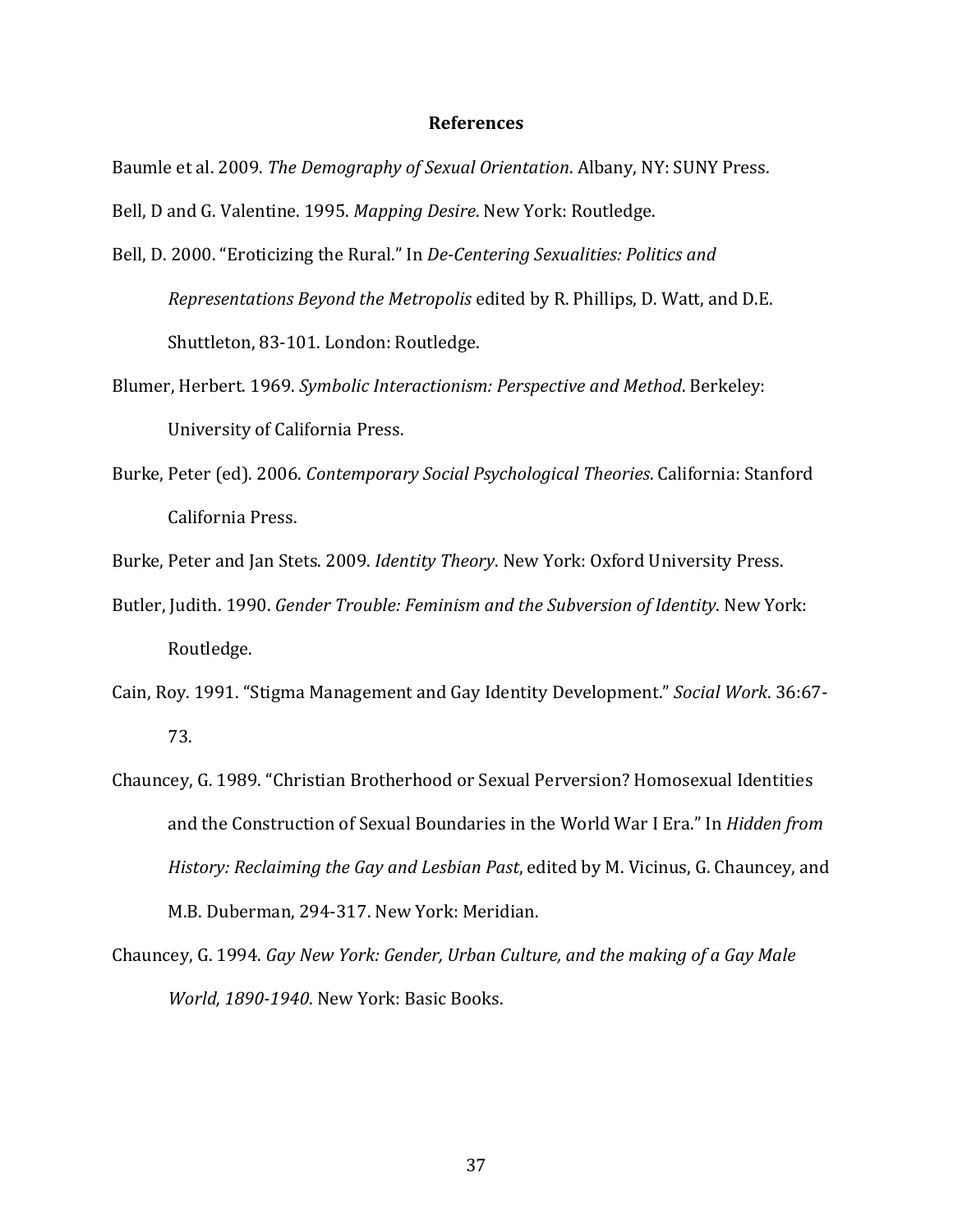- Crawley, Sara L and K.L. Broad. 2004. "Be Your (Real Lesbian) Self: Mobilizing Sexual Formula Stories through Personal (and Political) Storytelling." Journal of Contemporary Ethnography. Sage Publications.
- Creswell, John W. 2007. Qualitative Inquiry & Research Design Choosing Among Five Approaches. Second Edition. Sage Publications.
- Compton, D'Lane and Amanda Baumle. 2012. "Beyond the Castro: The Role of Demographics in the Selection of Gay and Lesbian Enclaves." Journal of Homosexuality. 59: 1-29. Routledge.
- Compton, D'Lane and Leah DeVun. 2009. "Queer Cowboygirls" paper presented at Pop Culture Association Annual Meeting—New Orleans, LA, April, 2009.
- Duggan, Lisa. 2004. The Twilight of Equality?: Neoliberalism, Cultural Politics, and the Attack on Democracy. Beacon Press.
- Erzen, Tanya. 2006. Straight to Jesus: Sexual and Christian Conversions in the Ex-Gay Movement. University of California Press.
- Faderman, Lillian. 1991. Odd Girls and Twilight Lovers: A History of Lesbian Life in Twentieth-Century America. New York: Penguin Books.
- Fellows, W. 2001. Farm Boys: Lives of Gay Men from the Rural Midwest. Madison: University of Wisconsin Press.
- Fetner, Tina. 2001. "Working Anita Bryant: The Impact of Christian Anti-Gay Activism on Lesbian and Gay Movement Claims." Social Problems. 48 (3): 411-428. University of California Press.

Fish Out of Water. 2009. Video by Ky Dickens. First Run Features.

For the Bible Tells Me So. 2007. Video by Daniel G. Karslake. First Run Features.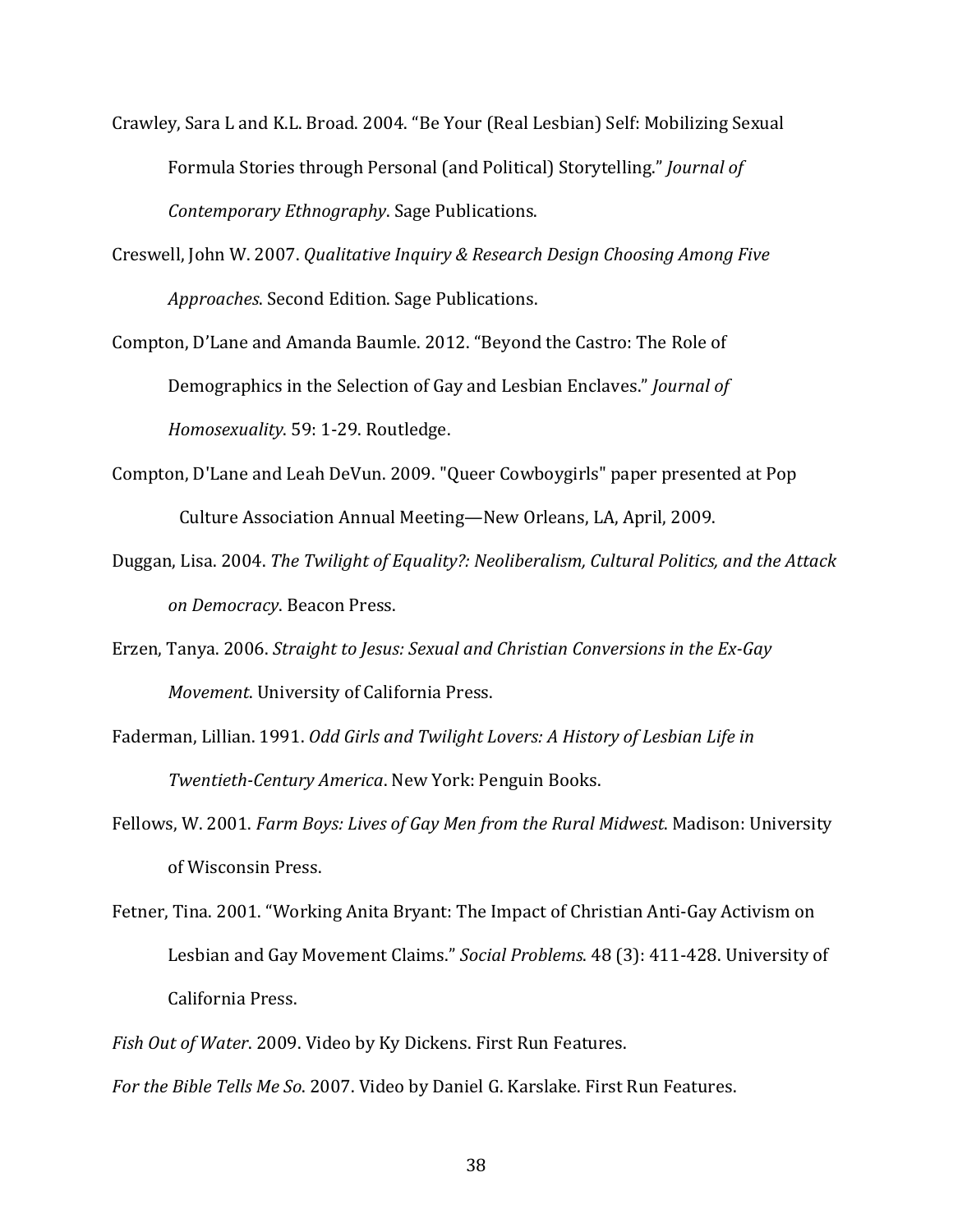Freeman, Elizabeth. 2007. "Introduction: Queer Temporalities". GLQ: A Journal of Lesbian and Gay Studies. 13 (2-3): 159-176.

Gates, Gary and Jason Ost. 2004. Gay & Lesbian Atlas. Urban Institute Press.

- Gamson, Joshua. 1998. Freaks Talk Back: Tabloid Talk Shows and Sexual Nonconformity. Chicago: University of Chicago Press.
- Gerber, Lynne. 2008. "The Opposite of Gay. Nature, Creation, and Queerish Ex-Gay Experiments." Nova Religio: The Journal of Alternative and Emergent Religions. 11 (4): 8-30. University of California Press.

"Gender Pay Gap Persists." USA Today. Oct 24 2012.

<http://www.usatoday.com/story/money/personalfinance/2012/10/24/genderpay-gap/1652511/>

- Gray, Mary L. 2007. "From Websites to Wal-Mart: Youth, Identity Work, and the Queering of Boundary Publics in Small Town, USA." American Studies 48 (2): 49-59.
- Gray, Mary L. 2009. Out in the Country: Youth, Media, and Queer Visibility in Rural America. New York University Press.
- Goffman, Erving. 1959. Presentation of Self in Everyday Life. Garden City, NY: Anchor Doubleday.
- Goffman, Erving. 1963. Stigma: Notes on the Management of a Spoiled Identity. Englewood Cliffs, NJ: Prentice Hall.
- Halberstam, Judith. 2005. In a Queer Time and Space: Transgender Bodies, Subcultural Lives. New York University Press.
- Herring, Scott. 2010. Another Country: Queer Anti-Urbanism. New York: New York University Press.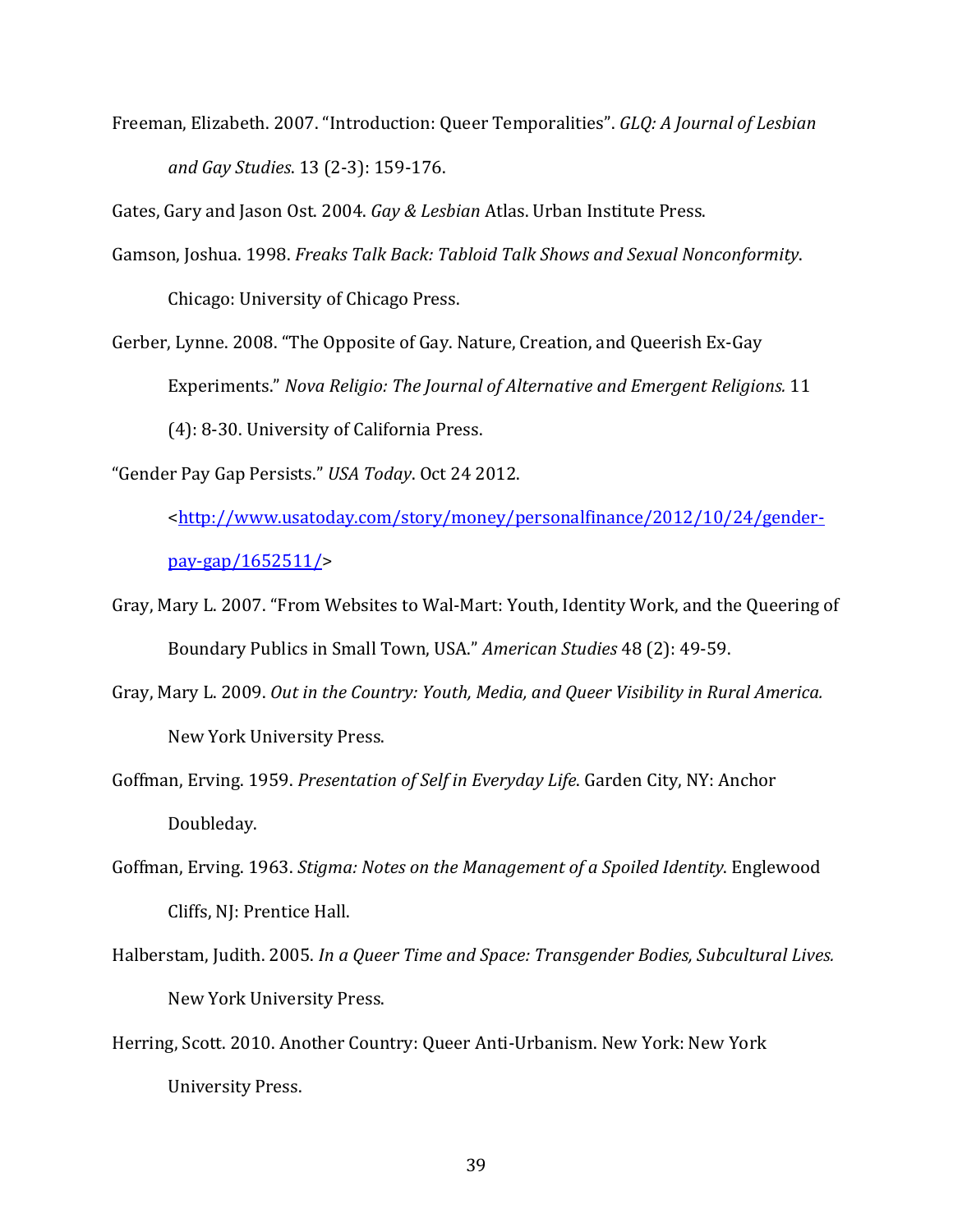- Howard, John (ed). 1997. Carryin' On in the Lesbian and Gay South. New York University Press.
- Howard, John. 1999. Men Like That: A Southern Queer History. Chicago: Univeristy of Chicago Press.
- Howard, Judith. 2000. "Social Psychology of Identities." Annual Review of Sociology. 26:367- 393.
- Johnson, Colin R. 2006. "Rural Space: Queer America's Final Frontier." Chronicle of Higher Education. 52 (19).
- Johnston, Lynda and Robyn Longhurst. 2009. Space, Place, and Sex: Geographes of Sexualities. Pp 95-111. Rowmart Littlefield Publishers.
- Kazyak, Emily. 2012. "Midwest of Lesbian? Gender, Rurality, and Sexuality." Gender and Society 26:6.
- Kazyak, Emily. 2011. "Disrupting Cultural Selves: Constructing Gay and Lesbian Identities in Rural Locales." Qualitative Sociology. 34: 561-581.
- Kennedy, Elizabeth Lapovsky and Madeline Davis. 1993. Boots of Leather, Slippers of Gold: The History of a Lesbian Community. New York: Penguin Books.
- Lipp, Murray. 2013. "Myths and Stereotypes that Dehumanize Gay Men Must Be Challeged: Start With These 10!" < http://www.huffingtonpost.com/murray-lipp/gay-menmyths-stereotypes\_b\_3463172.html?utm\_hp\_ref=gay-voices >

Mahaffy, Kimberly. 1996. "Cognitive Dissonance and Its Resolution: A Study of Lesbian Christians." Journal for the Scientific Study of Religion. 35:392-402.

Mann, Susan A. 2012. Doing Feminist Theory. New York: Oxford University Press.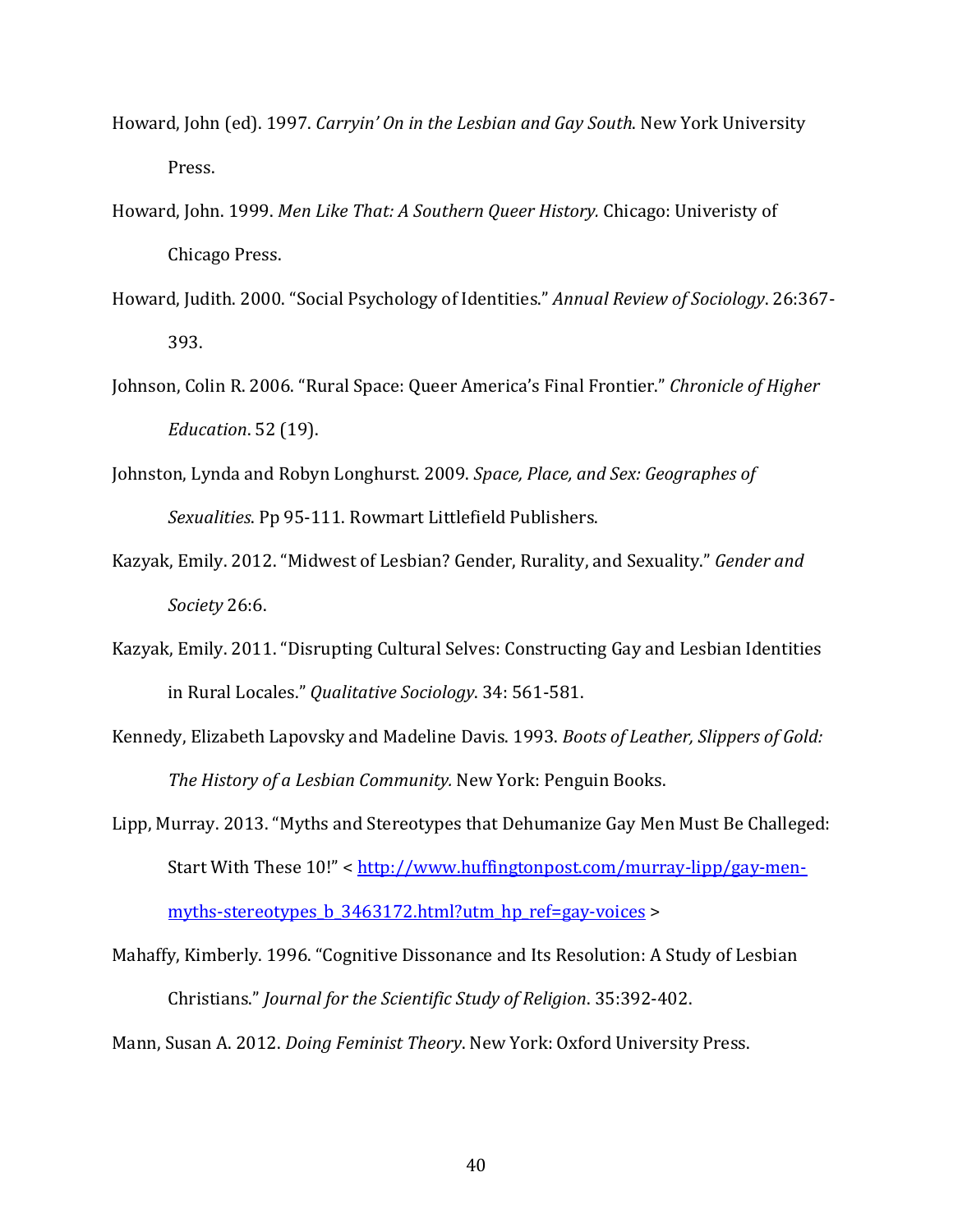- McCall, George J and J.L. Simmons. 1978. *Identities and Interactions*. New York: The Free Press.
- McQueeney, Krista. 2009. "We are God's Children, Y'all: Race, Gender, and Sexuality in Lesbian – and Gay- Affirming Congregations." Social Problems. 56 (1): 151-173. University of California Press.
- Newton, Ester. 1979. Mother Camp: Female Impersonators in America. University of Chicago Press.
- One Nation Under God. 1993. Video by Teodoro Maniaci and Francine M. Rzeznik. First Run Features.
- Rodriques, Eric and Suzanne Ouellette. 2000. "Gay and Lesbian Christians: Homosexual and Religious Identity Integration in the Members and Participants of a Gay Positive Church." Journal for the Scientific Study in Religion 39:333-347.
- Rubin, G. 1984. "Thinking Sex: Notes for a Radical Theory of the Politics of Sexuality." In Pleasure and Danger: Exploring Female Sexuality, edited by C. Vance, 267-319. Boston: Routledge.
- Sears, J. 1991. Growing Up Gay in the South: Race, Gender, and the Journeys of the Spirit. New York: Routledge.
- Sedgwick, E.K. 1986. Between Men: English Literature and Male Homosocial Desire. New York: Columbia University Press.

Sedgwick, E.K. 1990. Epistemology of the Closet. Berkeley: University of California Press.

Seidman, Steven. 2002. Beyond the Closet: The Transformation of Gay and Lesbian Life. New York: Routledge.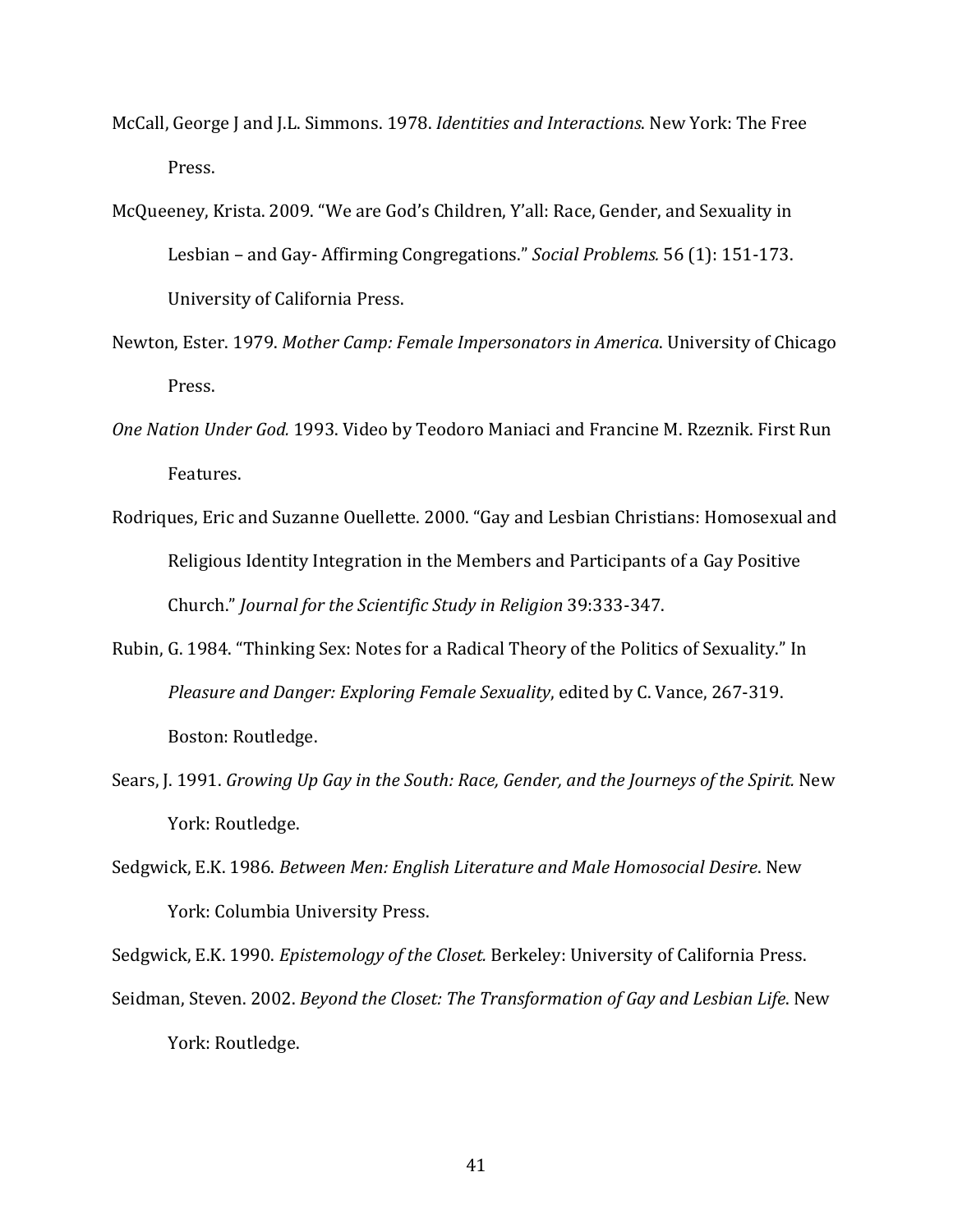- Stein, A. 2001. A Stranger Next Door: The Story of a Small Community's Battle Over Sex, Faith, and Civil Rights. Boston: Beacon Press.
- Stossel, John and Gena Binkey. 2006. " Gay Stereotypes: Are They True?" < http://abcnews.go.com/2020/story?id=2449185&page=1>
- Stryker, Sheldon and Peter J. Burke. 2000. " The Past, Present, and Future of an Identity Theory." Social Psychology Quarterly 63 (4): 284-297. American Sociological Association.
- Terry, J. 1999. An American Obsession: Science, Medicine, and the Place of Homosexuality in Modern Society. Chicago: University of Chicago Press.
- Thumma, Scott. 1991. "Negotiating a Religious Identity: The Case of the Gay Evangelical." Sociological Analysis. 4:333-347.
- Tongson, Karen. 2011. Relocations: Queer Suburban Imaginaries. New York: New York University Press.
- Turner, Ralph H. 1962. "Role-Taking: Process Versus Conformity." Human Behavior and Social Processes. Pp 20-40. Boston: Houghton Mifflin.
- Weber, Lynn. 2010. Understanding Race, Class, Gender, and Sexuality: A Conceptual Framework. Second Edition. New York: Oxford University Press.
- Weston, K. 1995. "Get Thee to the Big City: Sexual Imaginary and the Great Gay Migration." GLQ 2 (3): 253-278.
- Wilcox, Melissa. 2003. Coming Out in Christianity: Religion, Identity, and Community. Bloomington: Indiana University.
- Wolkomir, Michelle. 2006. Be Not Deceived: The Sacred and Sexual Struggles of Gay and Ex-Gay Christian Men. New Jersey: Rutgers University Press.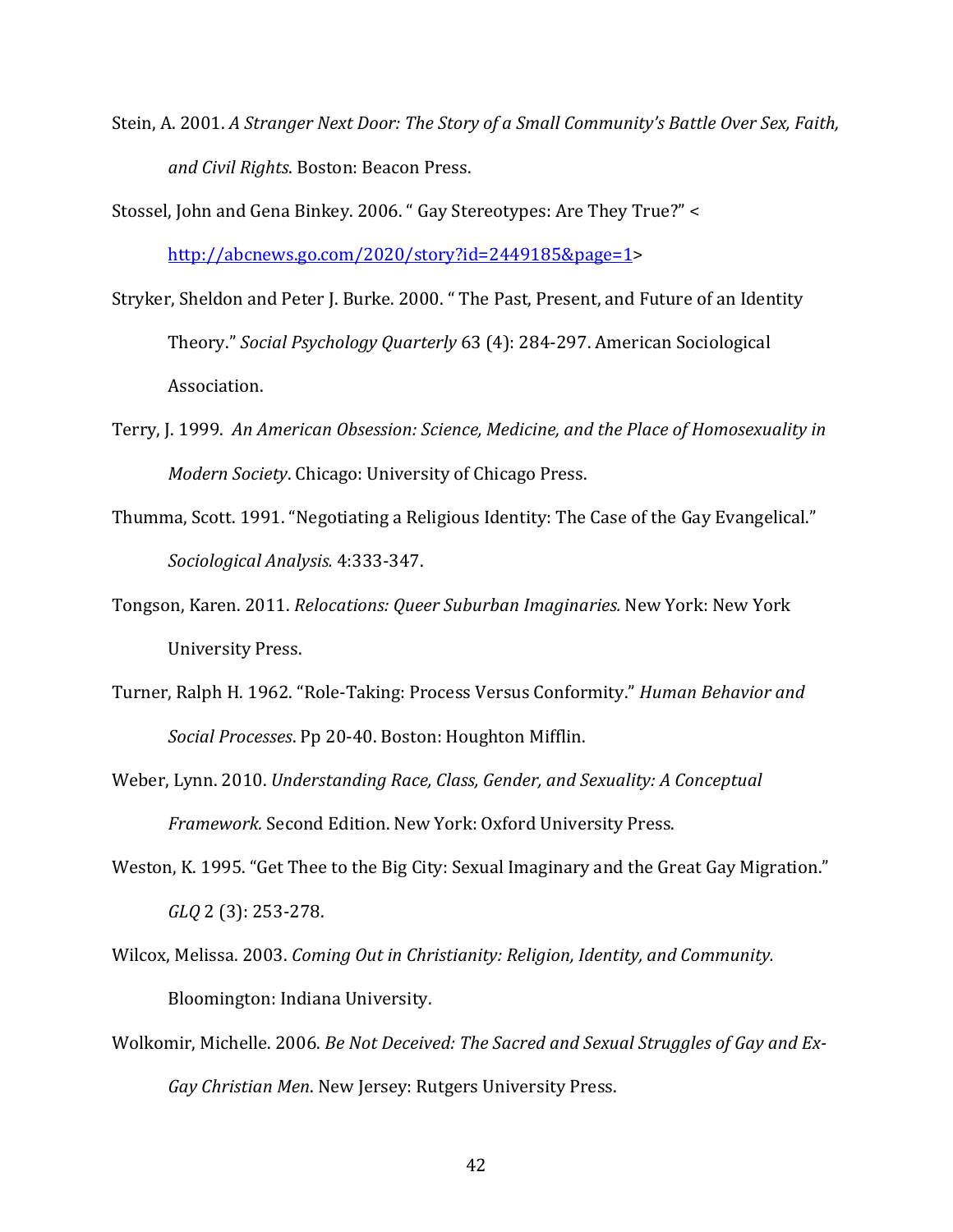Yip, Andrew. 1997. "Attacking the Attacker: Gay Christians Talk Back." British Journal of Sociology. 48:113-127.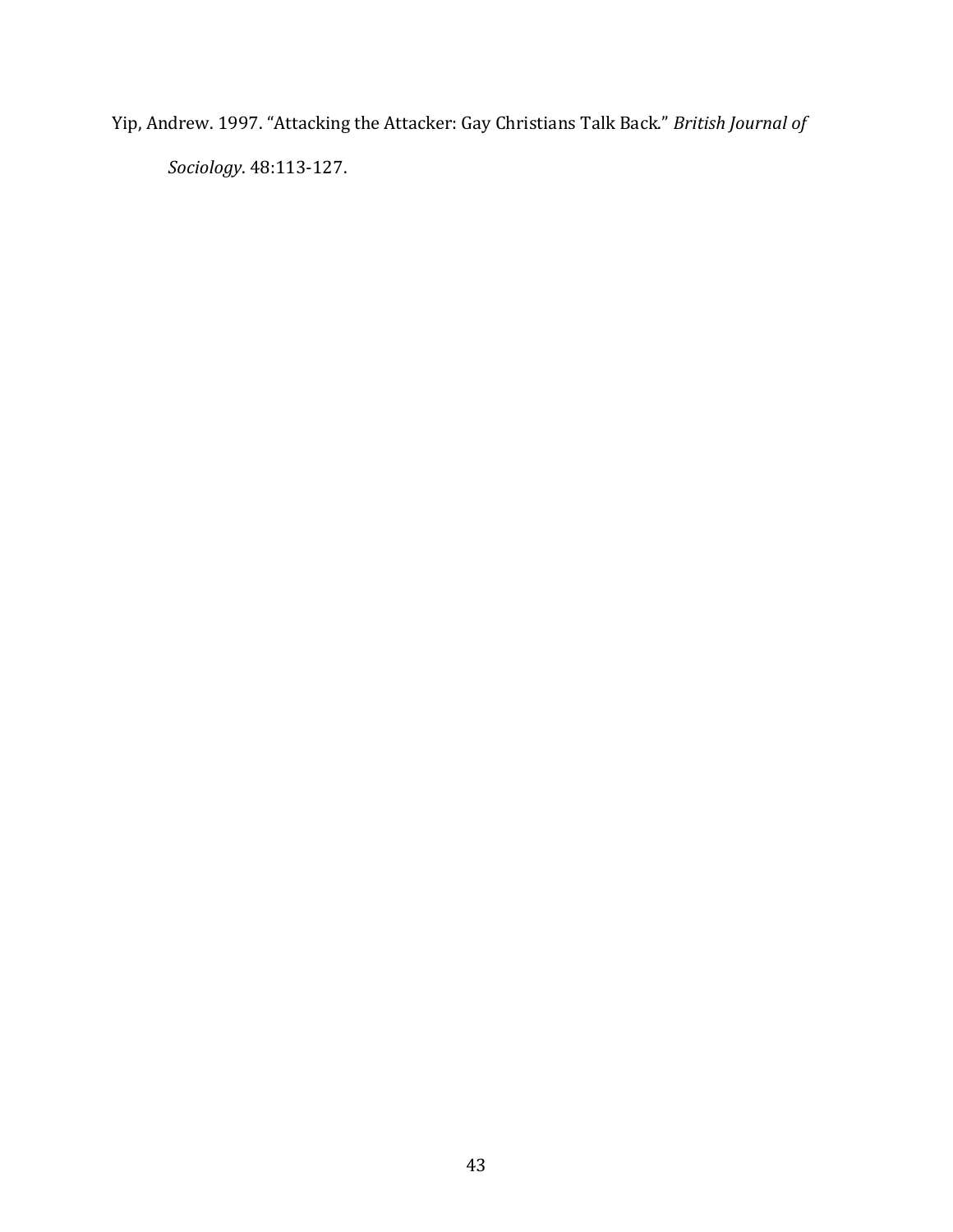### Appendix A:

Definition of Terms:

 To better understand what this study will entail, certain terms need to be defined. This section will provide the reader with a few basic definitions that will be needed in the reading of this piece.

- 1) LGBT: LGBT is an acronym meaning Lesbian, Gay, Bisexual, and Transgender.
- 2) Christian: Within this study, I use a very broad definition of Christian. They may vary in denomination, but all follow the basic premises of Christianity referring to one God who is all-powerful, all knowing, and all good.
- 3) Ex-gay: refers to an individual who believes homosexuality is a choice. They therefore, chose not to be gay and have rejected any gay identity they may have once held.
- 4) Rural: I use this term to refer to anyone who identifies as being from or living in a rural space. This could refer to those who actually live in a rural place or those who live in non-rural areas but who identify as rural. A rural space or rural area geographically refers to areas that have a population of 50,000 or less (as defined by the USDA) and are not considered within a metropolitan area (as defined by a density of 1,000 persons per square mile).
- 5) Identity: Identity is a concept of you as a person. It is a way of understanding yourself and others through a set of meanings that are applied to the self. A lay definition could be said to be "who you are"…meaning what goals, behaviors or preferences a person might hold.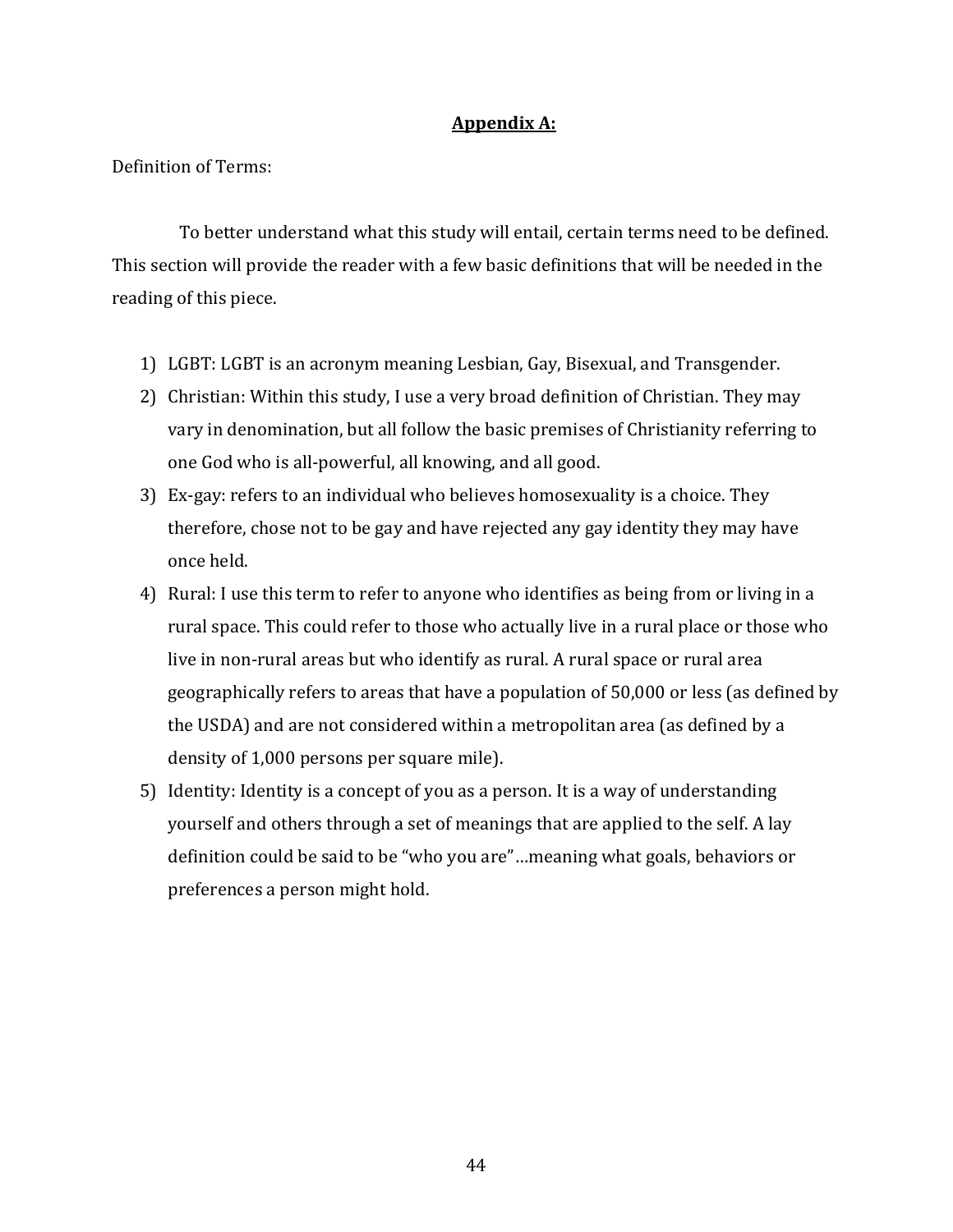#### Appendix B:

In this section, I will identify and quote the Biblical versus usually associated with homosexuality as well as where in the Bible they can be found. The following references are quoted here from the Harper Collins Study Bible, the new revised standard version.

- 1) "…But before they lay down, the men of the city, the men of Sodom, both young and old, all the people to the last man, surrounded the house; and they called to Lot, "Where are the men who came to you tonight? Bring them out to us, so that we may know them." Lot went out of the door to the men, shut the door after him, and said, "I beg you, my brothers, do not act so wickedly. Look, I have two daughters who have not known a man; let me bring them out to you, and do to them as you please; only do nothing to these men, for they have come under the shelter of my roof." But they replied, "Stand back!" And they said, "This fellow came here as an alien, and he would play the judge! Now we will deal worse with you than with them." Then they pressed hard against the man Lot, and came near the door to break it down. But the men inside reached out their hands and brought Lot into the house with them, and shut the door. And they struck with blindness the men who were at the door of the house, both small and great, so that they were unable to find the door." Genesis 19:4-11
- 2) "You shall not lie with a male as with a woman; it is an abomination. You shall not have sexual relations with any animal and defile yourself with it, nor shall any woman give herself to an animal to have sexual relations with it; it is perversion." Leviticus 18:22-23
- 3) "If a man lies with a male as with a woman, both of them have committed an abomination; they shall be put to death; their blood is upon them. If a man takes a wife and her mother also, it is depravity; they shall be burned to death, both he and they, that there may be no depravity among you." Leviticus 20:13-14
- 4) " While they were enjoying themselves, the men of the city, a perverse lot, surrounded the house, and started pounding on the door. They said to the old man, the master of the house, "Bring out the man who came into your house, so that we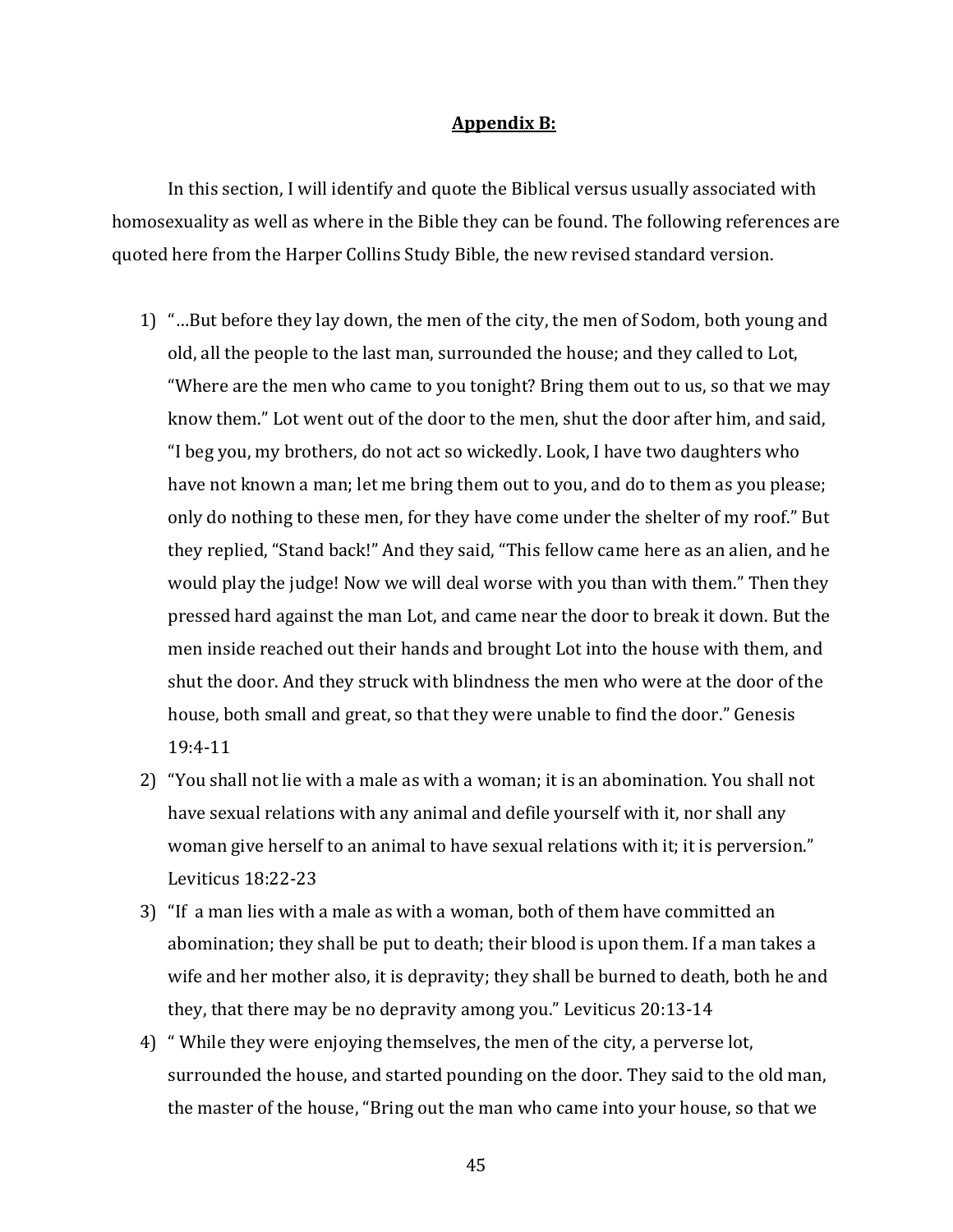may have intercourse with him." And the man, the master of the house, went out to them and said to them, "No, my brothers, do not act so wickedly. Since this man is my guest, do not do this vile thing." Judges 19:22-23

- 5) "For this reason God gave them up to degrading passions. Their women exchanged natural intercourse for unnatural, and in the same way also the men, giving up natural intercourse with women, were consumed with passion for one another. Men committed shameless acts with men and received in their own persons the due penalty for their error." Romans 1:26-27.
- 6) "Do you not know that wrongdoers will not inherit the kingdom of God? Do not be deceived! Fornicators, idolaters, adulterers, male prostitutes, sodomites, thieves, the greedy, drunkards, revilers, robbers—none of these will inherit the kingdom of God." First Corinthians 6:9-10
- 7) "This means understanding that the law is laid down not for the innocent but for the lawless and disobedient, for the godless and sinful, for the unholy and profane, for those who kill their father or mother, for murderers, fornicators, sodomites, slave traders, liars, perjurers, and whatever else is contrary to the sound teaching that conforms to the glorious gospel of the blessed God, which he entrusted to me." First Timothy 1:9-11.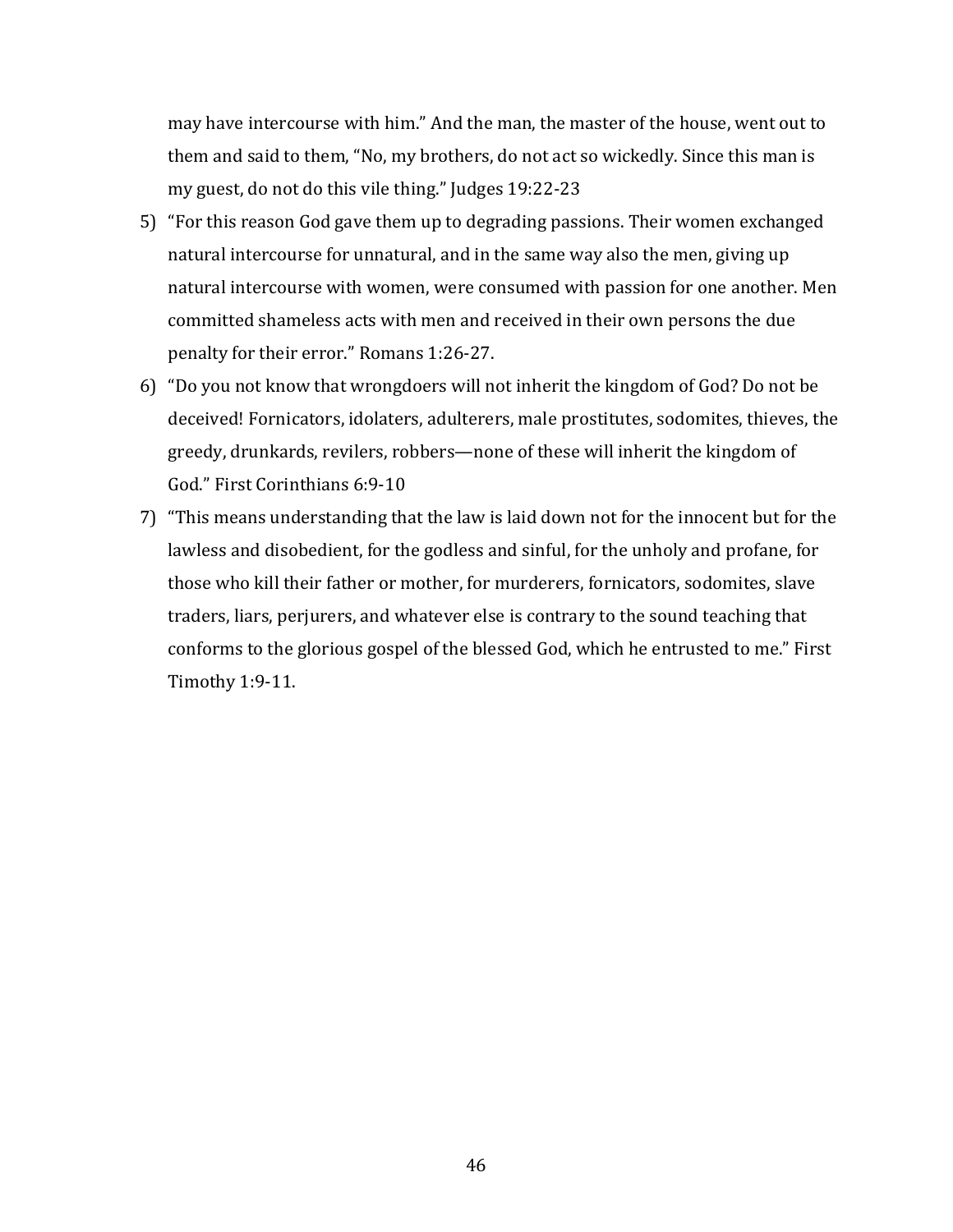## Appendix C:

### Questions Investigated

Demographics:

- 1) Age
- 2) Sex
- 3) Race/Ethnicity
- 4) Partnered/ Marital Status
- 5) Education
- 6) Sexual Orientation
- 7) Religious Affiliation
- 8) Place of Residence / Population
- 9) Occupation
- 10)Parents' Occupation

### Residence:

- 1) Where have you lived in the past?
- 2) Where did you grow up?
- 3) Do you prefer to live in a city environment or a country environment? Why?
- 4) How important is community involvement to you?
- 5) How active are you in your community?
- 6) Where do you see yourself living in the future?
- 7) What do you like about the idea of living in a rural area? If anything…
- 8) How gay friendly is the area you live now?
- 9) How "out" are you to your community?
- 10) How important is it to you to live in areas around other gay and lesbian people?

## Religious Organizations:

- 1) Are you involved in any religious organizations?
- 2) How often do you participate in any religious activities?
- 3) What type of religious activities do you participate in?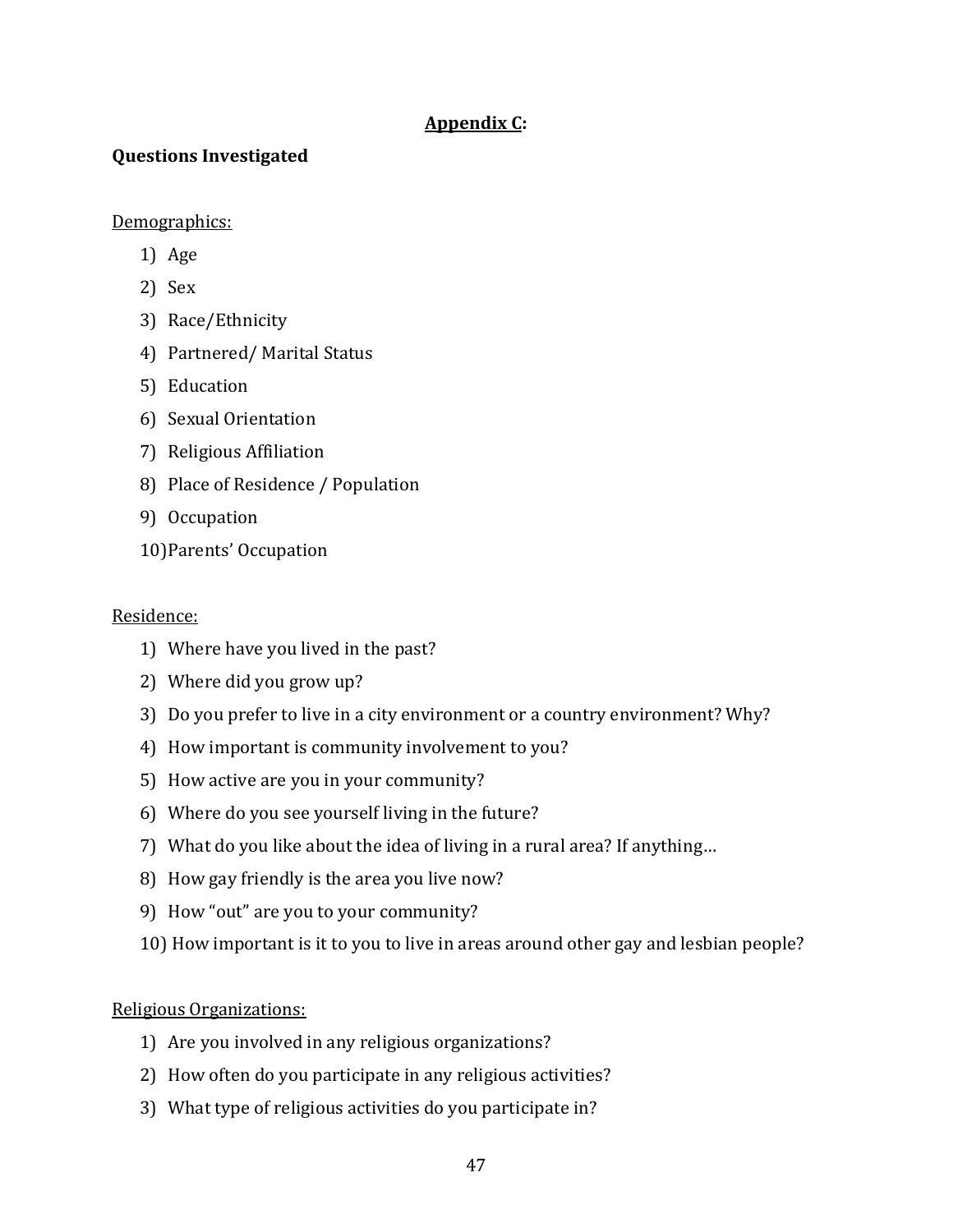- 4) Did you go to church back home/in your hometown?
- 5) What kind of church was it?
- 6) What kind of church do you go to now?
- 7) What do you like about it?

## Identity:

- 1) How important is religion in your life?
- 2) What does religion mean to you?
- 3) How strong are your attachments to your religion?
- 4) Overall, how "out" are you in your life?
- 5) When do you "pass" or not come out? Why?
- 6) How important is being gay to your ideas about yourself?
- 7) What does it mean to be "country" to you?
- 8) How "country" do you consider yourself?
- 9) How strong is you attachment to the area you currently live?
- 10) What is it like to be gay or lesbian in rural areas?
- 11)How similar or different are your experiences from media representations of gay and lesbians? Life in rural areas? Gay and lesbians that live in the country?

## Other:

1) How did you find out about this study?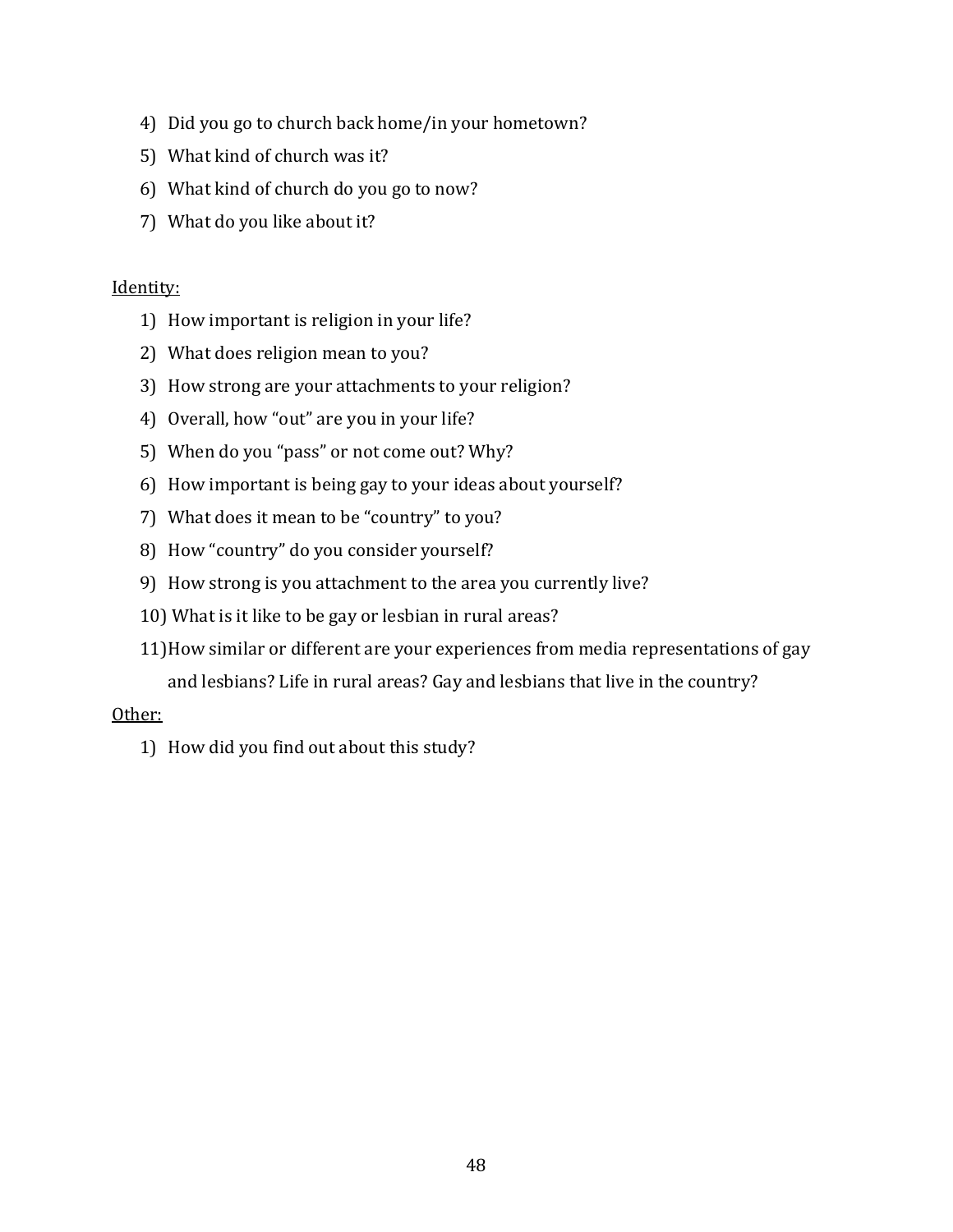## Appendix D:

# Table 2: Breakdown of Participant Responses

| Name:   | Age: | Sexual<br>Identity: | Gender<br>Identity: | Race:              | Marital<br>Status: | Occupation:                    | Religious<br>Affiliation: |
|---------|------|---------------------|---------------------|--------------------|--------------------|--------------------------------|---------------------------|
| Adam    | 21   | Gay                 | Male                | White              | Single             | Student                        | N/A                       |
| Amos    | 33   | Gay                 | Male                | White              | Partnered          | Service Industry               | Mainline<br>Protestant    |
| Daniel  | 21   | Gay                 | Male                | Native<br>American | Single             | Student                        | Mainline<br>Protestant    |
| David   | 24   | Gay                 | Male                | White              | Single             | Retail Industry                | Evangelical               |
| Deborah | 31   | Lesbian             | Female              | White              | Single             | Student                        | Mainline<br>Protestant    |
| Elijah  | 20   | Gay                 | Male                | White              | Single             | Student                        | Mainline<br>Protestant    |
| Esther  | 28   | Lesbian             | Female              | White              | Partnered          | <b>Health Care</b><br>Industry | Protestant                |
| Isaac   | 26   | Gay                 | Male                | Black &<br>Latino  | Partnered          | Student                        | Protestant                |
| Jacob   | 23   | Gay                 | Male                | White              | Partnered          | Service Industry               | N/A                       |
| Jonah   | 48   | Gay                 | Male                | White              | Single             | Information<br>Technology      | Protestant                |
| Joshua  | 19   | Gay                 | Male                | White              | Single             | Student                        | Mainline<br>Protestant    |
| Jude    | 32   | Gay                 | Male                | <b>Black</b>       | Single             | Student                        | Protestant                |
| Leah    | 25   | Lesbian             | Female              | White              | Single             | Service Industry               | Mainline<br>Protestant    |
| Lydia   | 51   | Lesbian             | Female              | White              | Partnered          | <b>Health Care</b><br>Industry | Protestant                |
| Matthew | 22   | Gay                 | Male                | White              | Single             | Student                        | Evangelical               |
| Noah    | 23   | Gay                 | Male                | White              | Partnered          | Retail Industry                | Protestant                |
| Paul    | 22   | Gay                 | Male                | Hispanic           | Single             | Student                        | Protestant                |
| Phoebe  | 21   | Lesbian             | Female              | <b>Black</b>       | Single             | Retail industry                | Evangelical               |
| Rachel  | 18   | Lesbian             | Female              | White              | Single             | Student                        | Protestant                |
| Rebekah | 22   | Lesbian             | Female              | White              | Single             | Student                        | Protestant                |
| Ruth    | 35   | Bisexual            | Female              | White              | Partnered          | Academia                       | Protestant                |
| Samuel  | 20   | Gay                 | Male                | White              | Single             | Student                        | Evangelical               |
| Sarah   | 27   | Bisexual            | Female              | White              | Single             | Student                        | Protestant                |
| Simon   | 46   | Gay                 | Male                | White              | Partnered          | Information<br>Technology      | Evangelical               |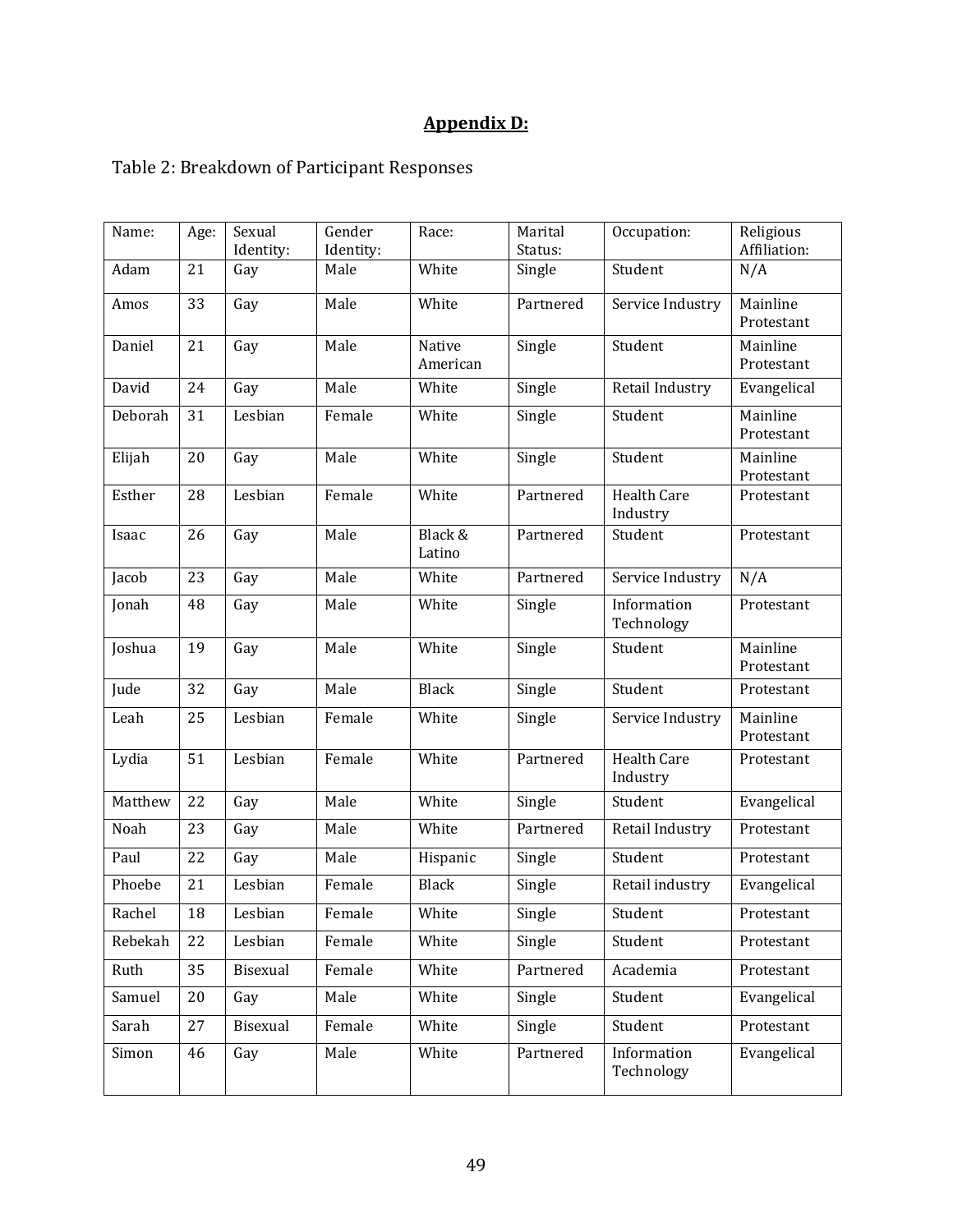#### Appendix E:

#### **University Committee for the Protection of Human Subjects in Research University of New Orleans**

#### **\_\_\_\_\_\_\_\_\_\_\_\_\_\_\_\_\_\_\_\_\_\_\_\_\_\_\_\_\_\_\_\_\_\_\_\_\_\_\_\_\_\_\_\_\_\_\_\_\_\_\_\_\_\_\_\_\_\_\_\_\_\_\_\_\_\_\_\_\_\_**  Campus Correspondence

| Principal Investigator: | D'Lane Compton                                                                                 |
|-------------------------|------------------------------------------------------------------------------------------------|
| Co-Investigator:        | Brandi Woodell                                                                                 |
| Date:                   | May 29, 2012                                                                                   |
| Protocol Title:         | "Identity and Country Spaces: Exploring the experiences of<br>gay and lesbians in rural areas" |
| $IRB#$ :                | 05May12                                                                                        |

The IRB has deemed that the research and procedures are compliant with the University of Ne w Orleans and federal guidelines. The above referenced human subjects protocol has been reviewed and approved using expedited procedures (under 45 CFR 46.116(a) category (7).

Approval is only valid for one year from the approval date. Any changes to the procedures or protocols must be reviewed and approved by the IRB prior to implementation. Use the IRB number listed on this letter in all future correspondence regarding this proposal.

If an adverse, unforeseen event occurs (e.g., physical, social, or emotional harm), you are required to inform the IRB as soon as possible after the event.

Best wishes on your project!

Sincerely,

 $P_{\mu\nu}$ 

Robert D. Laird, Ph.D., Chair UNO Committee for the Protection of Human Subjects in Research